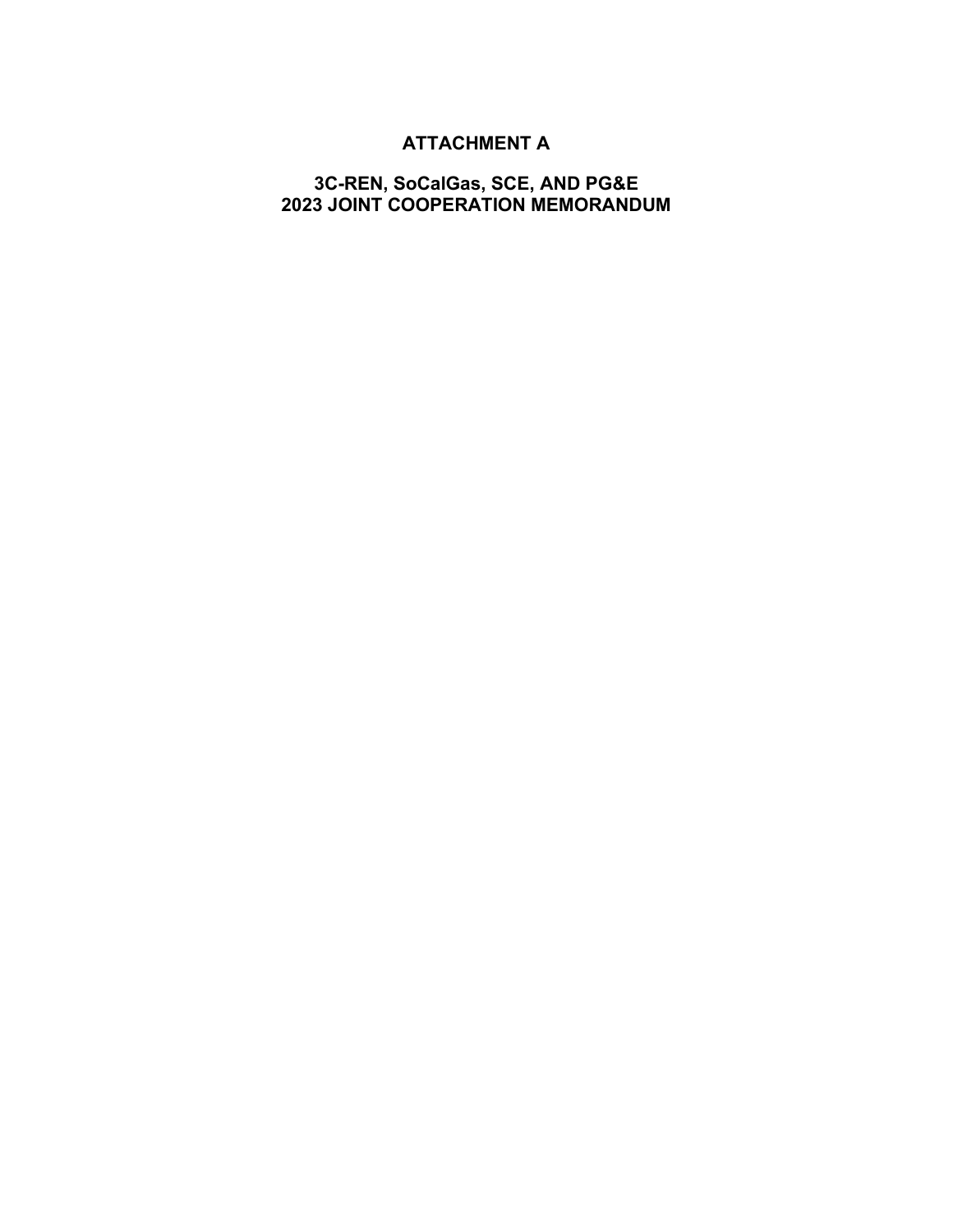## **Table of Contents**

- **I. 3C-REN PORTFOLIO SUMMARY OF PROGRAMS OFFERED FOR 2023**
- **II. SUMMARY AND COORDINATION OF 3C-REN AND IOU(s) SoCalGas, SCE, AND PG&E PROGRAMS OFFERED FOR 2023**
	- **A. 3C-REN WORKFORCE, EDUCATION, AND TRAINING (WE&T)**
	- **B. 3C-REN CODES AND STANDARDS (C&S)**
	- **C. 3C-REN RESIDENTIAL SINGLE AND MULTIFAMILY (RES)**

## **III. 3C-REN PROGRAM COMPLIANCE WITH D.12-11-015**

- a. 3C-REN UNDERTAKING ACTIVITIES THAT UTILITIES CANNOT OR DO NOT INTEND TO UNDERTAKE.
- b. 3C-REN UNDERTAKING PILOTS ACTIVITIES WHERE THERE IS NO CURRENT UTILITY UNDERTAKING, AND WHERE THERE IS A POTENTIAL FOR SCALABILITY TO A BROADER GEOGRAPHIC REACH, IF SUCCESSFUL.
- c. 3C-REN UNDERTAKING PILOT ACTIVITIES IN HARD TO REACH MARKETS, WHETHER OR NOT THERE IS A CURRENT UTILITY PROGRAM THAT MAY OVERLAP.
- **IV. DATA SHARING PROTOCOL**

**APPENDIX A: IOU(s) SoCalGas, SCE, AND PG&E PORTFOLIO SUMMARY BY PROGRAMS OFFERED FOR 2023**

**APPENDIX B: WORKFORCE, EDUCATION, AND TRAINING CLASS LIST**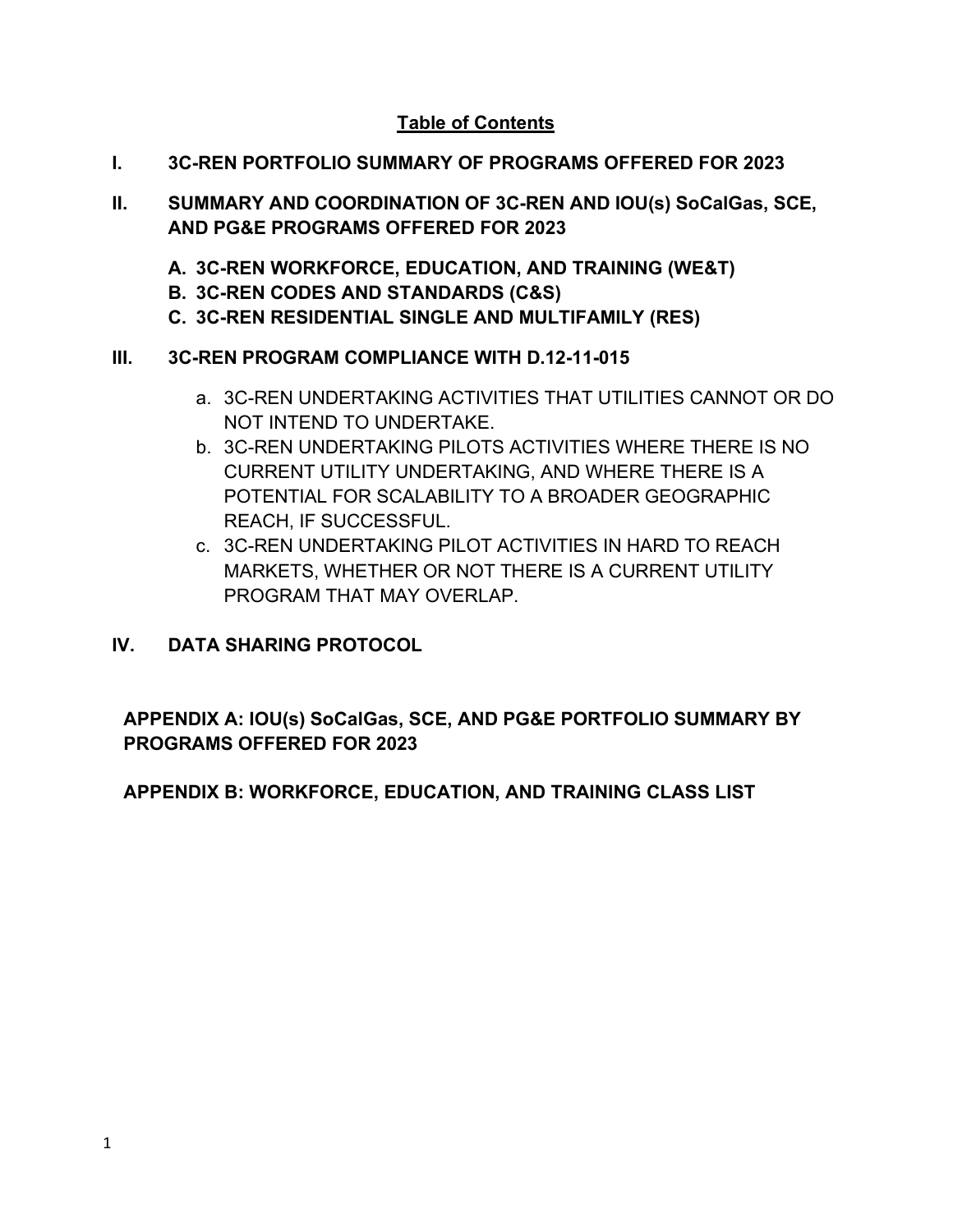#### **I. 3C-REN PORTFOLIO SUMMARY OF PROGRAMS OFFERED FOR 2023**

| <b>3C-REN Program</b><br><b>Unique ID</b>                         | <b>Sector</b>      | <b>Approved Annual</b><br><b>Budget</b> | <b>Eligible Measures</b>                                                                                                                                                                                  |
|-------------------------------------------------------------------|--------------------|-----------------------------------------|-----------------------------------------------------------------------------------------------------------------------------------------------------------------------------------------------------------|
| <b>3C-REN WE&amp;T</b><br>(TCR-WET-001)                           | Cross-cutting      | \$1,910,021                             | N/A                                                                                                                                                                                                       |
| <b>3C-REN C&amp;S</b><br>(TCR-CS-001)                             | C&S                | \$1,884,021                             | N/A                                                                                                                                                                                                       |
| <b>3C-REN RES</b><br><b>(TCR-Res-002)</b><br>and TCR-Res-<br>003) | <b>Residential</b> | \$8,380,011                             | Air sealing,<br>insulation, HVAC<br>measures, water flow<br>controls, smart<br>thermostat, power<br>strip, duct system<br>servicing, appliances,<br>HVAC servicing, and<br>water heating<br>measures. $1$ |

#### **Table 1. 3C-REN Summary of Programs**

## **II. SUMMARY AND COORDINATION OF 3C-REN AND IOU(s) SoCalGas, SCE, AND PG&E PROGRAMS OFFERED FOR 2023 THAT ARE COMPARABLE**

A. 3C-REN WE&T Program [TCR-WET-001]

The 3C-REN will continue to offer a cross-cutting WE&T program designed to fill gaps in current investor-owned utilities<sup>[2](#page-2-1)</sup> (IOU) offerings for the 3C-REN territory. The 3C-REN Building Performance Training program offers career pathways and enrichment by providing access to in-person, on-demand, and on-line trainings; mentorship opportunities; and cross promotion of IOU workforce trainings, engaging hard-to-reach (HTR) workers and those in identified disadvantaged communities (DACs).

Building professionals living and working in the 3C-REN territory face unique challenges given the dispersed nature of communities within the Tri-County Region. The region, and its building professional workforce, have historically struggled to fill key positions in energy efficiency, including the retrofit market and energy code compliant new construction. The 3C-REN WE&T activities

<span id="page-2-1"></span><span id="page-2-0"></span><sup>&</sup>lt;sup>1</sup> This is a preliminary list of measure types; final measures are provided in the program Implementation Plan. <sup>2</sup> For the purposes of this Joint Cooperation Memorandum, the IOUs consist of SoCalGas, SCE and PG&E.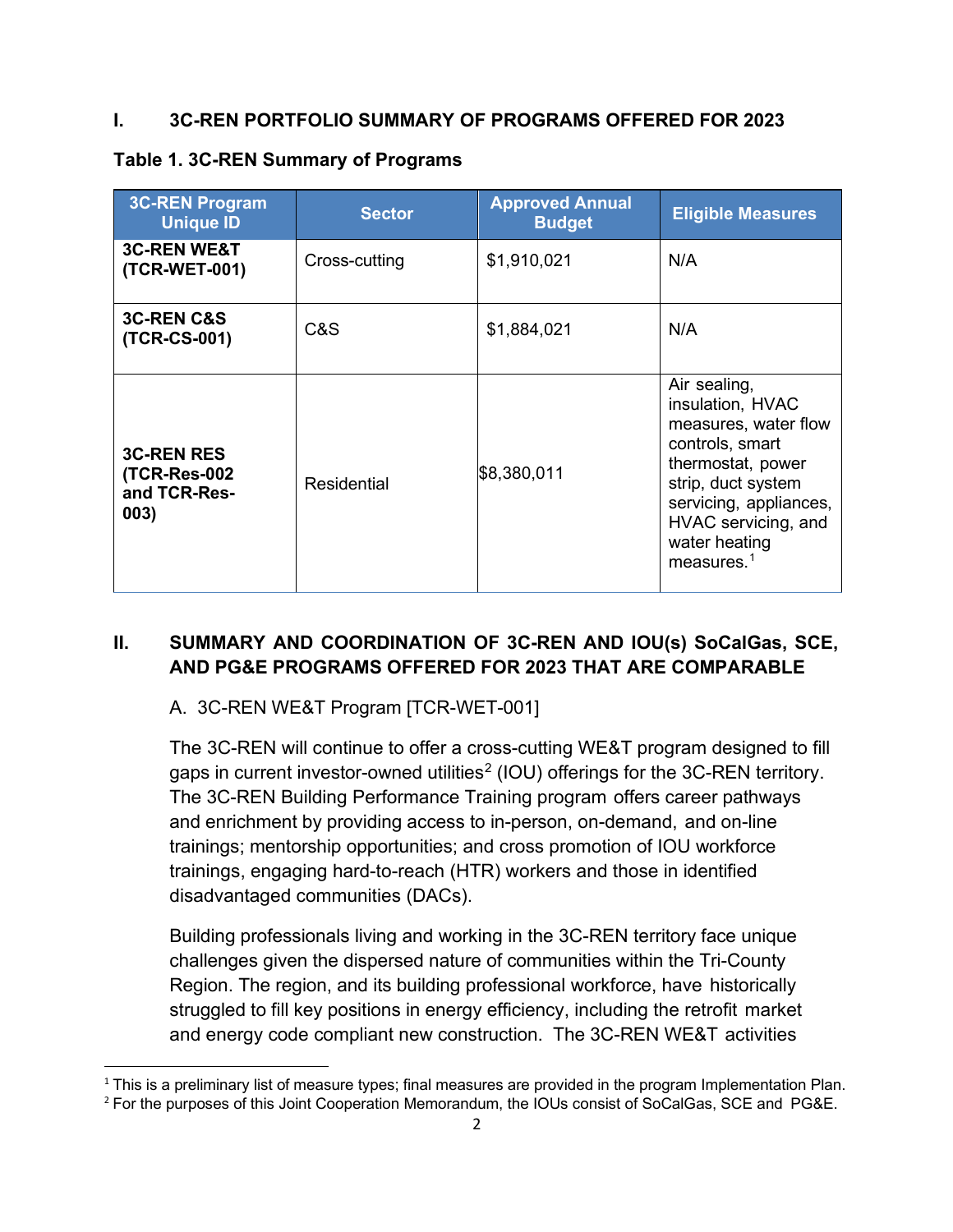address these challenges through collaboration with existing providers and programs; apprenticeship-style learning; targeted management, technical and soft-skill trainings for building professionals; and integrated resources for design and compliance professionals.

The 3C-REN territory is in need of high-performance buildings (i.e., energy efficient and resilient buildings) and a workforce of building professionals able to:

- Market, design, build, and retrofit buildings for high performance;
- Learn about, install, and maintain new technologies essential for high performance;
- Grow customer demand for energy efficiency (EE) by communicating the value of high-performance buildings; and
- Access local training and services customized to address the challenges above.

The 3C-REN delivers technical and soft skill trainings and certifications focused on high performance buildings. The program supports building professionals and those seeking career pathways in residential and commercial design, construction, and related industries. Trainings are delivered locally and designed to meet the unique needs of the Tri-County region.

The 3C-REN WE&T program has a goal to expand its partnerships to develop local career pathway options in building performance. This will be done by talking to career pathway programs established in the Tri-County area and identifying opportunities for collaboration and cross promotion. The program seeks to expand its engagement with career pathway stakeholders, such as community colleges, high schools, and workforce investment boards.

The 3C-REN applies a holistic approach to the market with highly targeted training events, using apprenticeship and mentoring style models to enhance the workforce within the 3C-REN territory. 3C-REN's workforce training program goes beyond the classroom setting and skills are reinforced with real world onthe-job applications, while simultaneously influencing direct energy savings. As a result of a stronger workforce skills base, building professionals will increase efficiency and efficacy with existing resources.

The program budget for 3C-REN WE&T, TCR-WET-001, is \$1,190,021.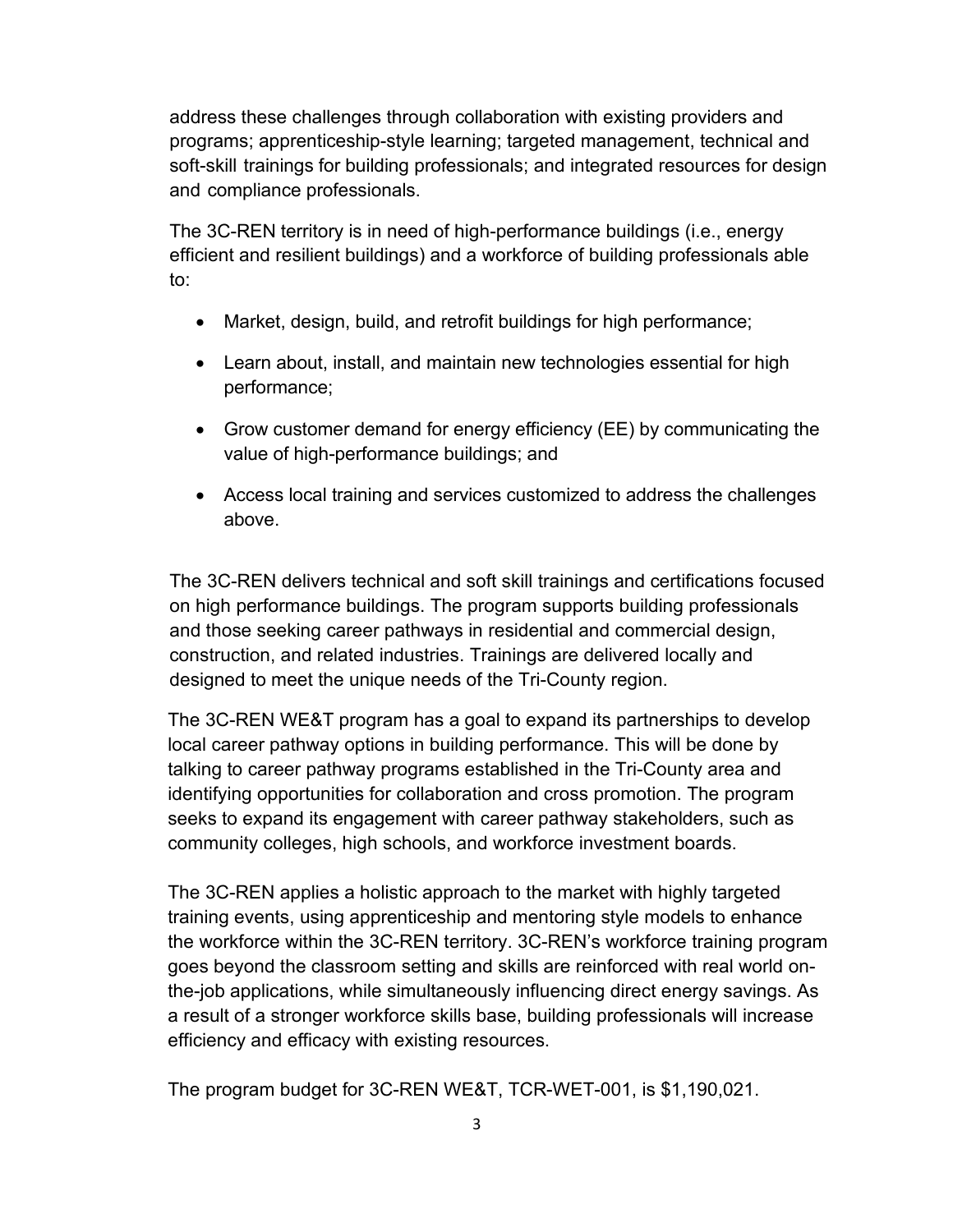The program targets local public and private building professionals needing more in-depth training, such as: contractors, HVAC technicians, engineers, architects, designers, certified energy managers, local jurisdictions' building & safety department staff, lighting professionals, real estate professionals, raters, including professionals in DACs and HTR areas, and educational institutions (e.g. community colleges, universities, adult ed, trade schools, & K-12), as well as other key market actors. The program leverages relationships with industry such as architectural and contractor associations to ensure broad engagement.

The 3C-REN's WE&T program is non-resource and serves to support 3C-REN and IOU programs in the region by training the workforce that can deliver resource programs and meet code. The program is designed to be complementary to IOU programs and to fill gaps in existing IOU programs while integrating with C&S compliance support.

#### **1. Comparable SoCalGas, SCE and/or PG&E Programs**

| <b>WE&amp;T</b>                                   | <b>3C-REN</b>                                                        | <b>PG&amp;E</b>                                                             | <b>SCE</b>                                                                                | <b>SoCalGas</b>                                                    |
|---------------------------------------------------|----------------------------------------------------------------------|-----------------------------------------------------------------------------|-------------------------------------------------------------------------------------------|--------------------------------------------------------------------|
| Non-<br><b>Resource</b><br>Program<br><b>Name</b> | <b>3C-REN WE&amp;T</b><br><b>Building</b><br>Performance<br>Training | PG&E WE&T<br><b>Integrated Energy</b><br>Education &<br>Training (IEET) $3$ | <b>SCE WE&amp;T</b><br>Integrated<br>Energy<br>Efficiency<br>Training (IEET) <sup>4</sup> | SoCalGas WE&T<br>Integrated Energy<br>Education<br>Training (IEET) |
| <b>Eligible</b><br><b>Measures</b>                | N/A                                                                  | N/A                                                                         | N/A                                                                                       | N/A                                                                |
| 2023 Budget                                       | \$1,910,021                                                          | \$8,155,242                                                                 | \$8,840,814                                                                               | \$4,350,000                                                        |

#### **Table 2: WE&T Program Comparison**

<span id="page-4-0"></span><sup>&</sup>lt;sup>3</sup> The C&S Compliance Improvement subprogram is also a comparable program. More information on this program is listed in Section B

<span id="page-4-1"></span><sup>4</sup> The C&S Compliance Improvement subprogram is also a comparable program. More information on this program is listed in Section B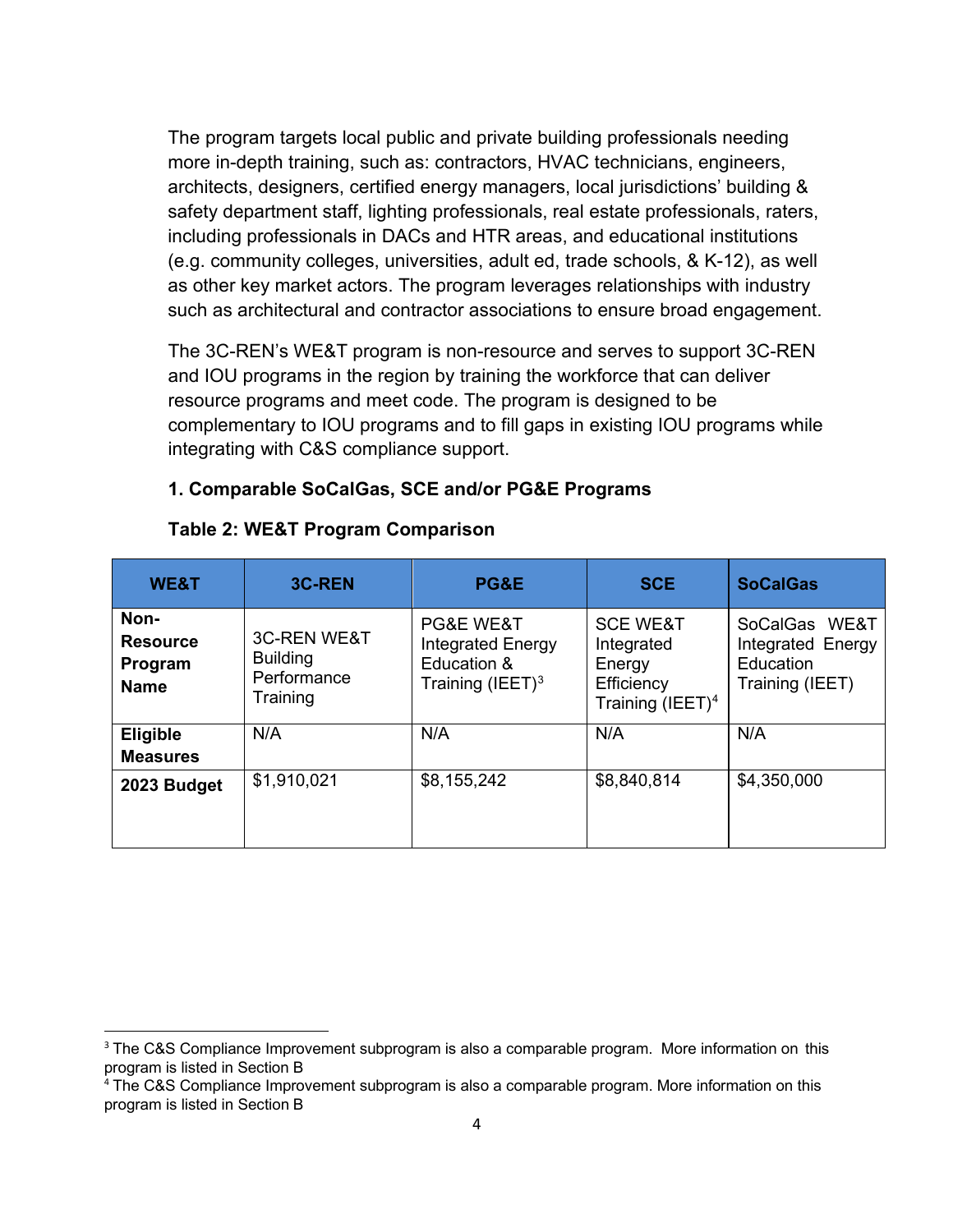| <b>WE&amp;T</b>                  | <b>3C-REN</b>                                                                                                                                                                                                                                                                                                                                                                                                                                                                                                                   | PG&E                                                                                                                                                                                                                                                                                                                                                                                                                                                                                                 | <b>SCE</b>                                                                                                                                                                                                                                                                                                              | <b>SoCalGas</b>                                                                                                                                                                                                                                                                                                                                                                                                                                                                           |
|----------------------------------|---------------------------------------------------------------------------------------------------------------------------------------------------------------------------------------------------------------------------------------------------------------------------------------------------------------------------------------------------------------------------------------------------------------------------------------------------------------------------------------------------------------------------------|------------------------------------------------------------------------------------------------------------------------------------------------------------------------------------------------------------------------------------------------------------------------------------------------------------------------------------------------------------------------------------------------------------------------------------------------------------------------------------------------------|-------------------------------------------------------------------------------------------------------------------------------------------------------------------------------------------------------------------------------------------------------------------------------------------------------------------------|-------------------------------------------------------------------------------------------------------------------------------------------------------------------------------------------------------------------------------------------------------------------------------------------------------------------------------------------------------------------------------------------------------------------------------------------------------------------------------------------|
| <b>Target</b><br><b>Audience</b> | Locally licensed<br>public and private<br>building<br>professionals<br>needing more in-<br>depth training, such<br>as contractors,<br>HVAC, engineers,<br>architects,<br>designers, certified<br>energy managers,<br>local jurisdictions'<br>building & safety<br>department staff,<br>lighting<br>professionals, real<br>estate<br>professionals,<br>raters, entry-level<br>workers, students,<br>and professionals<br>in DACs and HTR<br>areas, and<br>educational<br>institutions, as well<br>as other key market<br>actors. | Any person who<br>designs, builds,<br>maintains, plan<br>checks, inspects,<br>and/or operates<br>buildings including<br>engineers,<br>architects,<br>contractors, lighting<br>designers, HVAC<br>technicians, real<br>estate professionals,<br>building operators,<br>facility managers,<br>energy consultants,<br>plans examiners,<br>building inspectors,<br>and more.<br>Additionally, this<br>program supports<br>other organizations'<br>instructors who are<br>training a similar<br>audience. | Workers who<br>are in or are<br>pursuing<br>occupations in<br>the energy<br>efficiency and<br>other related<br>professional<br>fields that<br>provide the<br>technical<br>capabilities that<br>are needed to<br>support the<br>attainment of<br>CAs and IOU<br><b>Energy Saving</b><br>and<br>sustainability<br>targets | Workers in, or<br>pursuing careers<br>and occupations<br>in energy<br>efficiency, gaining<br>and providing<br>professional and<br>technical<br>capabilities,<br>specifically useful<br>for achieving CA-<br><b>IOU</b> energy<br>savings targets.<br>Training will be<br>conducted at<br>Energy Center,<br>alternative site<br>locations and<br>distribution<br>channels in<br>collaboration as<br>appropriate, with<br>non-IOU sources,<br>feasible for<br>reaching target<br>audiences. |

## **Pacific Gas and Electric Company**

PG&E WE&T Integrated Energy Education Training (IEET) - [PG&E21071]

The PG&E WE&T IEET subprogram offers hundreds of technical workforce trainings per year with the goal of equipping a California workforce with the tools, resources, and skills to meet the State's climate goals. Appendix B includes a categorized list of the residential, multi-family, and/or small business trainings conducted in 2021 and 2022 scheduled to date as an illustration of our potential 2023 offerings in the three areas that appear of greatest interest to the 3C-REN. Appendix B also includes a full list of the in-person, simulcast, webinar classes and on-demand classes in the same period.

Some of the classes listed in Appendix B are restricted to PG&E's Energy Training Center (ETC) in Stockton, the Food Service Technology Center (FSTC) in San Ramon, or other specific locations due to the need to use large teaching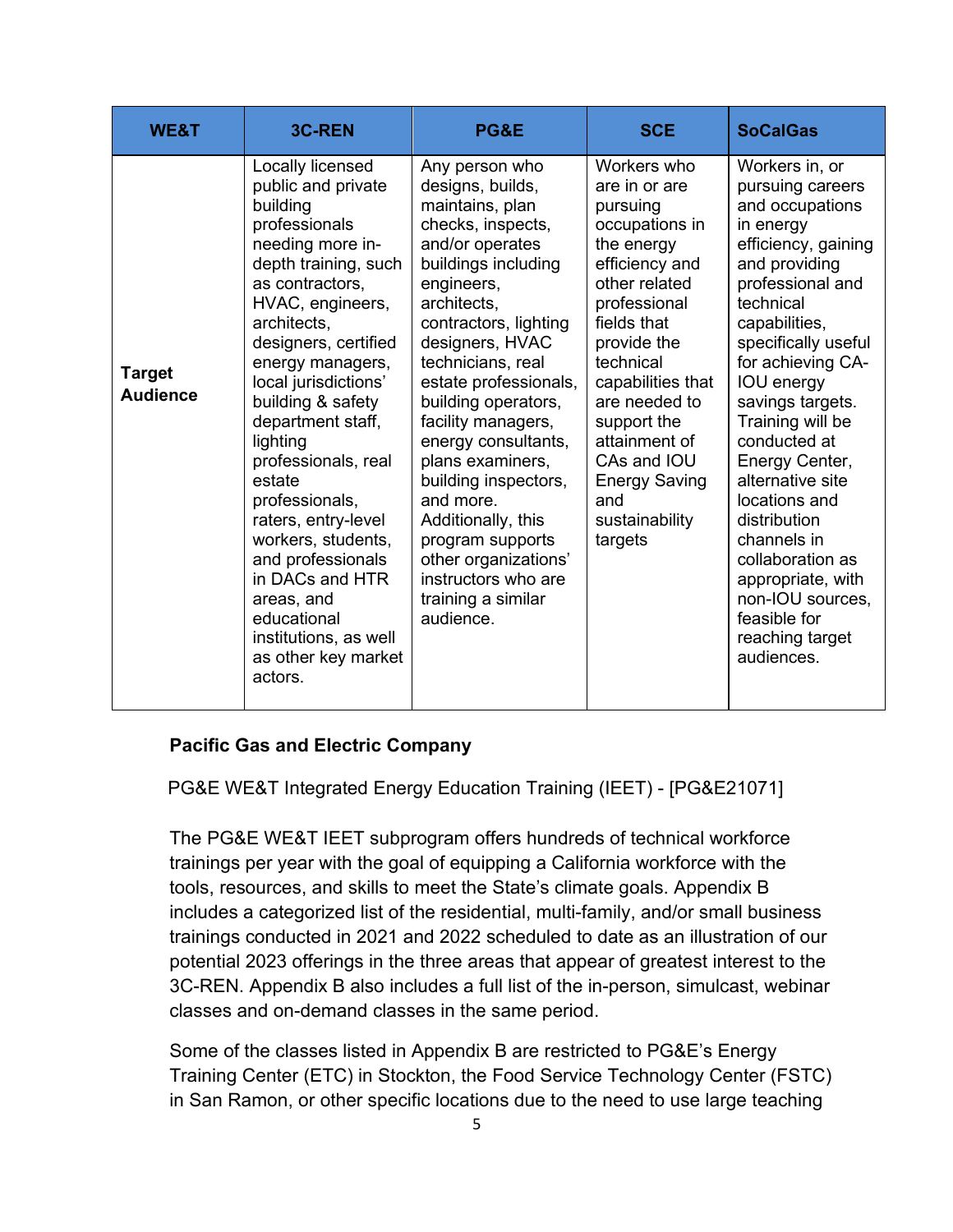props or laboratories. However, the majority of classes can be offered at off-site locations and/or via online simulcast or webinar, especially if a local organization will assist with marketing and outreach to ensure good attendance from the appropriate target audience. A class being offered at other locations is also dependent on the instructor being willing and able to travel. PG&E's WE&T program also has an online on-demand learning platform, where many classes are focused on residential construction and contractors. See Appendix B for a list of on-demand classes. Appendix B also includes more information on additional C&S training provided by the IOUs.

PG&E has a Tool Lending Library (TLL) with thousands of energy diagnostic tools available to borrow at no-cost to the borrower for short-term (~ 2 weeks) loans. The TLL addresses an up-front cost barrier faced by many small businesses and energy consultants. Once local health ordinances allow, tools will be available from the ETC in Stockton or from San Ramon. PG&E can also ship tools anywhere in California if the borrower or 3C-REN covers shipping costs.

The PG&E WE&T team does not offer soft skills training such as interviewing skills, resume writing, etc. A third-party implementer will coordinate with organizations that offer soft skills training as part of the statewide Career and Workforce Readiness (CWR) program launched in late 2021 (See Section 3 below).

PG&E WE&T does not offer the certifications listed in the 3C-REN Business Plan – BPI, HERS, or NATE; however, PG&E supports these certifications by providing classes that prepare students to take the tests and complete them successfully. Examples include PG&E's IHACI NATE Series, an 8-part class that prepares technicians to take the test. IHACI is an approved NATE testing proctor. Another example is PG&E's Combustion Safety and Depressurization class that prepares workers to take the BPI examination.

#### **Southern California Edison**

SCE WE&T Integrated Energy Education & Training Program – [SCE-13-SW-010A]

The SCE WE&T Integrated Energy Education & Training Program (IEET) offers resources and training programs that are aimed at shaping the current and future energy workforce through a series of occupational, employer, and technology-focused workshops and seminars, combined with workplace-based and hands-on technical training. This program aims to provide pathways to and training for certifications and credentials in energy efficiency-related industries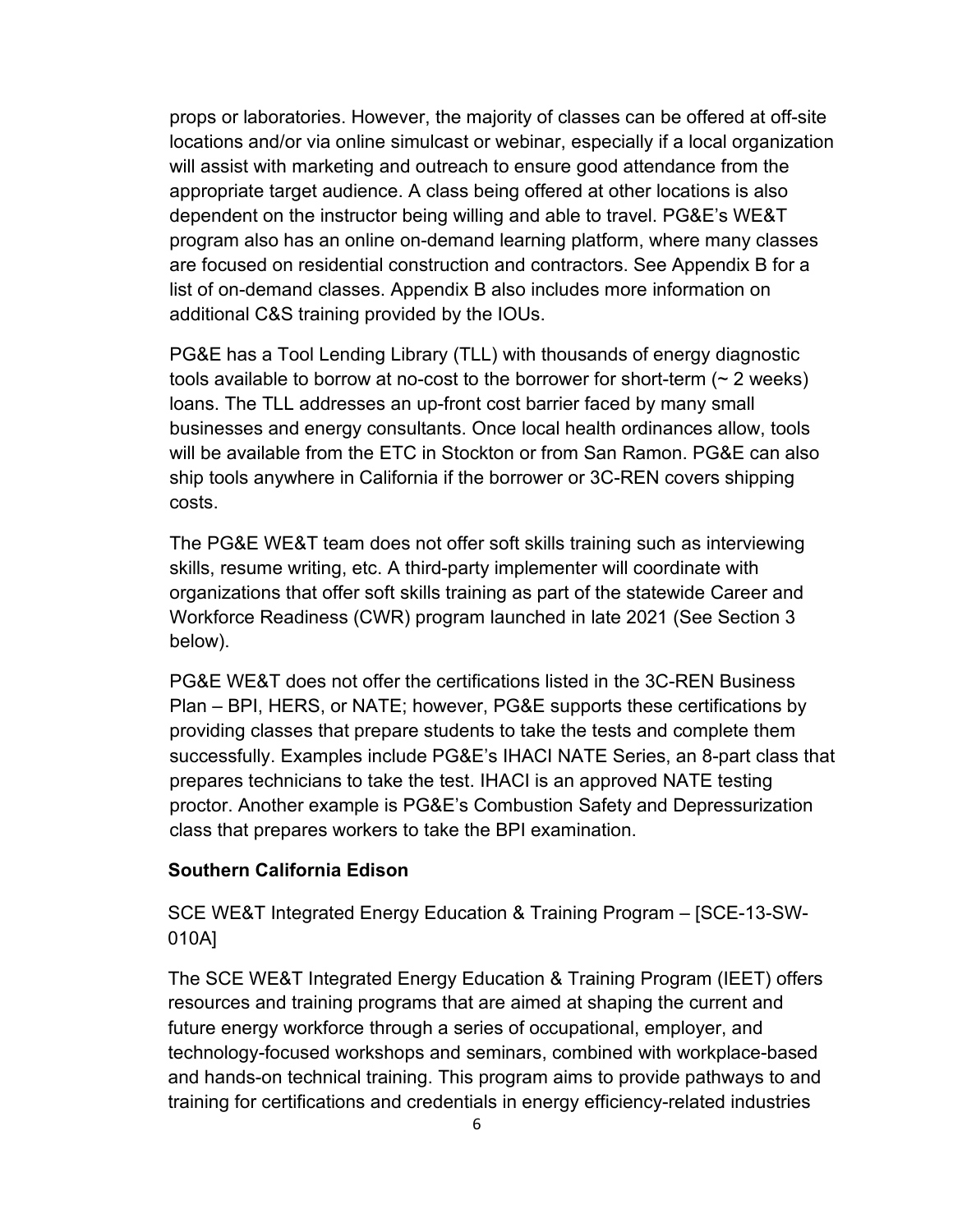that also support California's clean energy objectives. Appendix B includes a list of trainings offered or scheduled for 2021 as an example of potential offerings for 2023.

In addition to the trainings offered, the Foodservice Technology Center conducts standards-based equipment testing and evaluation that enhance commercialization of emerging energy-efficient technologies and programs. These services are delivered with technical integrity and scientific rigor to ensure our partners stay competitive and maintain cost effectiveness.

The Energy Centers provide additional value-added customer programs and services such as the Tool Lending Library, tours, all of which are available at nocost to the customer.

#### **Southern California Gas Company**

SoCalGas WE&T Integrated Energy Education Training (IEET) – [SCG3729]

The SoCalGas WE&T Integrated Energy Education Training (IEET) subprogram (formerly Centergies) offers both technical and foodservice workforce trainings that can leverage 3C-REN local contacts to inform and equip workforce talent with skills to assist in meeting the State's energy and climate goals. Appendix B includes a non-comprehensive list of expected trainings for 2023.

The WE&T Program contributes to the investor-owned utilities' (IOUs') energy efficiency goals by empowering customers and market actors with the knowledge to make energy reduction decisions. WE&T's primary target audience includes market actors who design, build, maintain, and operate buildings and building systems—engineers, technicians, building operators, designers, contractors, etc. Because these market actors have the potential to shape a building's energy use, WE&T teaches them how to recognize energy savings and balanced energy solutions to address GHG-reduction, and then provides them skills, tools, and resources to act upon those opportunities. Additionally, WE&T supports postsecondary institutions that are training future generations of the energy workforce by providing them energy efficiency, sustainability, and green career awareness classes, internships, materials and resources.

#### **2. Coordination Protocol Between Programs**

The goal of coordination between 3C-REN and the IOU WE&T programs, is to ensure that ratepayer funds deliver resources efficiently and effectively across the shared territories. The IOUs and 3C-REN will approach coordination with the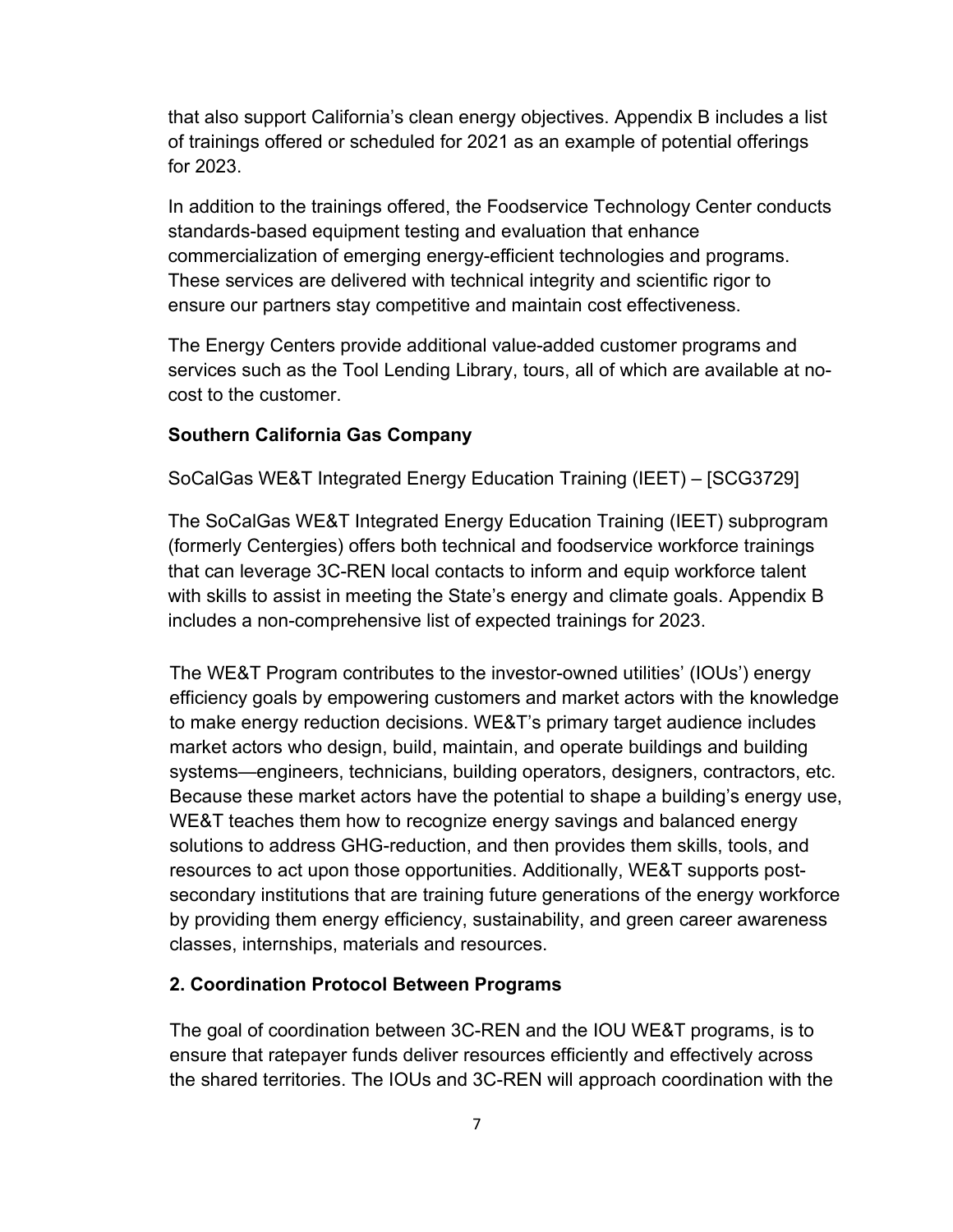goal of offering transparency through regular communication, efficiency through a collaborative approach to any shared resources, and support for the success of programs across the service area. The IOUs and 3C-REN will meet regularly to coordinate the WE&T and C&S programs.

3C-REN aims to provide workforce, education, and training not currently being provided by the IOUs within the 3C-REN territory, as well as services targeting hard-to-reach markets that may complement existing IOU resources. To ensure 3C-REN can meet these eligibility categories, the IOUs will ensure their current list of scheduled WE&T trainings are available in their respective website for 3C-REN to use or provide 3C-REN with their list of scheduled WE&T trainings. Whenever feasible, 3C-REN will leverage existing IOU curriculum and training by communicating training needs via email or in regular coordination meetings with IOU partners. A clear chain of communication and identified contacts will be exchanged for each program and/or sub-program.

IOUs will provide their list of trainings to 3C-REN on a quarterly basis, and 3C-REN will provide a similar list to the four IOUs. The list of trainings will include the following information:

- Class name(s)
- Description(s)
- Instructor name(s)
- Whether IOUs owns content (as opposed to licensing it)
- Mode of access and location (ex: in-person, training center/city, online)
- Class schedule (if one exists) and URL for class calendar(s)

Each IOU and 3C-REN shall distribute this quarterly list of classes to the appropriate internal staff and/or consultant(s).

Additionally, a standing agenda item at the quarterly meeting will be to discuss the topics of trainings in development, even if only at a high level. This will reduce the potential of duplication of efforts.

Once 3C-REN reviews this list, 3C-REN will determine which of the IOUs' existing offerings should be leveraged and coordinate with the IOUs to deliver these resources. If 3C-REN determines there is a training gap, 3C-REN will develop additional training resources and communicate that to the IOUs, working to avoid duplication by leveraging any existing resources. The IOUs and 3C-REN will administer a post-course evaluation to course participants to assess the quality of the courses.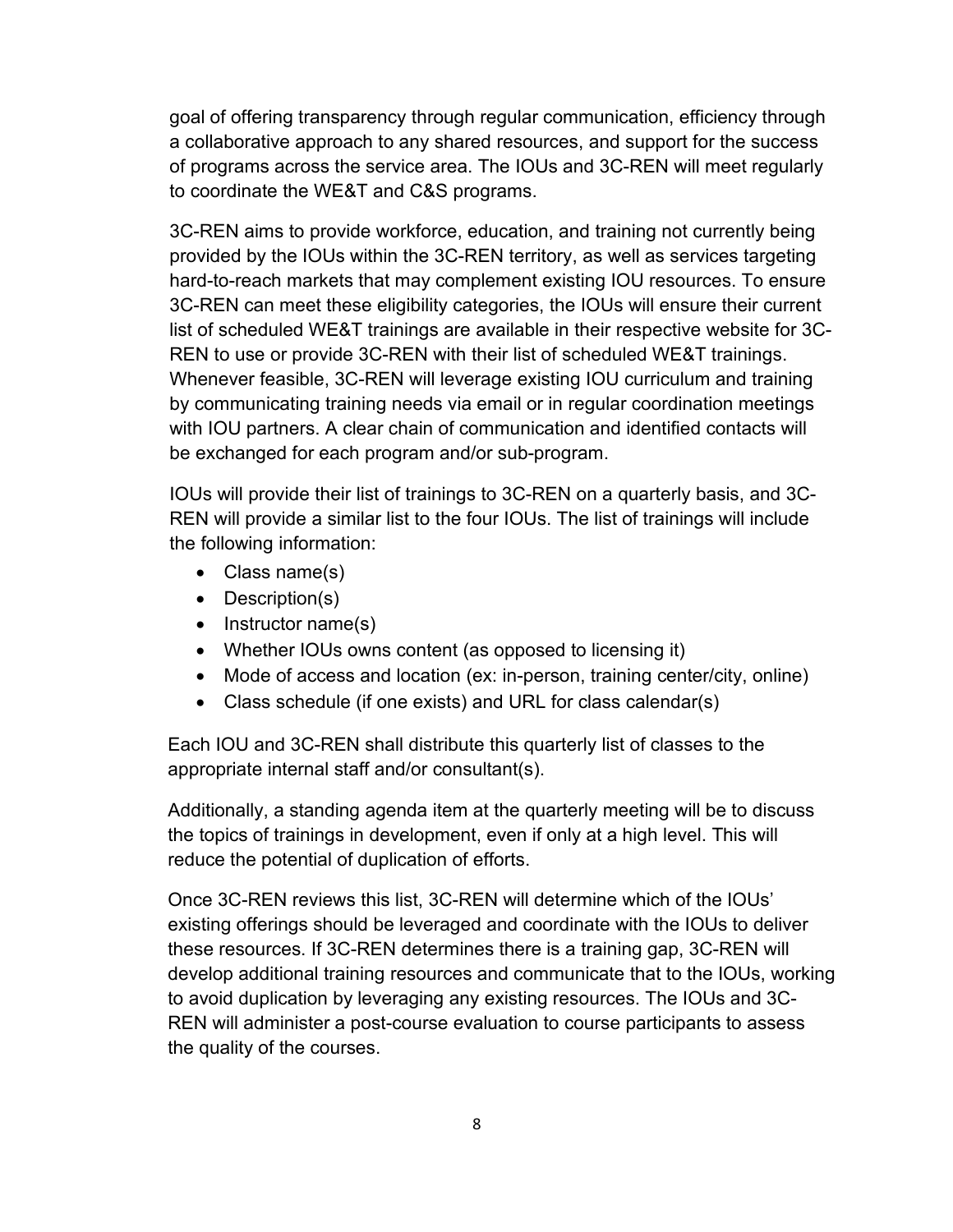#### **3. Coordination Between Statewide (SW) Program(s)**

Working with PG&E as the statewide administrator for the Career and Workforce Readiness (CWR) and Career Connections (CC) WE&T subprograms, 3C-REN will leverage the coordination protocol described above to include any statewide considerations. The 3C-REN program is expanding and will include a career exploration series and would coordinate with the Career Connection subprogram team. The CWR implementer will be responsible for the design, implementation, and geographic distribution of the CWR program. Once the CWR implementer is under contract, PG&E will provide 3C-REN with the implementer's contact information.

#### B. 3C-REN C&S PROGRAM [TCR-CS-001]

The 3C-REN will continue to offer a cross-cutting C&S program designed to fill gaps in current IOU offerings for the 3C-REN territory. The 3C-REN C&S Energy Code Connect program offers local, in-person and on-line person-to-person trainings; Regional Forums; an Energy Codes Coach service that provides inperson, over the phone, texting, and online expert assistance for energy codes and green building standards; and a reach code support services in the northern portion of the 3C-REN territory (PG&E) that provides technical assistance and public outreach coordination similar to what SCE is offering in the lower half of the 3C-REN territory with Franklin Energy as a subcontractor. The use of Franklin Energy for this work was intentional and aids in offering a contiguous service without interruption throughout the territory. 3C-REN has had conversations with the SCE and PG&E Codes and Standards team to ensure the service is complimentary and not duplicative.

Through this program and its suite of services, public and private sector building professionals in the Tri-County region receive Energy Code and California Green Building Standards training and support for plan review and field compliance. All design and construction stakeholders, from architects to building inspectors and from mechanical engineers to plans examiners, are encouraged to attend these trainings. The Energy Codes Coach service, having local in-person and on-call experts for the region, fosters an environment where stakeholders have a deeper understanding of building performance, code compliance, and interrelated building practices. The goal is to increase comprehension, compliance, and enforcement of the Energy Code and Green Building Standards throughout the Tri-County region, providing the workforce with a more stable business climate and known code compliance resources. Lastly, the reach code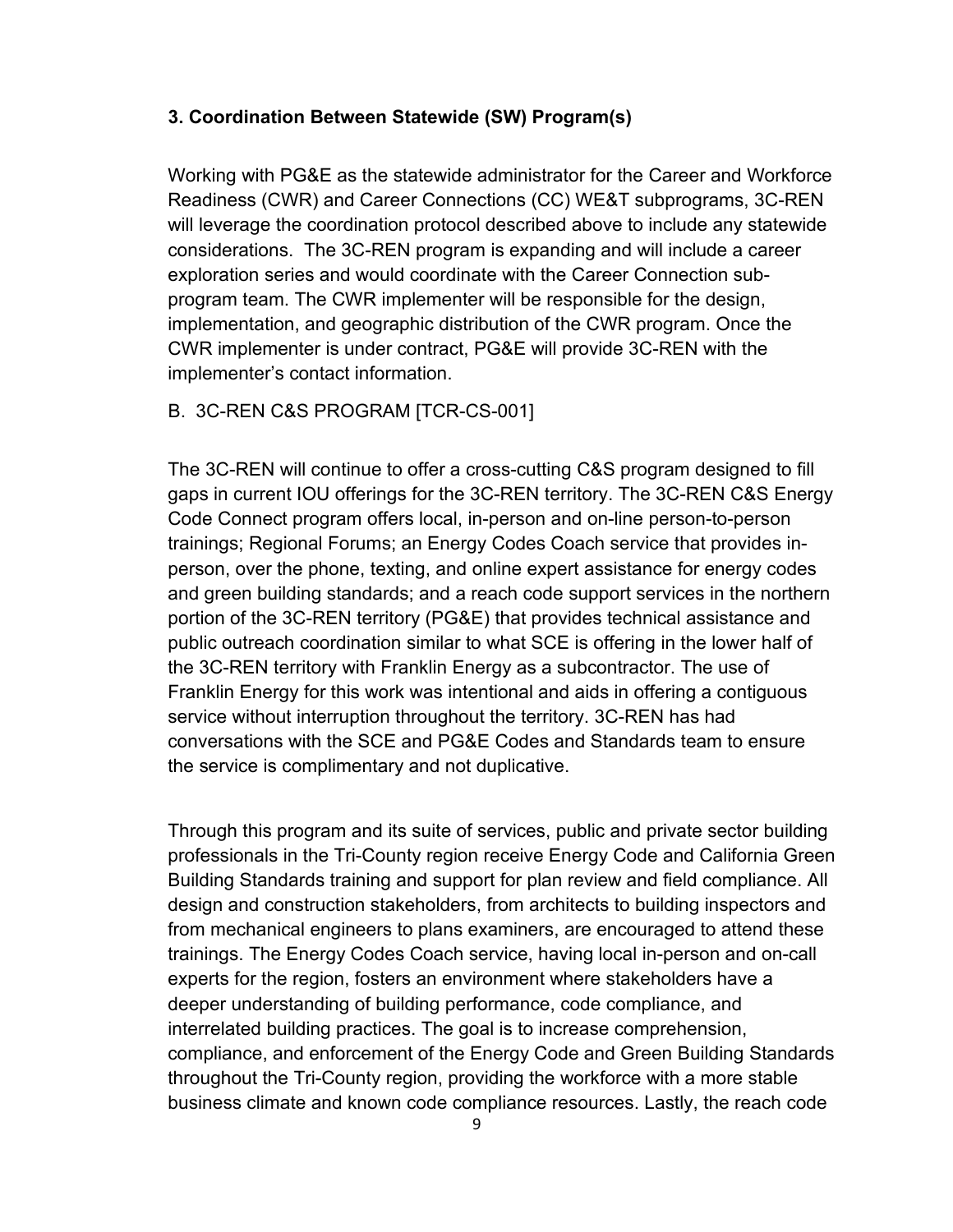support service is designed to help jurisdictions develop and implement building codes that go beyond the current California energy code (Title 24, Part 6). This service will deliver support to jurisdictions in the northern Santa Barbara County and San Luis Obispo County with Franklin Energy as the implementer. 3C-REN will focus on these jurisdictions because SCE already delivers reach code support with Franklin Energy as an implementer in southern Santa Barbara County and Ventura County.

The program budget for 3C-REN C&S, TCR-CS-001 is \$1,884,021

The target audience is all public and private sector building professionals including construction and design-side stakeholders, architects and designers, building departments, contractors, architects, field inspectors, mechanical engineers, plans examiners checkers, and other stakeholders impacted by energy code. This is a non-resource program.

#### **1. Comparable SCE and/or PG&E Programs**

The IOU Compliance Improvement subprogram<sup>[5](#page-10-0)</sup> (of which Energy Code Ace is a key component) targets actors within the building and appliance energy code supply chains to maintain comprehensive statewide compliance with energy codes and appliance standards, such as: manufacturers, distributors, retailers, architects, energy consultants, contractors, plans examiners, building inspectors, etc. Whereas the California Energy Commission is responsible for implementing state policy by establishing new Codes and Standards, others (architects, energy consultants, mechanical engineers, IOUs, builders, contractors, etc.) are responsible for interpreting the code and completing compliance forms while jurisdictions' building departments are responsible for enforcing the code. Building codes and appliance standards can be difficult to understand and time consuming to implement, therefore some industry actors fail to comply with regulatory requirements fully.

Compliance improvement program needs are determined through a performance-based solution approach to identify training, tools, resources and outreach necessary to narrow the gap between actual and desired performance, and principals of adult learning theory are employed to improve knowledge swings during training and increase long-term retention. Multiple training modalities are used to maximize student participation. With a few exceptions, a consistent curriculum, featured on EnergyCodeAce.com, is developed by the compliance improvement program and delivered statewide by a team of subject

<span id="page-10-0"></span><sup>5</sup> Note: The Compliance Improvement subprogram is administered statewide by PG&E, SCE, and SDG&E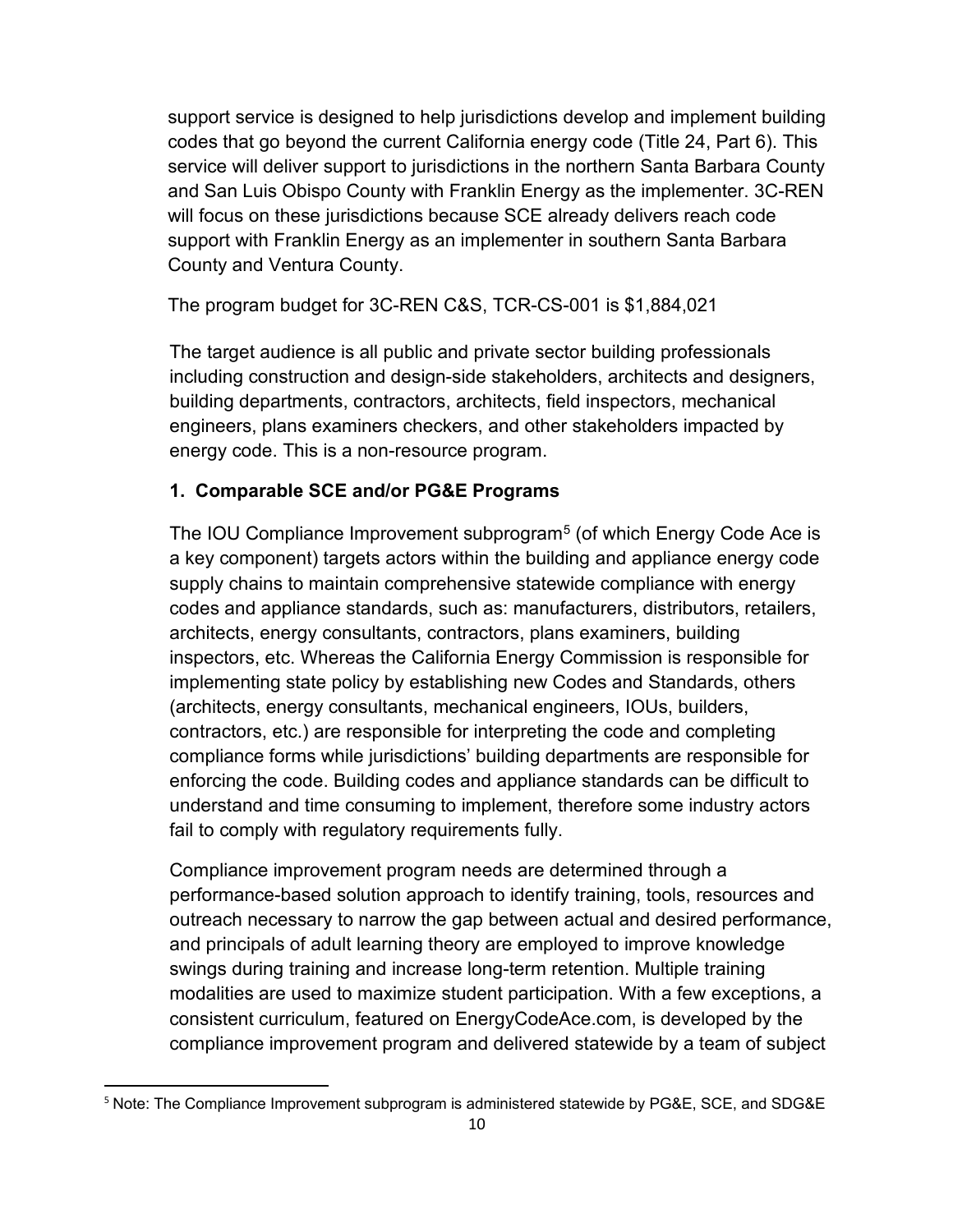matter experts.

The Reach Codes Subprogram, implemented by PG&E, SDG&E, and SCE, responds directly to California's policy goal to significantly reduce greenhouse gas emissions and helps jurisdictions throughout the state leverage their unique authority to adopt ordinances that require increased efficiency and performance beyond the state's minimum requirements. In addition to differentiating the jurisdiction as an efficiency leader, local energy ordinances accelerate the adoption of new equipment, technologies, code compliance, and energysavings strategies to help pave the way for future code cycles. The subprogram experts develop robust toolkits as well as provide specific technical assistance to local jurisdictions (cities and counties) considering adopting energy reach codes. These include cost-effectiveness research and analysis, model ordinance language and other code development and implementation tools, and specific technical assistance throughout the code adoption process. The Reach Codes subprogram is a resource available to any local jurisdiction located throughout the state of California, regardless of who their energy providers are.

As mentioned, SCE also offers reach code support for jurisdictions with Franklin Energy as the implementer. This service is exclusive to SCE's territory which includes southern Santa Barbara County and Ventura County.

| <b>C&amp;S</b>                             | <b>3C-REN</b>                                          | <b>PG&amp;E</b>                                                          | <b>SCE</b>                                                               | <b>SoCalGas</b> |
|--------------------------------------------|--------------------------------------------------------|--------------------------------------------------------------------------|--------------------------------------------------------------------------|-----------------|
| <b>Non-Resource</b><br><b>Program Name</b> | <b>3C-REN C&amp;S</b><br><b>Energy Code</b><br>Connect | Statewide C&S<br>Compliance<br>Improvement<br>Subprogram                 | Statewide C&S<br>Compliance<br>Improvement<br>Subprogram                 | N/A             |
|                                            |                                                        | Statewide C&S<br><b>Reach Codes</b><br>Subprogram                        | Statewide C&S<br><b>Reach Codes</b><br>Subprogram                        |                 |
| <b>Eligible</b><br><b>Measures</b>         | N/A                                                    | N/A                                                                      | N/A                                                                      | N/A             |
| 2023 Budget                                | \$1,884,021                                            | Compliance<br>Improvement:<br>\$5,297,606<br>Reach Codes:<br>\$2,074,846 | Compliance<br>Improvement:<br>\$3,051,711<br>Reach Codes:<br>\$1,379,860 | N/A             |

## **Table 3: C&S Program Comparison**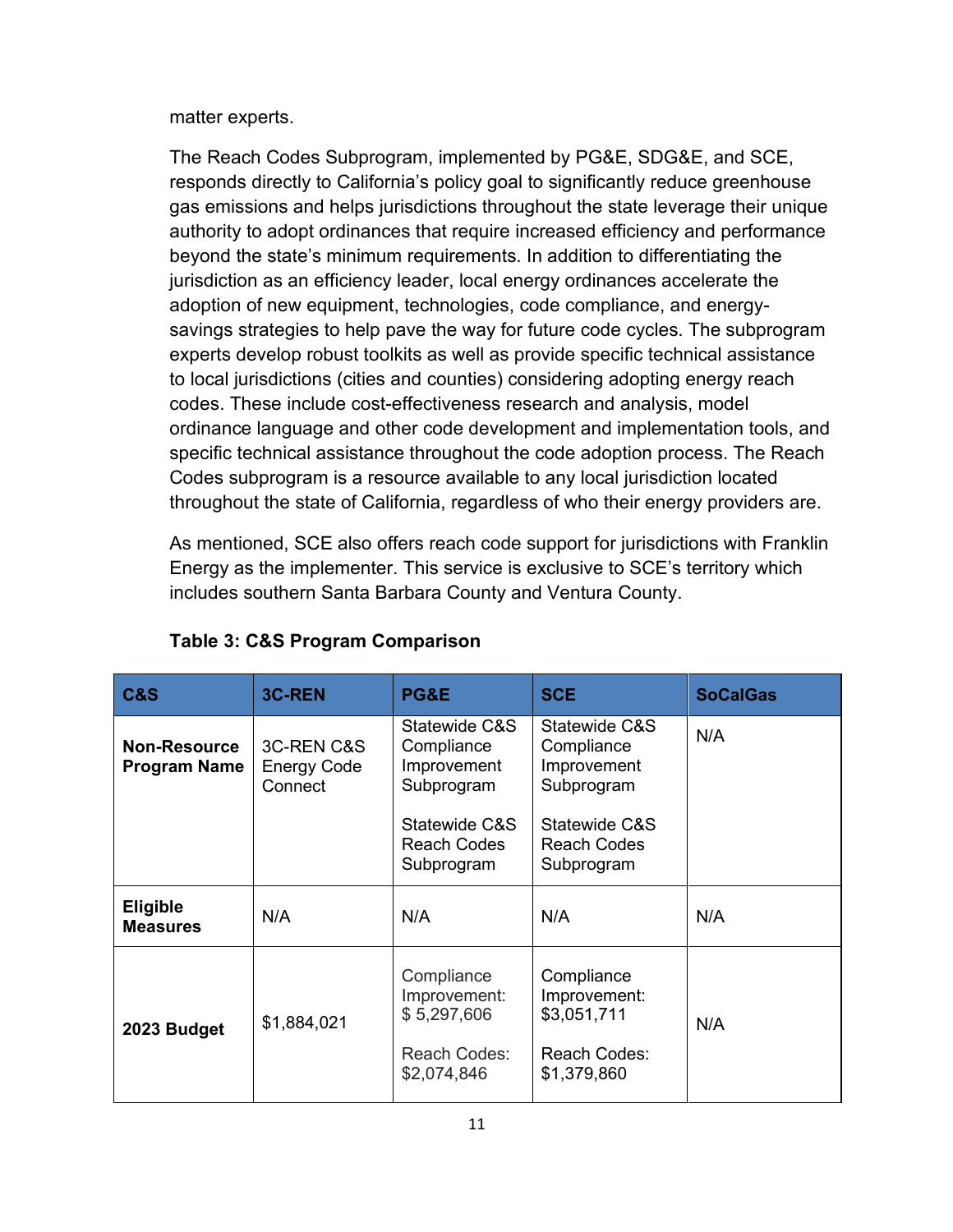| <b>C&amp;S</b>                   | <b>3C-REN</b>                                     | PG&E                                                                                                                              | <b>SCE</b>                                         | <b>SoCalGas</b> |
|----------------------------------|---------------------------------------------------|-----------------------------------------------------------------------------------------------------------------------------------|----------------------------------------------------|-----------------|
| <b>Target</b><br><b>Audience</b> | All<br>stakeholders<br>impacted by<br>energy code | Compliance<br>Improvement: All<br><b>stakeholders</b><br>impacted by the<br>energy code                                           | All stakeholders<br>impacted by the<br>energy code | N/A             |
|                                  |                                                   | Reach Codes:<br>Jurisdiction staff<br>that develop<br>energy<br>ordinances;<br>other market<br>lactors involved<br>in the process |                                                    |                 |

#### **2. Coordination Protocol between programs**

The same coordination protocol as mentioned above for WE&T applies to C&S classroom and online trainings. Again, the goal of coordination between 3C-REN and the IOUs is to ensure that ratepayer funds deliver resources efficiently and effectively across the shared territories. With that in mind, the IOUs and 3C-REN will approach coordination with the goal of offering transparency through regular communication, efficiency through a collaborative approach to any shared resources, and support for the success of programs across the service area. The IOUs and 3C-REN will meet regularly to coordinate the WE&T and C&S programs.

3C-REN aims to provide coverage not currently being provided by the IOUs, as well as services targeting hard-to-reach markets that may complement existing IOU resources. The majority of 3C-REN's Energy Code Connect program activities are related to offering Energy Code and Green Building Standards trainings, Regional Forums, and the Energy Codes Coach service. This is also applicable for reach code support services in the PGE territory covered by 3C-REN. 3C-REN will deliver reach code support services to interested jurisdictions in northern Santa Barbara County and San Luis Obispo County while directing jurisdictions in southern Santa Barbara County and Ventura County to SCE and Franklin Energy for similar services.

The IOUs will provide 3C-REN with their respective lists of available C&S trainings including those in development stages. Whenever feasible, 3C-REN will leverage existing IOU curriculum and training by communicating training needs via email or in regular coordination meetings with the IOU. A clear chain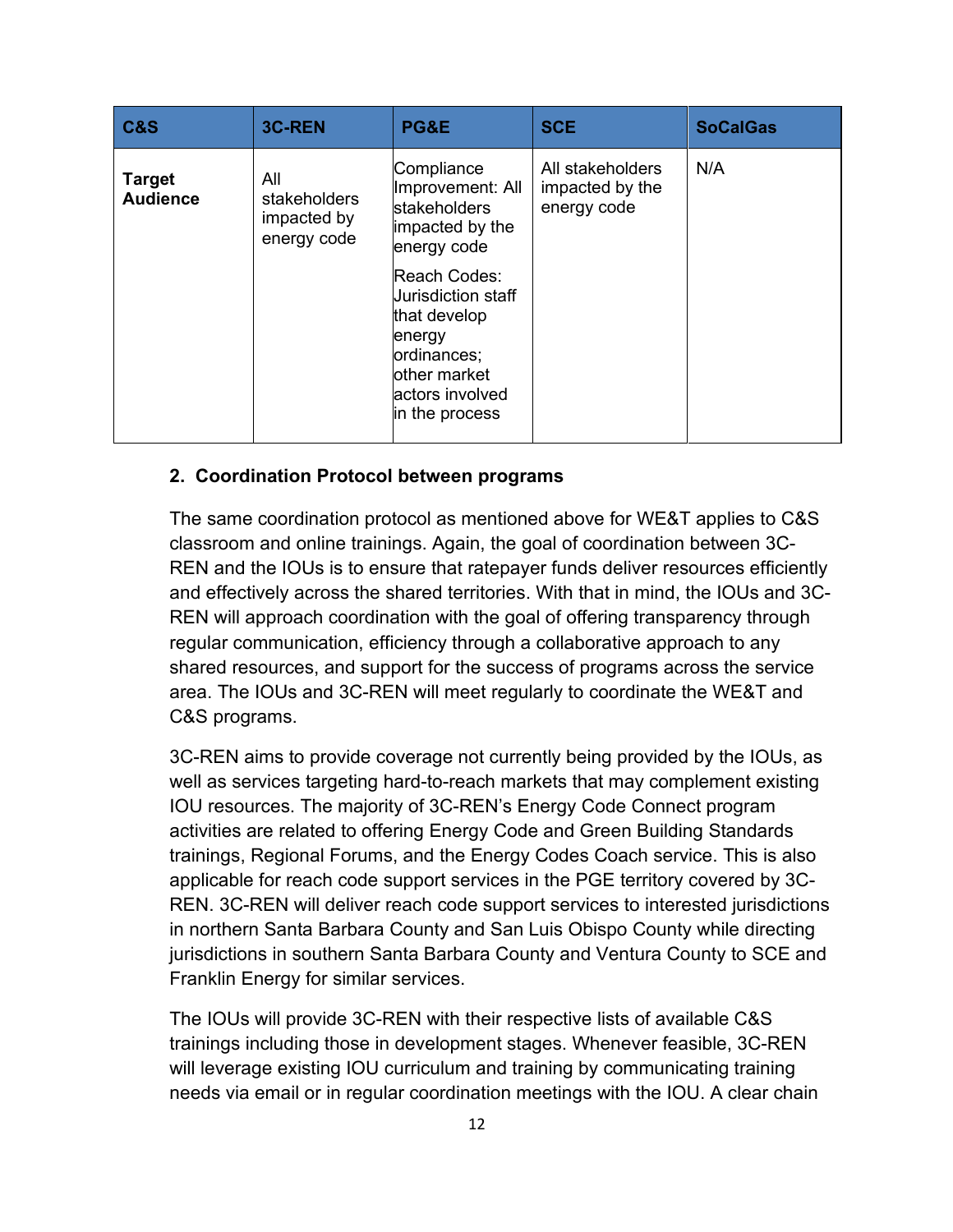of communication and identified contacts will be exchanged for each program and/or sub-program.

IOUs' Compliance Improvement team representative will provide a list of trainings to 3C-REN on a quarterly basis and will include the following information:

- Class name(s)
- Description(s)
- Instructor name(s)
- Course length time
- Mode of access and location (ex: in-person, training center/city, online)
- Class schedule (if one exists)
- Course agenda

Additionally, a standing agenda item at the quarterly meeting will be to discuss the topics of trainings in development, even if only at a high level. This will reduce the potential for duplication of efforts.

Once 3C-REN reviews this list, 3C-REN will determine which existing offerings should be leveraged and coordinate with the IOUs to deliver these resources. 3C-REN will develop a calendar with potential dates, of when these offerings can be delivered to various audiences in the Tri-County region. This calendar will be shared with the IOU's and scheduled based on the availability and resource requirements. When 3C-REN determines there is a training gap, 3C-REN will develop additional training resources and communicate that to the IOUs, working to avoid duplication by leveraging any existing resources.

The IOUs will make the 3C-REN aware of resources available as courses are scheduled for delivery and new job aides (Energy Code Ace "resources" or "tools") are developed. A portion of the Statewide C&S Team's training schedule is set at the beginning of the year while the rest remains flexible since most courses are offered upon request as a result of the team's outreach efforts. All offerings are posted on the Energy Code Ace website training page as courses are scheduled.

3C-REN and the IOUs will plan to meet quarterly on reach codes, with the option of combining with the Compliance Improvement meeting for efficiency as needed. The IOUs will make the 3C-REN aware of Reach Code subprogram cost-effectiveness research and analysis, model ordinance language and other code development and implementation tools. The IOUs will invite the 3C-REN to statewide Reach Codes meetings where other RENs are included. The Reach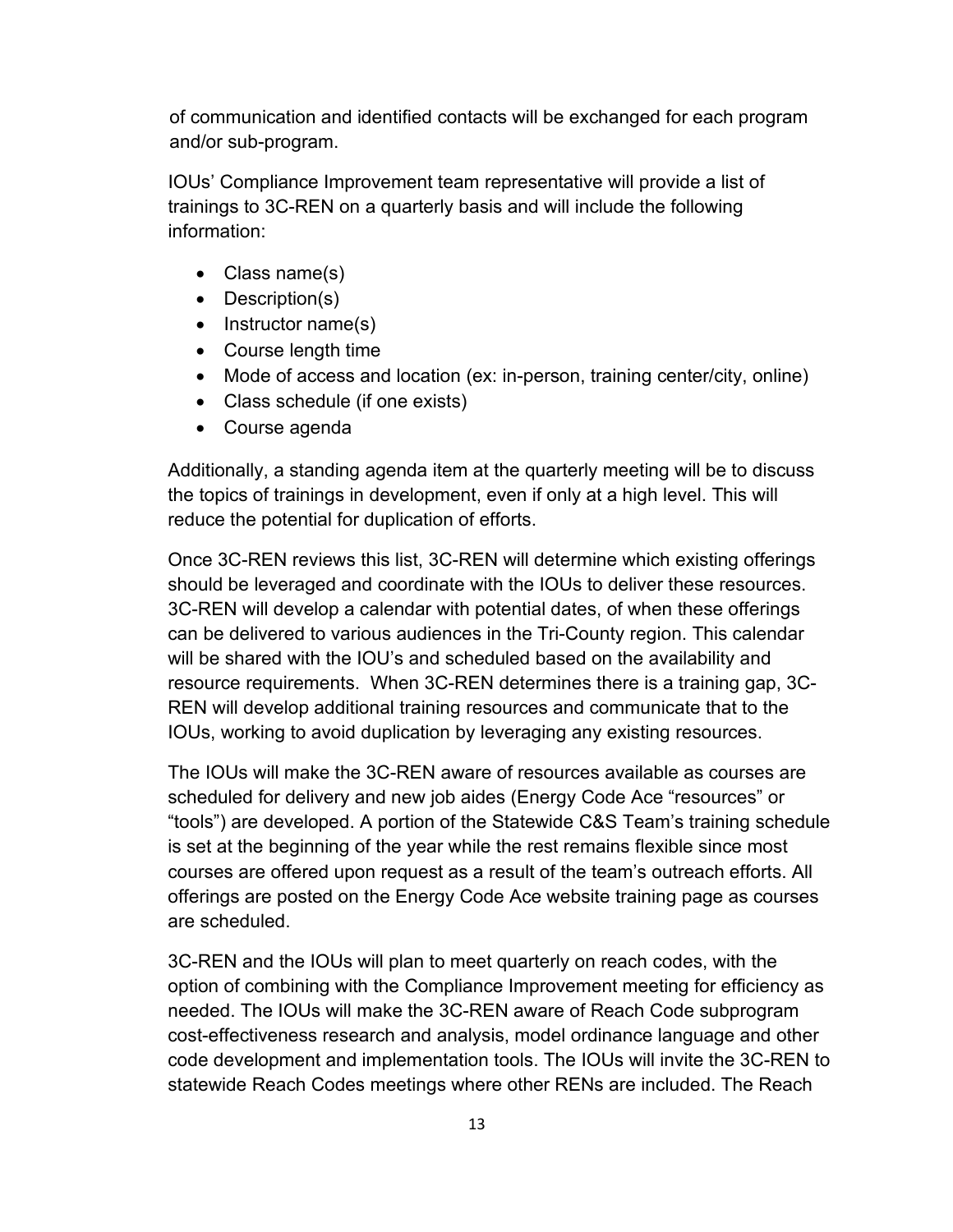Code subprogram representatives will provide updates to the 3C-REN on relevant reach codes activities, at check-in meetings when reach codes are on the agenda or in ad hoc meetings as needed. The 3C-REN will reciprocate with updates on regional progress in supporting jurisdictions interested in developing energy ordinance and direct customers to IOU subprogram work products when they can be utilized in lieu of duplicating efforts. $6$ 

## **3. Coordination Between Compliance Improvement Subprogram(s)**

As noted above, in addition to training offerings and Regional Forums, 3C-REN's C&S activities are also related to the Energy Codes Coach service which will refer customers who may benefit from statewide programs.

There is an extensive list of classes offered by the C&S team. The IOU Compliance Improvement team representative will provide their list of trainings to 3C-REN per the protocol listed above.

Should the need to coordinate efforts arise, 3C-REN will follow similar protocols as defined under the coordination protocol between programs. Specifically, 3C-REN will work with the local IOU administrators to identify appropriate program contacts, confirm existing resources, share existing resources, and collaboratively determine if resources should be jointly offered or if 3C-REN should build upon resources.

C. 3C-REN Residential Home Energy Savings Multifamily [TCR-Res-002] and Single Family NMEC [TCR-Res-003]

3C-REN will continue to target hard-to-reach (HTR) single-family residential customers in Ventura, Santa Barbara and San Luis Obispo Counties but will shift from direct install to a pay-for-performance model. The program will deliver incentives based on metered savings, using a population Normalized Metered Energy Consumption (NMEC) Measurement and Verification (M&V) approach. The program implementer, Recurve, will deliver energy upgrades utilizing a network of energy efficiency installers (aggregators) who will be paid incentives based on the metered savings achieved with their installations.

The aggregators will work directly with single-family residents to sell and install EE measures. The aggregators will be paid incentives based on the metered savings following the EE upgrades, allowing for flexibility in the measures offered and customer acquisition strategy not seen in prescriptive programs. The aggregators can offer a suite of measures that generate kWh, kW, and Therm

<span id="page-14-0"></span><sup>6</sup> Example: Cost Effectiveness Explorer tool, https://explorer.localenergycodes.com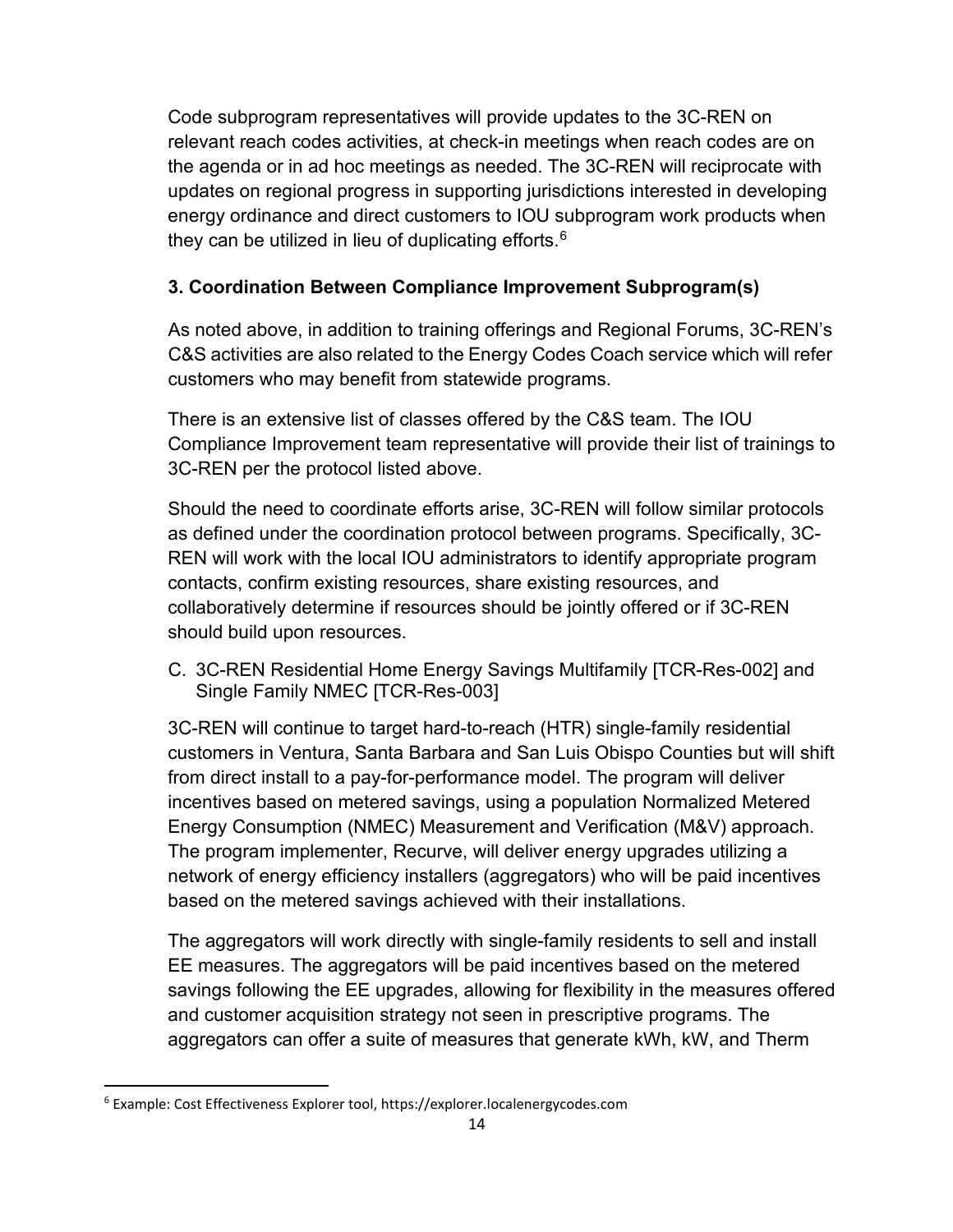savings, which could include lighting, HVAC, water heaters, insulation, smart thermostats, water heater controls, storage, etc. The program will not have a list of eligible measures, but rather allow for customized solutions. The flexibility of the approach will allow aggregators to work directly with customers to meet their needs in designing a scope of work that leads to metered energy savings.

HTR customers will be prioritized in this program through an incentive design that pays more for the energy savings of HTR customers; the program will create the market forces to drive implementers to deliver comprehensive energy upgrades to those that need it most. Additionally, the program will seek to enlist local contractors as aggregators to support local economic growth and recognizing that local people are most connected to the target HTR customers. Efforts to engage the local workforce will also be aligned with 3C-REN's WET program goals.

The PAs are exploring the potential for the IOUs to provide both program participant and non-program participant data which 3C-REN views as integral to program delivery and calculating savings, identify HTR customers, determine eligibility, and create comparison groups. The PAs are in the process of investigating whether and what confidential data the IOUs are authorized and enabled to provide to 3C-REN and its third-party implementer for this program.

The program budget for 3C-REN Residential Home Energy Savings Single Family NMEC in 2023 will be \$4,949,974

In addition to serving single-family customers, 3C-REN launched its Multifamily Home Energy Savings program in October 2021. The program serves hard-toreach (HTR) multi-family building owners, renters, and Disadvantaged Communities (DACs) in Ventura, Santa Barbara and San Luis Obispo Counties.

The program is a multi-measure, whole-building energy efficiency rebate program marketed to multifamily property owners and managers with the intent that the investments in multifamily properties will benefit both the manager/owner and the residents of the properties who often pay the energy bills directly.

Multifamily properties with five or more units are eligible to participate. The program includes site assessments, technical assistance, and a rebate structure that is based on the number of units in the complex. To qualify for the rebates, the project scope of work must achieve a minimum of 0.25MT CO2e savings per apartment unit. The incentive structure also includes enhanced incentives for underserved properties, and adders for higher performance measures, such as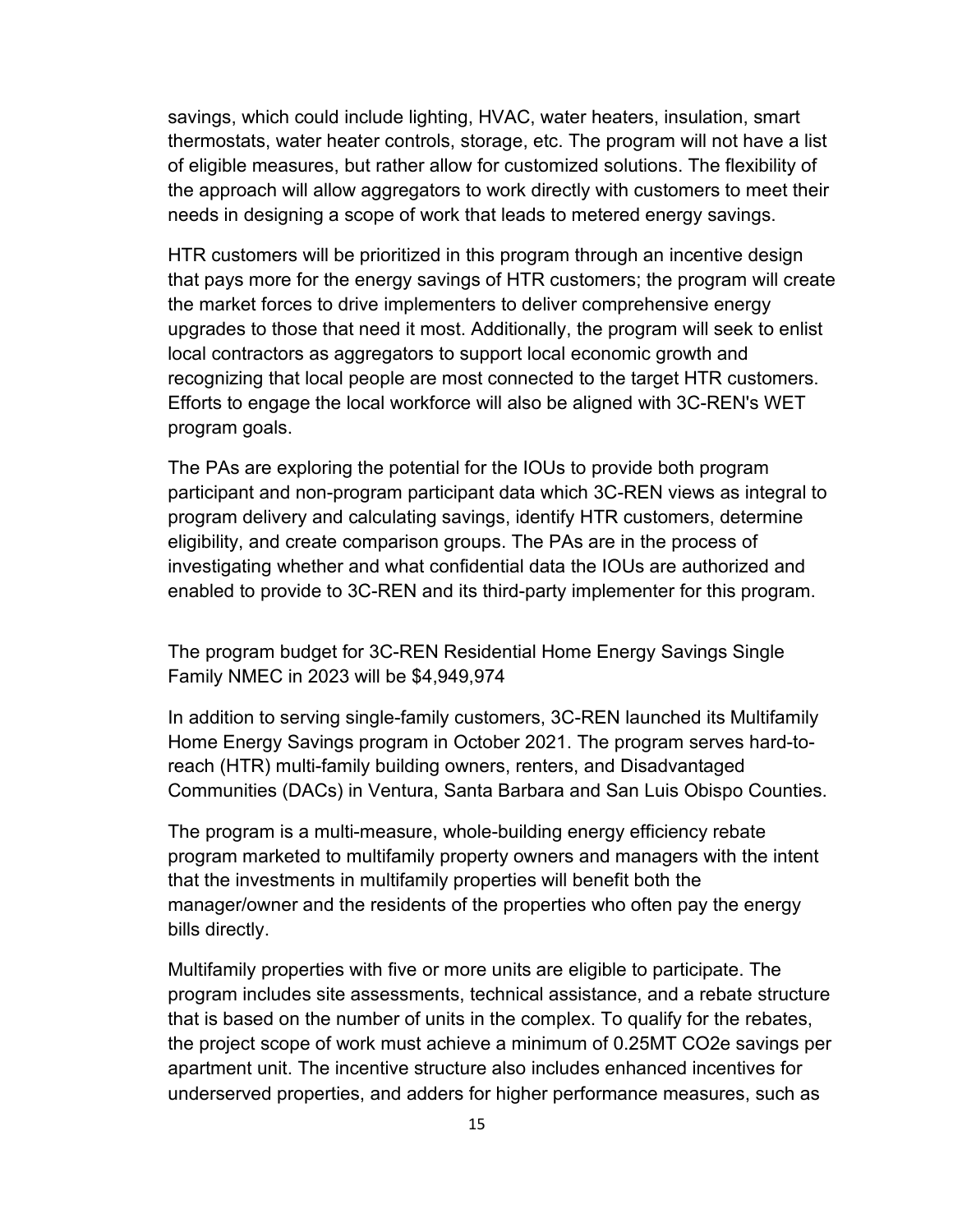heat pumps.

To participate in the program, property owners/managers (participants) can sign up on the 3C-REN website. Marketing efforts to drive participants to sign up will include events, calls, emails, etc. Following sign up, participants will work with a Technical Assistant (TA) to conduct an energy assessment to identify energy upgrades and associated GHG savings predictions and develop a project scope. Once the scope has been developed (that meets the GHG savings requirements), a rebate will be reserved for the participant. The participant is responsible for implementing the project scope. It is expected that participants will work with contractors that they already have relationships with, or to review quotes from other area contractors. Although the responsibility lies with the participant to implement the project scope, the TA will provide assistance throughout the bid process and construction of the project. Technical assistance will also include support in identifying financing and accessing additional incentives beyond those offered in this program. Once construction is completed, the TA will verify the project and process incentive payments, which are paid directly to the participant.

The project scopes for each property will vary based on energy assessments, but can include whole building, common area, and in-unit measures. The program does not provide a prescriptive list of eligible measures but will allow energy-saving upgrades for domestic hot water, HVAC, building envelope, appliances, and lighting.

The 2023 program budget for 3C-REN Residential Home Energy Savings Multifamily will be \$3,430,037

The total budget for 3C-REN Residential Programs in 2023 will be \$8,380,011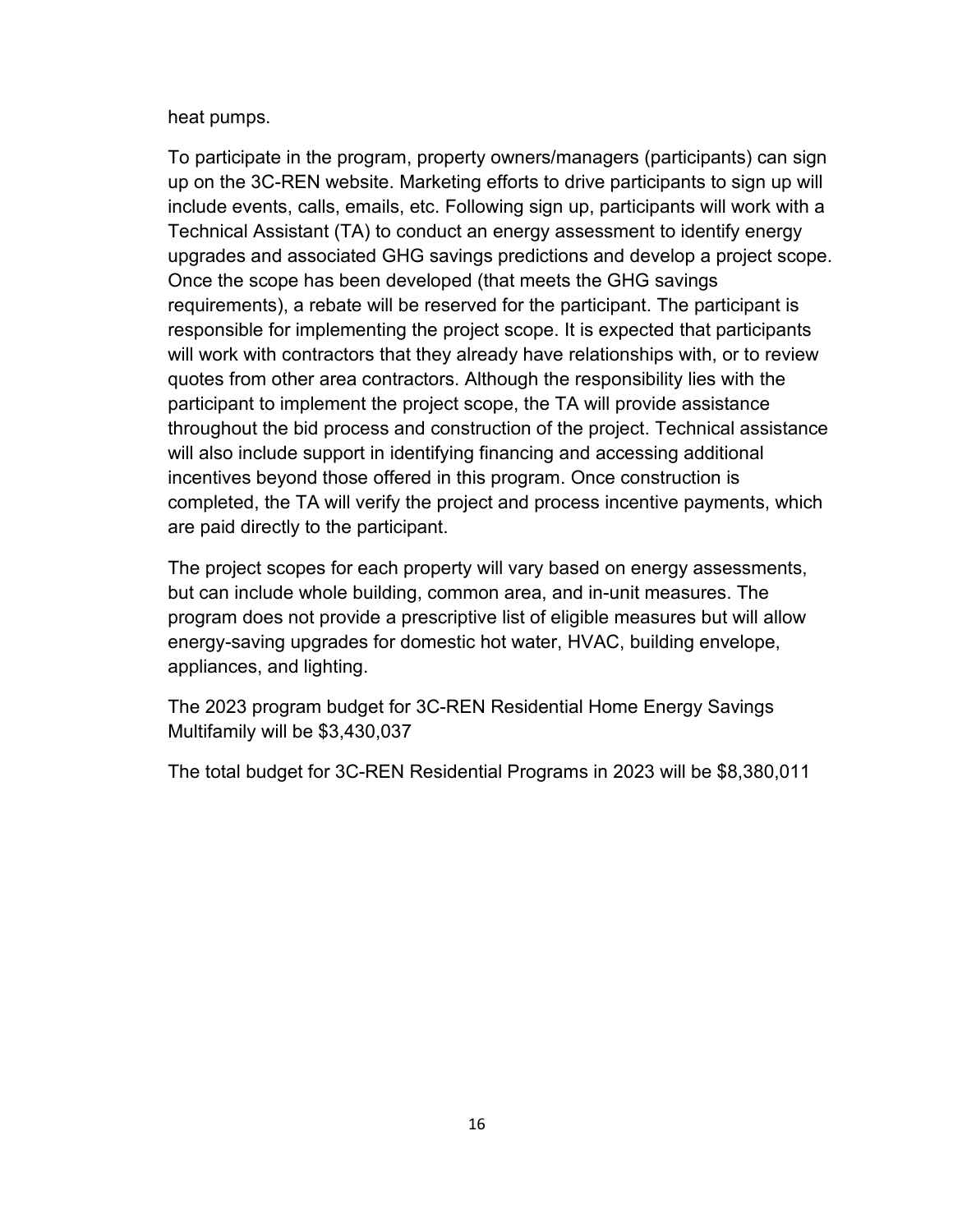# **1. Comparable IOU Programs**

# **Table 4: RES DI Program Comparison**

| DI                                        | 3C-REN                                                                  |                                                                                          | <b>SCE</b>                                                         |                                                                                                                                        | PG&E                                                                  | <b>SoCalGas</b>                                                                                                                                                                                                                       |
|-------------------------------------------|-------------------------------------------------------------------------|------------------------------------------------------------------------------------------|--------------------------------------------------------------------|----------------------------------------------------------------------------------------------------------------------------------------|-----------------------------------------------------------------------|---------------------------------------------------------------------------------------------------------------------------------------------------------------------------------------------------------------------------------------|
| <b>Resource</b><br>Program<br><b>Name</b> | TCR-Res-002 and<br>TCR-RES-003-Home<br><b>Energy Savings</b><br>Program | SCE 3P 2020RCI 004<br>Willdan Multifamily<br><b>Energy Efficiency</b><br>Program (MFEEP) | SCE-13-SW-001G<br><b>SCE Residential Direct</b><br>Install Program | PGE Pay For<br>Performance<br>Programs:<br>1) Comfortable Home<br><b>Rebates</b><br>(PGE_Res_001a)<br>2) Home Intel<br>(PGE Res 001b), | PGE Res 003<br><b>Multifamily Energy</b><br>Savings Program<br>(MESP) | SCG3861-<br>Residential-<br><b>Community Language</b><br><b>Efficiency Outreach</b><br>SCG3883 - ResACE-<br><b>Residential Advanced</b><br>Clean Energy<br>Program<br>SCG3885-<br>Residential-<br><b>Manufactured Mobile</b><br>Homes |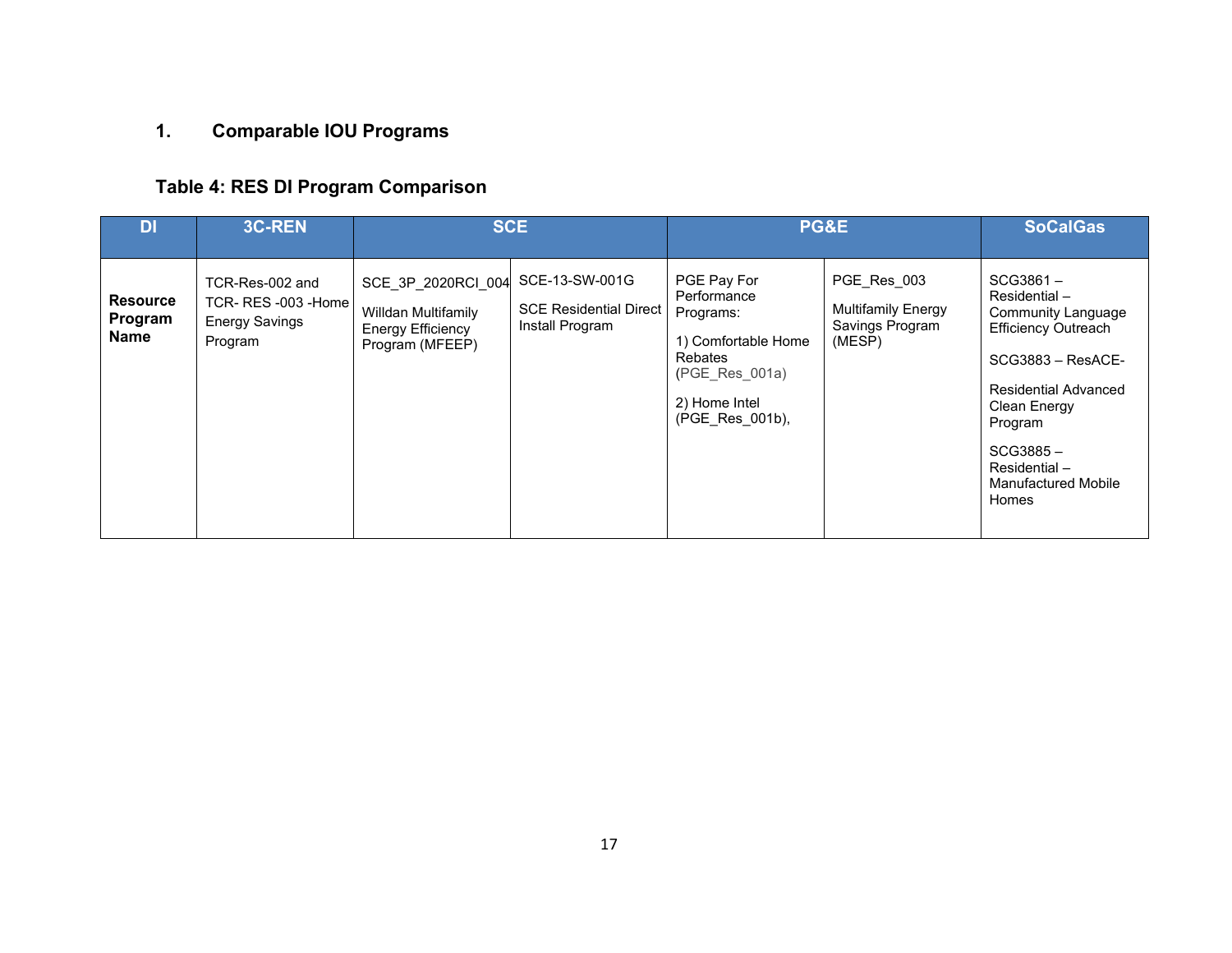| DI                                 | <b>3C-REN</b>                                                                                                                                                                                                                                                                                                                                                                                                                                                                                                                    | <b>SCE</b>                                                                                                                                                                                                                                                                                                                                                                                                                          |                                                                                                                            | PG&E              |                                                                                                                                                                                                                                                                                                                                                                                                                                                                                                                                                                                                                                                 | <b>SoCalGas</b>                                                                                                                                                                                                                                                                                                                                                                                                                                                                                                                       |                                                                                                                                                                                                                                                                                                                                                                                                                                                                                                                                                                                                                                                                                                                                                           |
|------------------------------------|----------------------------------------------------------------------------------------------------------------------------------------------------------------------------------------------------------------------------------------------------------------------------------------------------------------------------------------------------------------------------------------------------------------------------------------------------------------------------------------------------------------------------------|-------------------------------------------------------------------------------------------------------------------------------------------------------------------------------------------------------------------------------------------------------------------------------------------------------------------------------------------------------------------------------------------------------------------------------------|----------------------------------------------------------------------------------------------------------------------------|-------------------|-------------------------------------------------------------------------------------------------------------------------------------------------------------------------------------------------------------------------------------------------------------------------------------------------------------------------------------------------------------------------------------------------------------------------------------------------------------------------------------------------------------------------------------------------------------------------------------------------------------------------------------------------|---------------------------------------------------------------------------------------------------------------------------------------------------------------------------------------------------------------------------------------------------------------------------------------------------------------------------------------------------------------------------------------------------------------------------------------------------------------------------------------------------------------------------------------|-----------------------------------------------------------------------------------------------------------------------------------------------------------------------------------------------------------------------------------------------------------------------------------------------------------------------------------------------------------------------------------------------------------------------------------------------------------------------------------------------------------------------------------------------------------------------------------------------------------------------------------------------------------------------------------------------------------------------------------------------------------|
|                                    |                                                                                                                                                                                                                                                                                                                                                                                                                                                                                                                                  |                                                                                                                                                                                                                                                                                                                                                                                                                                     |                                                                                                                            |                   |                                                                                                                                                                                                                                                                                                                                                                                                                                                                                                                                                                                                                                                 |                                                                                                                                                                                                                                                                                                                                                                                                                                                                                                                                       |                                                                                                                                                                                                                                                                                                                                                                                                                                                                                                                                                                                                                                                                                                                                                           |
| <b>Eligible</b><br><b>Measures</b> | The Multifamily<br>Home Energy<br>Savings program<br>offers site-specific<br>measures that<br>achieve energy<br>savings both in-unit<br>and in common<br>areas.<br>The Single Family<br>Home Energy<br>Savings program's<br>population NMEC<br>design pays<br>incentives for any<br>project that achieves<br>metered kWh or<br>therm savings.<br>Therefore, there is<br>not a measure list<br>associated with the<br>program; envelope,<br>HVAC, lighting,<br>water heating, and<br>other measures may<br>all be part a project. | The program offers<br>deemed, customized<br>calculated, and<br>NMEC-based site-<br>specific approach<br>measures for energy-<br>saving equipment for<br>both common and in-<br>unit areas of<br>multifamily<br>properties; end uses<br>include HVAC and<br>Lighting, and Water<br>Heating, , Pool<br>pump, High<br>efficiency kitchen<br>appliances,<br>Showerheads and<br><b>Faucets and Energy</b><br>Management<br>Technologies. | Fan Controller, Duct<br>Seal, Smart<br>Thermostat, Brushless<br>Fan Motor, Faucet<br>Aerators and Efficient<br>Showerhead. | data:<br>1)<br>2) | Customers across PG&E PG&E's Multifamily<br>territory are eligible who<br>have 12 month energy<br>Rebates: Home<br>maintenance and<br>upgrade program<br>focused on<br>Heating, cooling,<br>water heating,<br>insulation, duct<br>work, air sealing,<br>lighting, and pool<br>depending on<br>rebates from \$585<br>to \$3,500<br>depending on<br>measures selected<br>and CEC Climate<br>Zone<br>Home Intel: No cost<br>to customer, In-<br>depth analysis of<br>home's energy use,<br>customized<br>behavioral<br>recommendations<br>and energy<br>coaches to help<br>customers.<br>Includes monthly<br>energy efficiency<br>progress report. | <b>Energy Savings Program</b><br>includes a direct install<br>program option for<br>Comfortable Home multifamily properties<br>within PG&E's service<br>territory. Eligible<br>measures include Low<br>flow and thermostatic<br>showerheads, Low flow<br>sink/lavatory aerators,<br>Smart Thermostats, Hot<br>water pipe Insulation,<br>Refrigerators and<br>pumps. Cost varies freezers, High efficiency<br>furnaces, and<br>measures selected, common area Energy<br>Star clothes washers,<br>and NGAT testing where<br>applicable. | <b>Exhaust Venting</b><br>(Kitchen/Bath) - cut<br>opening with vent<br>(Done in conjunction<br>with attic insulation),<br>Vent - Eave (Done in<br>conjunction with<br>attic insulation), Duct<br>Repair - (Done in<br>conjunction with attic<br>insulation), Duct<br>Testing, Duct Sealing,<br>Duct Board Installation,<br>Low<br><b>Flow Kitchen Faucet</b><br>Aerator, Low Flow<br><b>Bathroom Faucet</b><br>Aerator, Low Flow<br>Showerhead, Low Flow<br>Handheld Showerhead,<br>Showerhead adaptor,<br><b>Shower Diverter Valve</b><br>(in conjunction with<br>Low Flow<br>Showerhead),<br><b>Thermostatic Shower</b><br>Valve, Smart<br>Thermostat, Natural<br><b>Gas Appliance Testing</b><br>(NGAT) (done in<br>conjunction with Duct<br>Sealing). |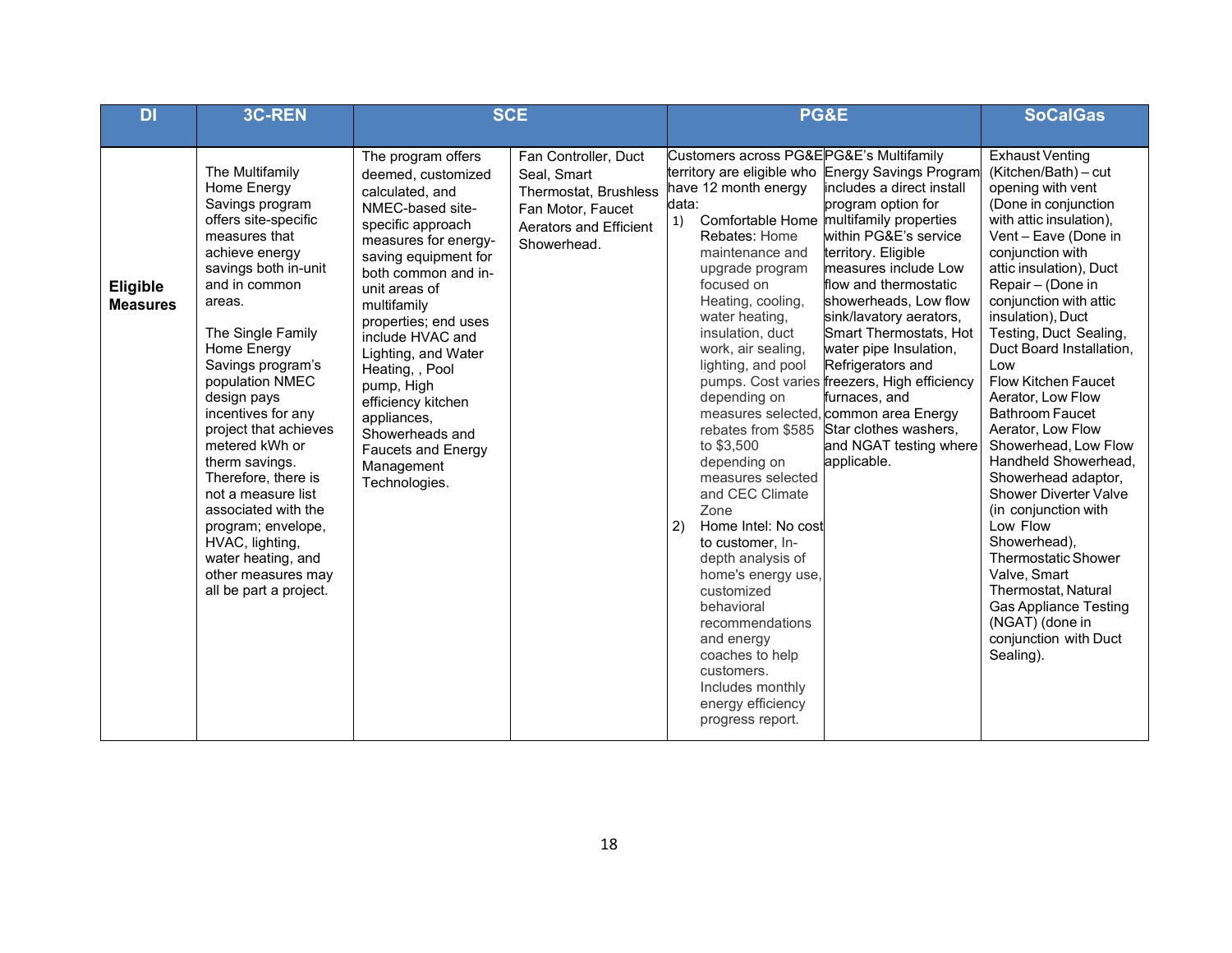| DI                               | <b>3C-REN</b>                                                                                                                                                                                                                                                                                                                   |                                                                                                                                                                                                                                                                                                                                                                                                               | <b>SCE</b>                                                                         |                                                                                                                                                                                                                                                                                                                                                                                                                                                                 | PG&E                                                                                                                                     | <b>SoCalGas</b>                        |
|----------------------------------|---------------------------------------------------------------------------------------------------------------------------------------------------------------------------------------------------------------------------------------------------------------------------------------------------------------------------------|---------------------------------------------------------------------------------------------------------------------------------------------------------------------------------------------------------------------------------------------------------------------------------------------------------------------------------------------------------------------------------------------------------------|------------------------------------------------------------------------------------|-----------------------------------------------------------------------------------------------------------------------------------------------------------------------------------------------------------------------------------------------------------------------------------------------------------------------------------------------------------------------------------------------------------------------------------------------------------------|------------------------------------------------------------------------------------------------------------------------------------------|----------------------------------------|
| 2023<br><b>Budget</b>            | \$8,380,011                                                                                                                                                                                                                                                                                                                     | \$19,595,052                                                                                                                                                                                                                                                                                                                                                                                                  | \$15,124,543                                                                       | \$4,903,644<br>PGE Res 001b: Home<br>Intel - \$1,906,631                                                                                                                                                                                                                                                                                                                                                                                                        | \$5,063,137                                                                                                                              | \$7,466,511                            |
| <b>Target</b><br><b>Audience</b> | Will target hard-to-<br>reach (HTR) residential<br>customers, including<br>single-family,<br>multifamily renters and<br>owners, and moderate-<br>income families not<br>currently being served<br>by, nor meeting the<br>criteria of current ESA<br>and LIHEAP in<br>Ventura, Santa Barbara<br>and San Luis Obispo<br>Counties. | All multifamily customer<br>(small, medium and<br>large) segments of the<br>residential sector<br>across SCE's service<br>territory including hard-<br>to-reach (HTR)<br>customers and/or those<br>in disadvantaged<br>communities (DACs).<br>Property owners and<br>managers of existing<br>multifamily properties.<br>The program targets all<br>levels of multifamily<br>buildings (i.e., low-<br>income). | Residential single-<br>family home customers<br>within SCE's service<br>territory. | Single Family<br>Residential with 12<br>months energy use<br>data, within PG&E's<br>service territory. Some<br>Multifamily customers<br>may be eligible for the<br>Home Intel program.<br>Some 2-4 unit buildings<br>may be eligible for<br>Comfortable Home<br>Rebates. Home Intel<br>and Home Energy<br>Rewards are no-cost to<br>customers and<br>therefore customers of<br>all incomes, above ESA<br>eligibility, can be<br>supported by these<br>programs. | MESP has a target<br>audience of all types of<br>multifamily buildings<br>that have 5 or more<br>units.<br>MESP has HTR and<br>DAC goals | Mainstream, market rate<br>homeowners. |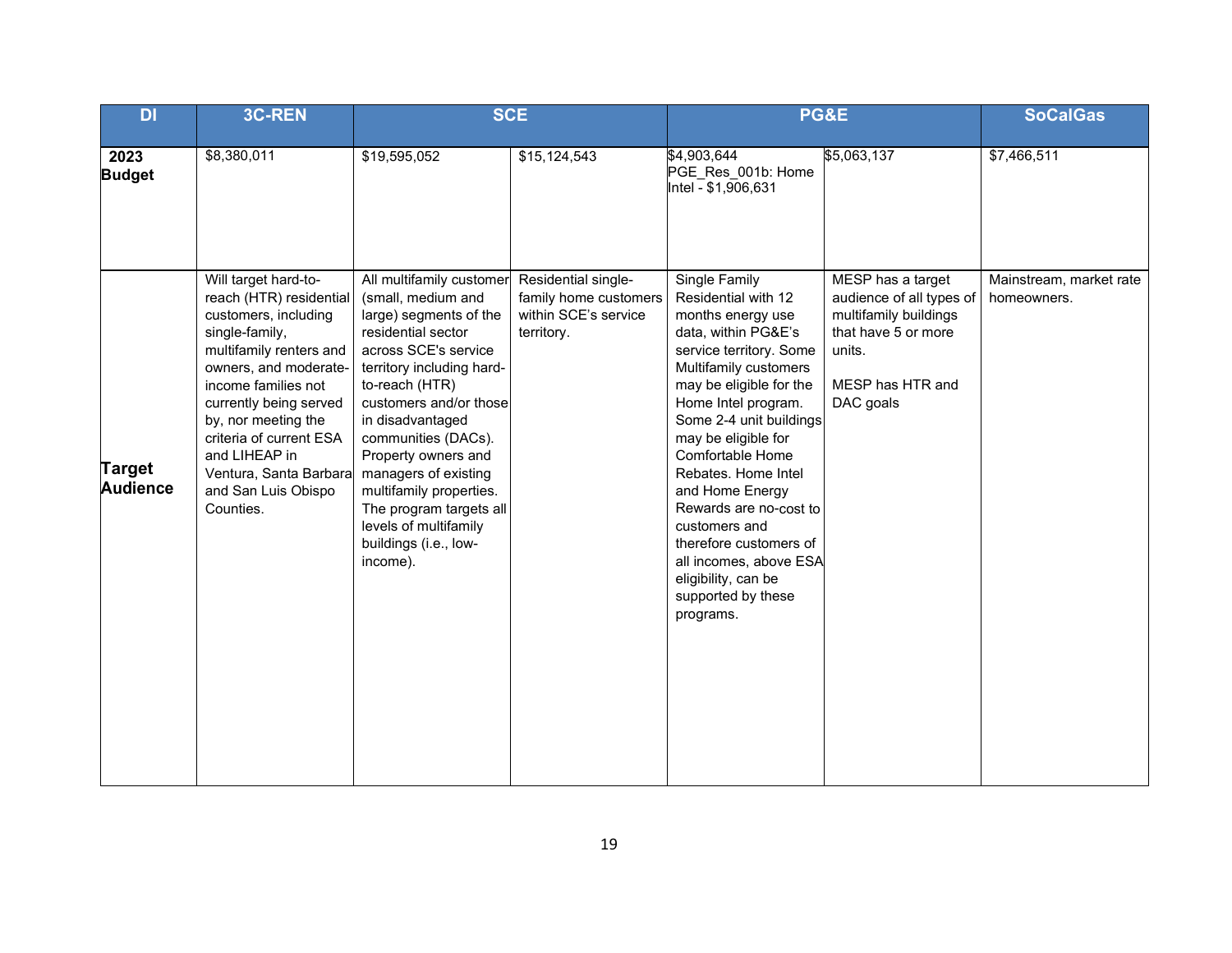#### **Southern California Edison**

#### *SCE-13-SW-001G - SCE Residential Direct Installation Program (RES DI)*

The RES DI program targets single-family residential customers. The program allows customers to realize the value of energy efficiency through a variety of nocost products and services to meet individual customer needs and enable continuous energy management. Additionally, the services offered through the RES DI program are leveraged by various Water District agencies that deploy water conservation program offerings to deliver a comprehensive water energy nexus solution.

Target marketing is performed in select areas to create customer awareness and engagement. Customers are provided with education on the measures installed in their homes, other measures that could further improve their energy savings, and a general understanding about the importance of saving energy and the large impact everyday behavior has on conservation.

The program is integrated with the Demand Response (DR) Smart Energy Program (SEP) to deliver an Integrated Demand Side Management (IDSM) offering. Smart Thermostat installations performed under Res DI are leveraged to enroll eligible customers in SEP.

## *SCE\_3P\_2020RCI\_004 - Willdan Multifamily Energy Efficiency Program (MFEEP)*

SCE has contracted with Willdan Energy Solutions (Third-Party) to develop, implement, and offer this Energy Efficiency (EE) Program to SCE customers. This Third-Party program provides comprehensive EE for all multifamily (MF) customer segments of the residential sector across SCE's service territory. This program seeks to influence a significant increase in the adoption of EE technology and/or measures among the end-users of this market sector using the Deemed, Custom Calculated and Normalized Metered Energy Consumption approaches. The Program offers a consolidated approach that includes segment-specific marketing, technical assistance, technologies, wholefacility opportunities, financing, and measurement and verification (M&V).

The program goes beyond basic EE to include Demand Response (DR), energy management technologies and fully Integrated Demand-Side Management (IDSM) solutions. IDSM and electrification upgrades are offered to customers, excluding any storage technology. This approach minimizes the barriers for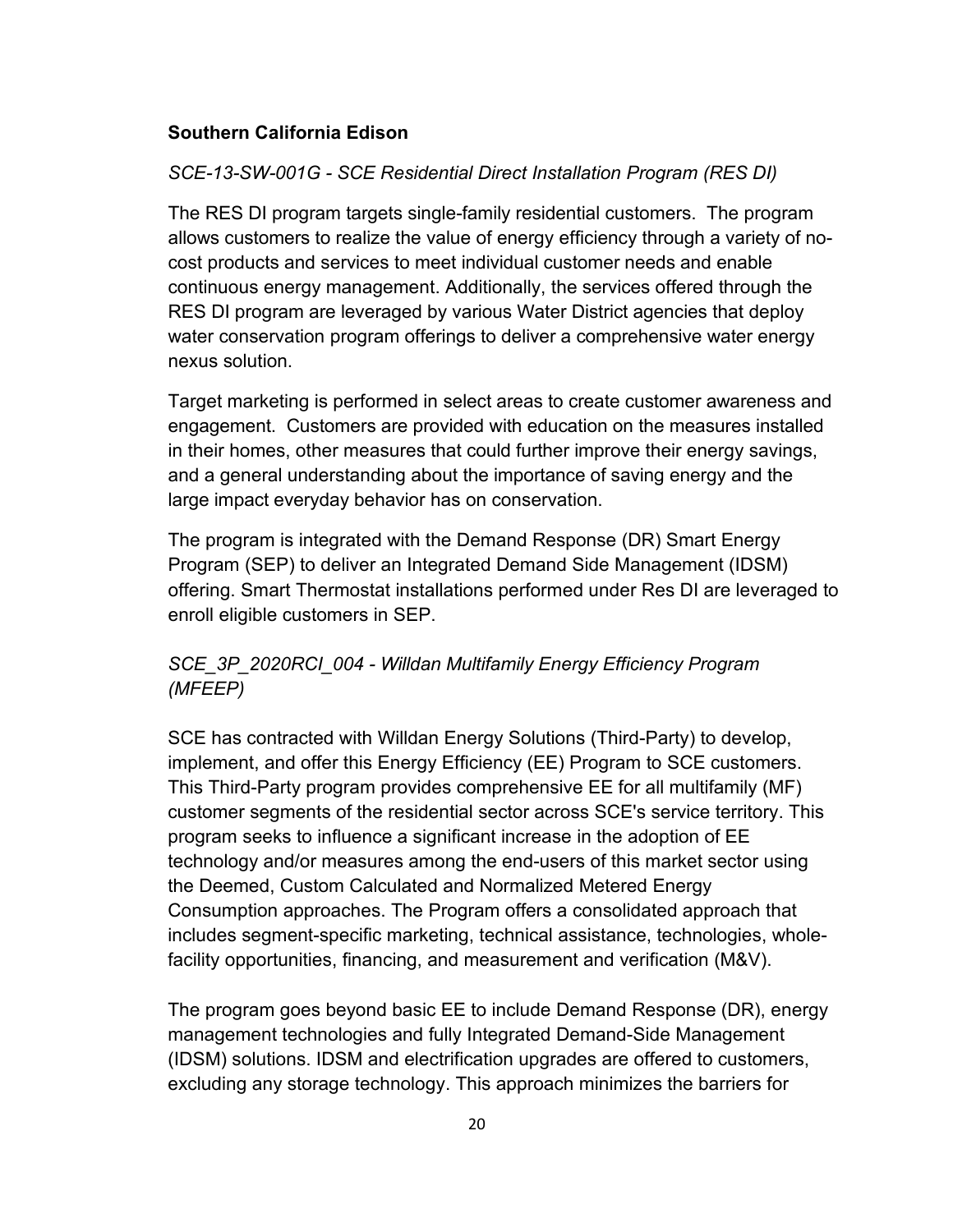customer participation.

This program will offer a single point of contact (SPOC) and a significant share of program services will be provided through Channel Partners, Trade Pros, Installers, and community-based organization (CBO) networks. The program's primary objective is to meet SCE's business plan goals and achieve deeper savings through comprehensive energy management solutions. An additional objective is to increase EE adoption rates by targeting MF residential subsegments including hard-to-reach (HTR) customers and/or those in disadvantaged communities (DACs). An integrated team with extensive MF experience will develop tailored responses that align with SCE's objectives and draws on existing customer relationships with property owners to increase the number of completed projects.

#### **Southern California Gas Company**

#### *SCG 3861 Community Language Efficiency Outreach (CLEO)*

The CLEO program is a highly targeted residential EE Marketing, Education and Outreach (ME&O) and Direct Install (DI) program specifically targeted to the Vietnamese, Indian, Chinese Korean, Hispanic and African American (VICK-HA) speaking customers of SoCalGas. The CLEO has a unique, 100% in-language strategy which serves a key role in overcoming the English as a second language market barrier and targets hard-to-reach, low- and medium-income customers. The CLEO markets SoCalGas programs and offers energy efficiency education and training and participates in community events, where customers are encouraged to fill up energy efficiency surveys and sign up for direct install of EE measures. The CLEO's marketing efforts encourage and create participation in SoCalGas energy efficiency programs. The CLEO also targets SoCalGas customers in other Southern California Power Producers Association (SCPPA) municipal cities.

#### *SCG3883 Residential Advanced Clean Energy Program*

SoCalGas Residential Advanced Clean Energy Program is a comprehensive advanced clean energy solution for single-family customers. The advanced clean energy path begins with the delivery of cost-effective therm-rich direct install measures that transitions to an advanced clean energy opportunity for the single-family customer that can be financed by outside sources. The Residential Advanced Clean Energy Program leverages IOU electric, municipal electric, and local agency clean energy single-family opportunities offering, in addition to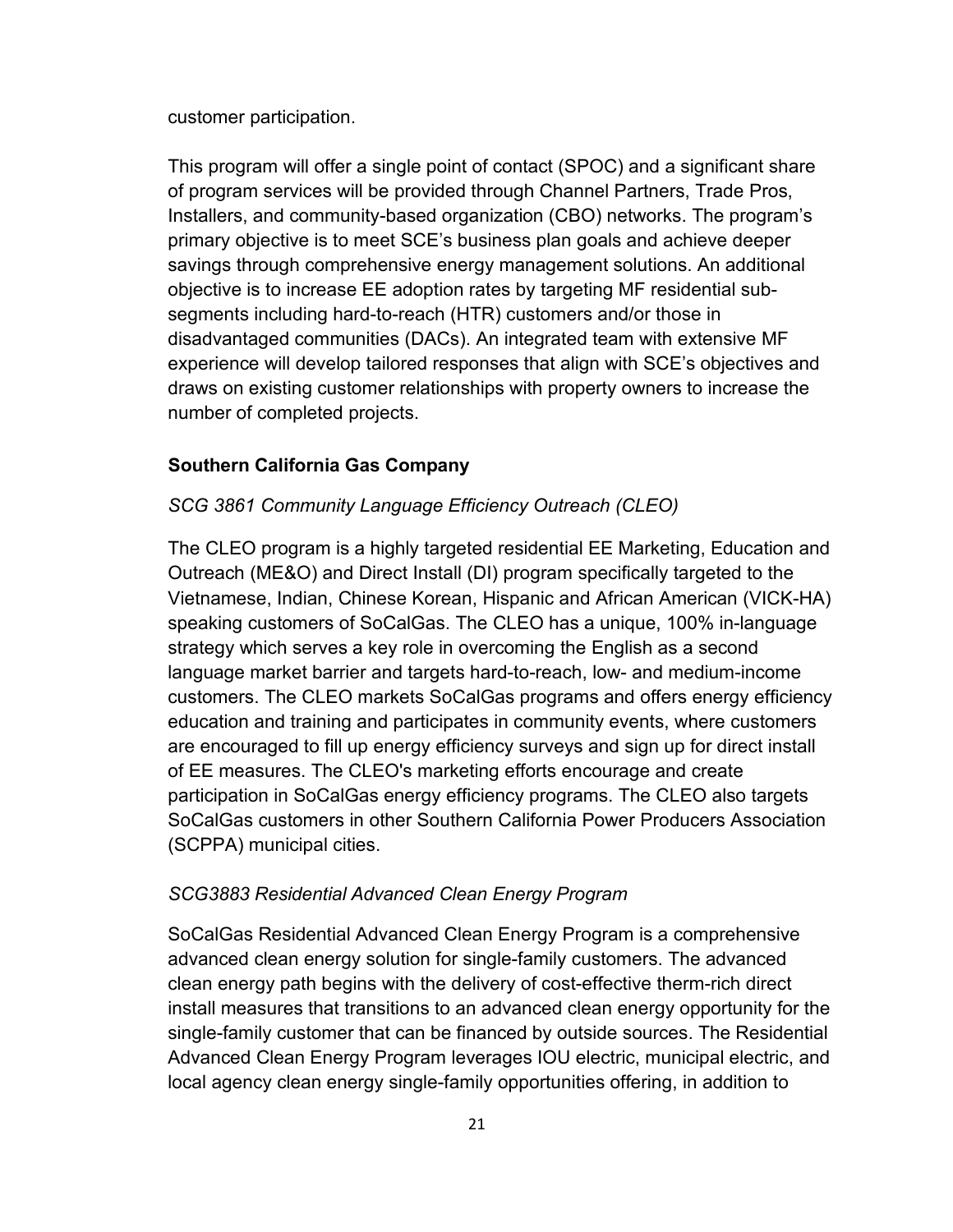natural gas clean energy, electric, and carbon emission reduction clean energy solutions.

#### *SCG 3885 Manufactured Homes Program*

The Manufactured Homes Program provides no- and low-cost energy-efficiency improvements and replacement appliances to SoCalGas customers living in mobile or manufactured homes. Qualifying manufactured home customers will be provided with energy conservation evaluations, installations of low-flow showerheads and faucet aerators and natural gas energy efficiency improvements, such as duct test and seal of HVAC systems and smart thermostats all at no cost. In addition to the no-cost energy-efficiency improvements, the program also provides incentives and financing to upgrade and replace inefficient gas appliances with advanced energy-efficiency technologies. These include high efficiency furnaces, high efficiency storage water heaters, and tankless water heaters. This program is currently available to residents of Fresno, Kern, Kings, San Luis Obispo, Santa Barbara, Tulare, and Ventura (CA) Counties

#### **Pacific Gas and Electric Company**

#### *PGE\_Res\_001a, PGE\_Res\_001b, Pay for Performance (P4P) Programs (Comfortable Home Rebates, Home Intel*

Customers across PG&E territory who have 12 months of energy data are eligible to participate in PG&E's P4P programs, among other eligibility criteria. Under the Comfortable Home Rebates program, home maintenance and upgrades are focused on heating, cooling, water heating, insulation, duct work, air sealing, lighting, and pool pumps. Costs vary depending on measures selected by the customers and rebates vary between \$585 and \$3,500 depending on measures selected and CEC Climate Zone. Through the Home Intel program, there is no cost to customer. Energy coaches provide an in-depth analysis of a home's energy use and customized behavioral recommendations help customers. Customers receive a monthly energy efficiency progress report. *PG&E\_Res\_003 Multifamily Energy Savings Program*

PG&E's Multifamily Energy Savings Program (MESP) is a third-party implemented program by TRC Solutions to serve multifamily properties of units five or greater within PG&E's service territory. MESP offers energy efficiency upgrade services to multifamily buildings through deemed and custom projects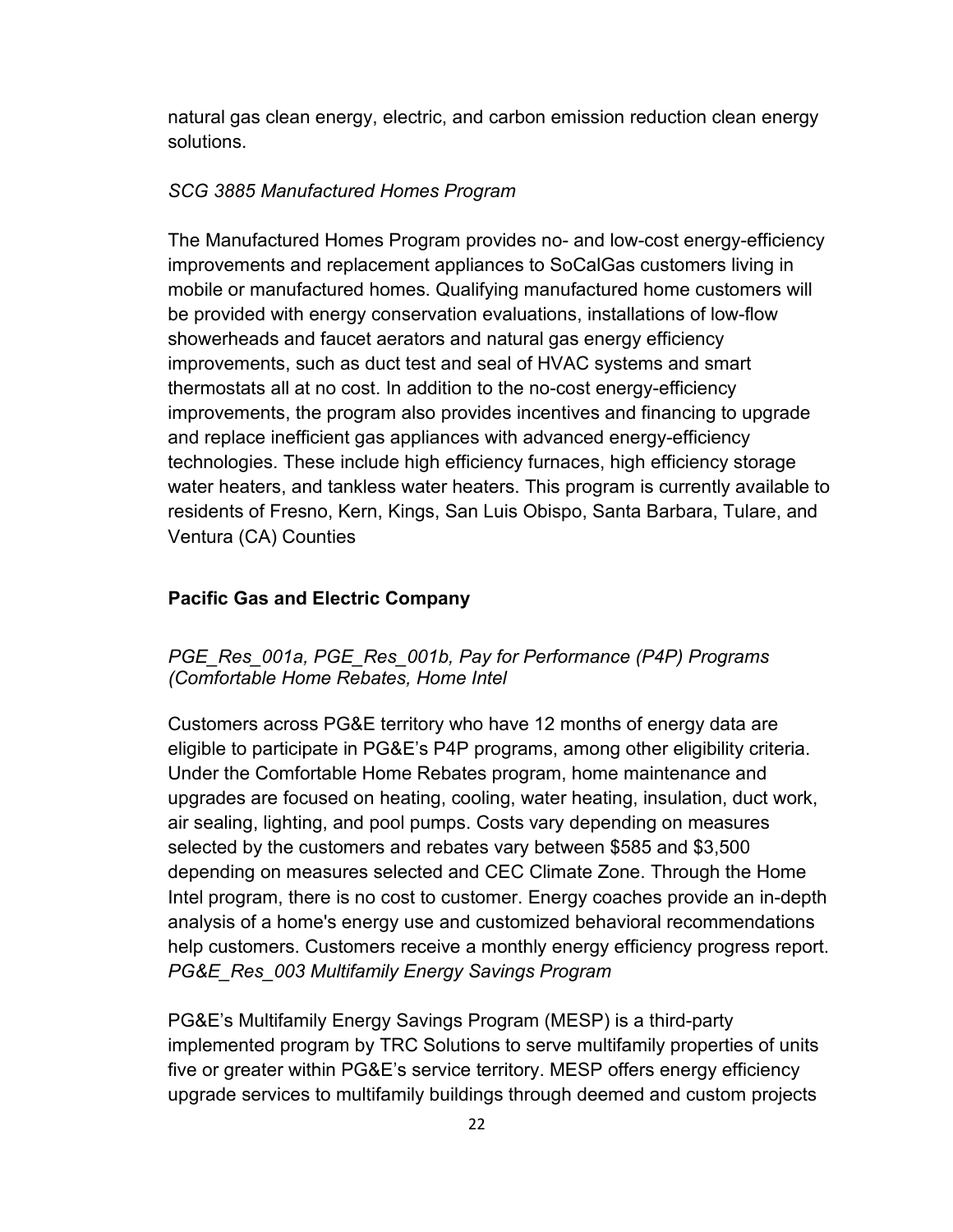as well as a direct install delivery channel. The direct install component offers multifamily properties low-cost/no-cost measures. Participation in the direct install track may serve as a springboard to a property participating in deemed or custom upgrade projects.

TRC began MESP ramp up activities following CPUC approval of the contract in October 2020, following the completion of the first wave of PG&E's third-party, multi-sector solicitations. MESP aims to serve multifamily customers, inclusive of smaller properties and underserved regions that will most benefit from property upgrades.

#### **2. Coordination Protocol Between Programs**

As described for previous programs, the IOUs and 3C-REN approach coordination with the goal of offering transparency through regular communication, efficiency through a collaborative approach to any shared resources, and support for the success of programs across the service area.

For its residential programs, 3C-REN and the IOUs will communicate via email or in regular coordination meetings. A clear chain of communication and identified contacts will be exchanged for each program. 3C-REN and the IOUs have also developed a protocol to verify customer eligibility to prevent "double dipping" and will use this protocol going forward.

The IOUs will make the 3C-REN aware of programs and resources available for multifamily and single family residential programs. The IOUs will provide written notice once advice letters have been filed and implementation plans have been uploaded to CEDARS of any new program similar to 3C-REN's residential programs. 3C-REN will determine whether resources, such as those for low and moderate- income families, should be jointly offered or if the 3C-REN will build upon IOU resources to offer such programs independently. This will assist with market penetration and afford both the IOU and 3C-REN cross promotion and continuity of services.

There may be instances where a customer may contact 3C-REN for resources, and 3C-REN may identify that the customer would be best served by an IOU program. 3C-REN and the IOUs have established a protocol for customer handoff should either program identify a referral opportunity for another organization's resources. The handoff protocol minimizes the number of customer touchpoints to maximize the potential for program participation. Ideally, 3C-REN will be able to provide a "warm" or immediate handoff to the IOUs or third-party implementer while the customer is actively engaged by email/phone,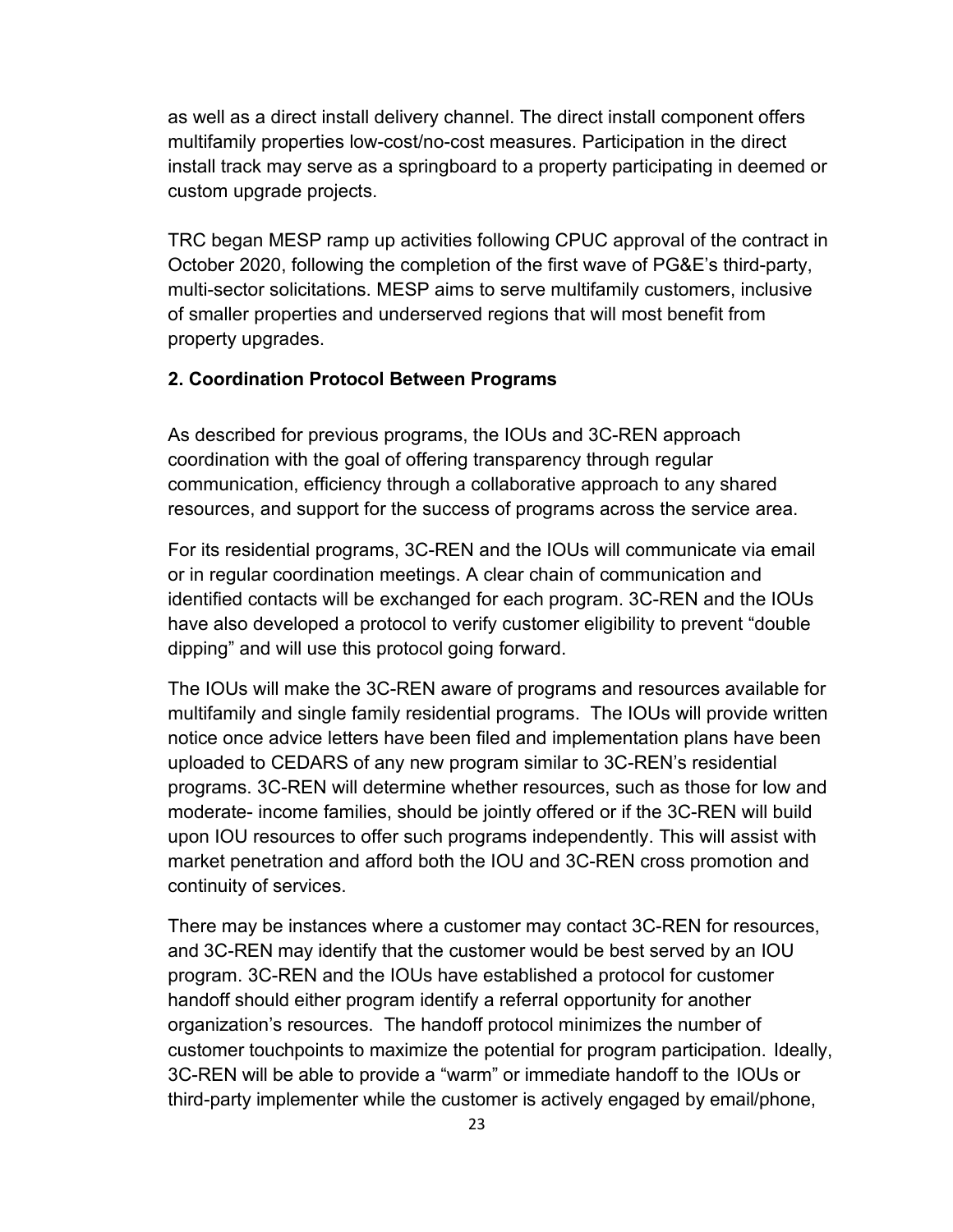so that the customer experiences a seamless service offering between 3C-REN and the IOUs.

## **3. Coordination Between SW Program(s)**

The 3C-REN residential program offerings are not substantially similar to any statewide programs and therefore the parties to this JCM have determined that regular coordination to avoid duplication is unnecessary. However, there are some portions of the program that may allow for and require coordination among programs. In particular, 3C-REN will provide referrals to statewide financing programs to program participants when appropriate. 3C-REN will follow similar established coordination protocols for coordination with utility programs to ensure coordination with statewide programs.

## **III. 3C-REN PROGRAM COMPLIANCE WITH D.12-11-015**

## A. **3C-REN UNDERTAKING ACTIVITIES THAT UTILITIES CANNOT OR DO NOT INTEND TO UNDERTAKE.**

Although the IOUs do offer C&S and WE&T resources, the IOUs are not currently delivering localized, hands-on services in the 3C-REN service area. The majority of the IOU trainings are offered virtually or at IOU training facilities, which are not located in 3C-REN service area. As noted in D.18-05-041 "3C-REN's proposed activities for WE&T and code compliance have value in terms of the significant distance of its service area to the IOUs' training centers."[7](#page-24-0)

For WE&T, the 3C-REN program offers regional, on-the-ground resources to address this gap. As noted in the 3C-REN Business Plan, "the current IOU training and education programs require substantial travel to energy centers outside of the area and are often not designed to meet the needs of a residential home performance workforce." Specifically, the 3C-REN program helps build career pathways by providing access to in-person trainings and mentorships, including HTR workers and those in identified DACs. This includes local Energy Advisor services for in-field training to build capabilities and on-the-job skills, a service not offered by the IOUs. Separately, 3C-REN offers in-person training on technical and soft skills, a service not offered locally by the IOUs.

For C&S, the 3C-REN established a regional Energy Code Coach offering service to run concurrent to and alongside other training efforts. This approach provides

<span id="page-24-0"></span><sup>7</sup> D.18-05-41, Finding of Fact 63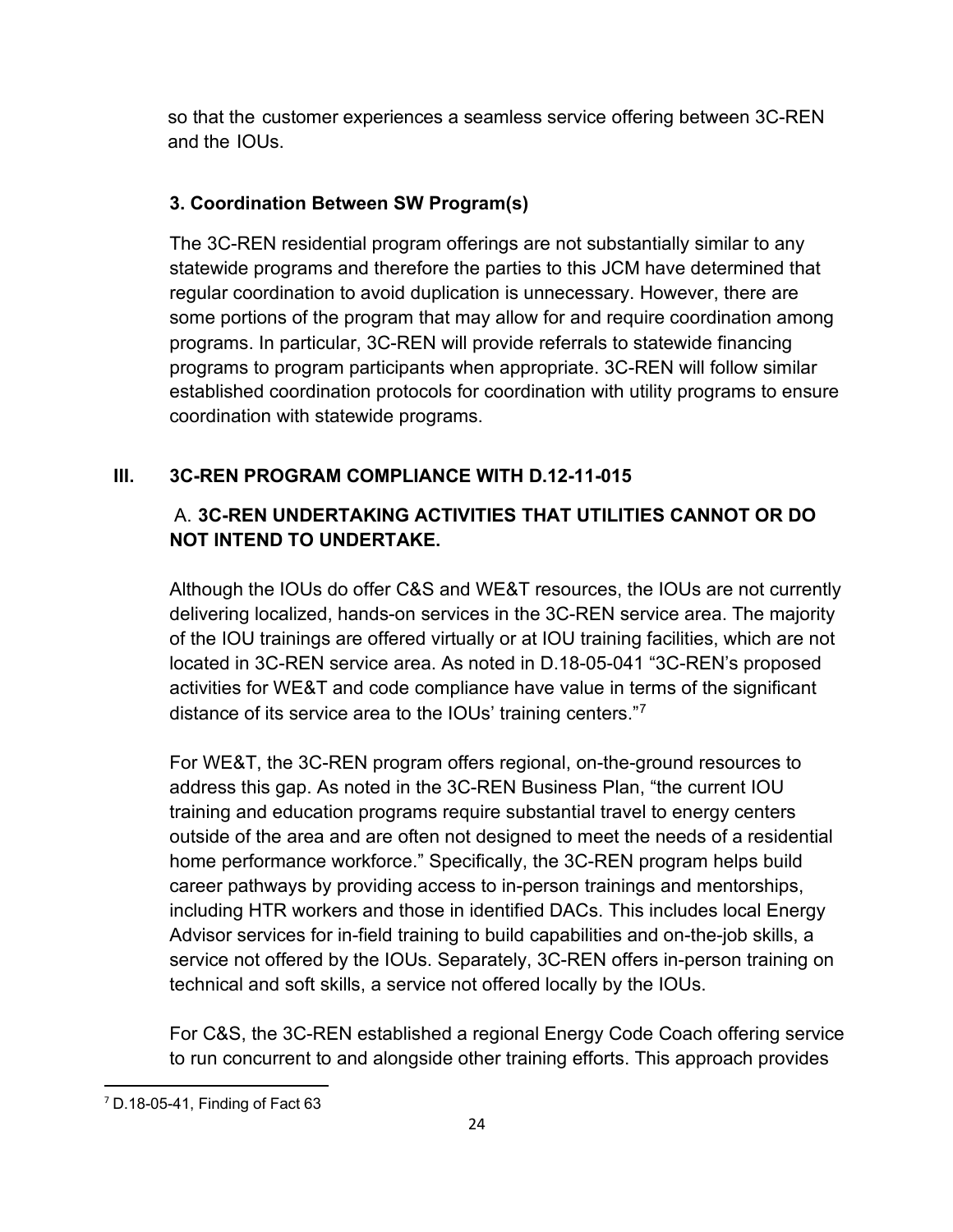hands-on and locally relevant resources. Building departments professionals in the Region receive building performance support and mentoring for plan review and field compliance. All design-side stakeholders, from the architect to field inspector and from the mechanical engineer to the plan checker, are encouraged to attend trainings. The Code Coach approach, having local counter-to-counter and on-call experts for the region, fosters an environment where stakeholders have a deeper understanding of building performance and interrelated concerns.

## B. **3C-REN UNDERTAKING PILOTS ACTIVITIES WHERE THERE IS NO CURRENT UTILITY UNDERTAKING, AND WHERE THERE IS A POTENTIAL FOR SCALABILITY TO A BROADER GEOGRAPHIC REACH, IF SUCESSFUL.**

At this time, 3C-REN is not proposing a program using this threshold criteria for compliance with D.12-11-015. Instead, 3C-REN is proposing programs that both fill in gaps to IOU services and that target HTR markets.

## C. **3C-REN UNDERTAKING PILOT ACTIVITIES IN HARD TO REACH MARKETS, WHETHER OR NOT THERE IS A CURRENT UTILITY PROGRAM THAT MAY OVERLAP.**

As noted in D.18-05-041, the CPUC intends to "authorize 3C-REN's proposed business plan activities for residential programs that target hard to reach customers."[8](#page-25-0) Through its residential programs, 3C-REN targets hard-to-reach residential customers, including single family and multifamily, renters and owners, and DACs in Ventura, Santa Barbara and San Luis Obispo Counties.

3C-REN addresses this hard-to-reach market through its intervention strategies of "Strategy 1." Build trust and interest in energy savings over time," and "Strategy 2." Apply neighborhood approaches to achieve scale in reach and savings." Under the first strategy, activities include offering a direct install program targeting hard-to-reach customers, as well as simple upgrade packages offered for cost to streamline easy installation and adoption of deeper retrofits in hard to reach customers. Under the second strategy, 3C-REN deploys a neighborhood-based approach to engage hard-to-reach customers and integrate workforce development opportunities to build skills and community buy-in.

As noted in the Business Plan, "3C-REN intends to offer services to all residents in the three counties, however, the hard to reach populations of

<span id="page-25-0"></span><sup>8</sup> D.18-05-41, Conclusion of Law 54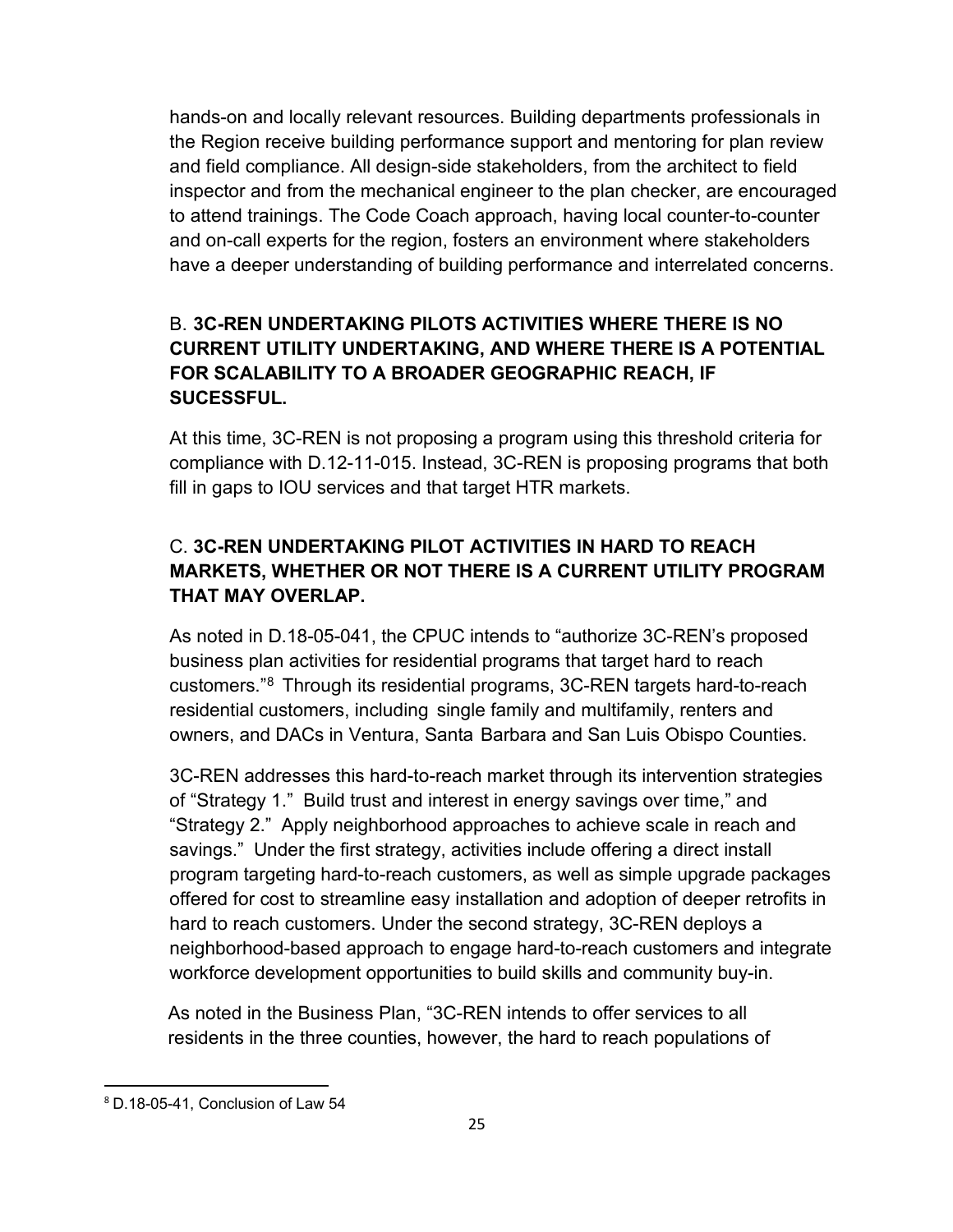moderate income and rural areas will be targeted in marketing and outreach, as well as in program design." There may be instances where a customer may contact 3C-REN, but the customer would be best served by an IOU program. 3C-REN and the IOUs established and use a protocol for customer handoff, as described above.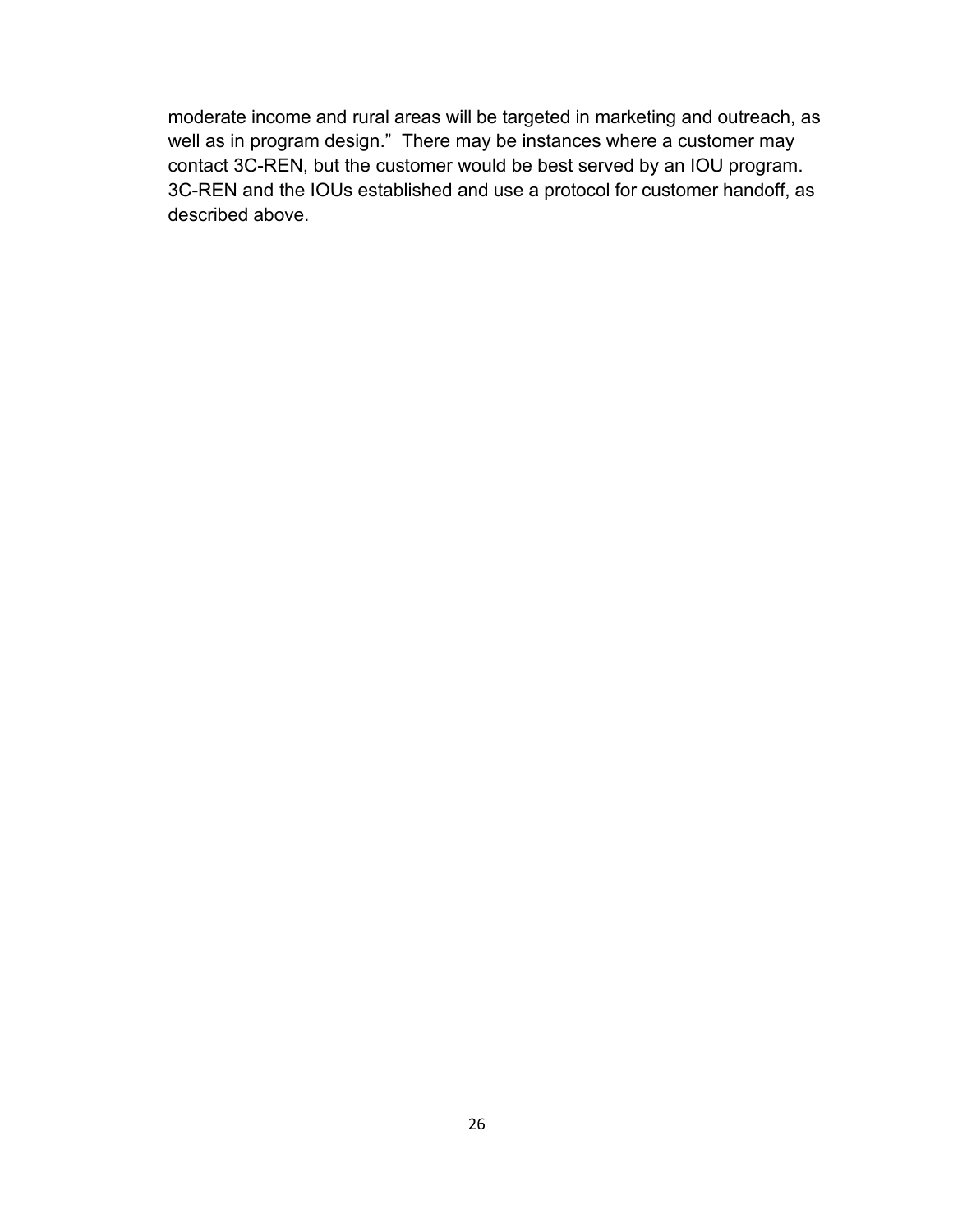## **Table 5. 3C-REN CROSS-CUTTING & RESIDENTIAL D. 12-11-015 Compliance, by program**

| $D.12 - 11 - 015$<br><b>Threshold</b><br><b>Criteria that</b><br>apply for<br>each<br>program. | <b>Comparable IOU Program</b><br>if applicable.                                                                                                                                                | 1. Activities that utilities<br>cannot or do not intend to<br>undertake.                                                                                                                                                                                                                  | 2. Pilot activities<br>where there is no<br>current offering, and<br>where there is<br>potential for<br>scalability to a<br>broader geographic<br>reach, if successful. | 3. Pilot activities in<br>hard to reach markets,<br>whether or not there is<br>a current utility<br>program that may<br>overlap. |
|------------------------------------------------------------------------------------------------|------------------------------------------------------------------------------------------------------------------------------------------------------------------------------------------------|-------------------------------------------------------------------------------------------------------------------------------------------------------------------------------------------------------------------------------------------------------------------------------------------|-------------------------------------------------------------------------------------------------------------------------------------------------------------------------|----------------------------------------------------------------------------------------------------------------------------------|
| 3C-REN<br>WE&T<br><b>TCR-WET-001</b>                                                           | PG&E<br><b>Integrated Energy Education</b><br>& Training (IEET)<br>SCE WE&T IEET (SCE-13-<br>SW-010A)<br>SoCalGas WE&T<br><b>Integrated Energy</b><br><b>Efficiency Training</b><br>(SCG3729). | Strategy 3. Establish local,<br>targeted training for building<br>professionals.<br>Local Energy Advisor for in-<br>$\bullet$<br>field training to build<br>capabilities and on-the-job<br>skills<br>In-person training, hosted<br>$\bullet$<br>locally, on technical and<br>soft skills. |                                                                                                                                                                         |                                                                                                                                  |
| 3C-REN<br><b>C&amp;S</b><br><b>TCR-CS-001</b>                                                  | Statewide C&S Compliance<br>Improvement Subprogram<br><b>Statewide C&amp;S Reach Codes</b><br>Subprogram                                                                                       | Strategy 4. Provide Regional<br>assistance to Building<br>Departments and Jurisdictions<br>to help comply and adjust to<br>Codes and future updates.<br>Local Energy Code Coach<br>service to provide ongoing<br>technical training for building<br>departments                           |                                                                                                                                                                         |                                                                                                                                  |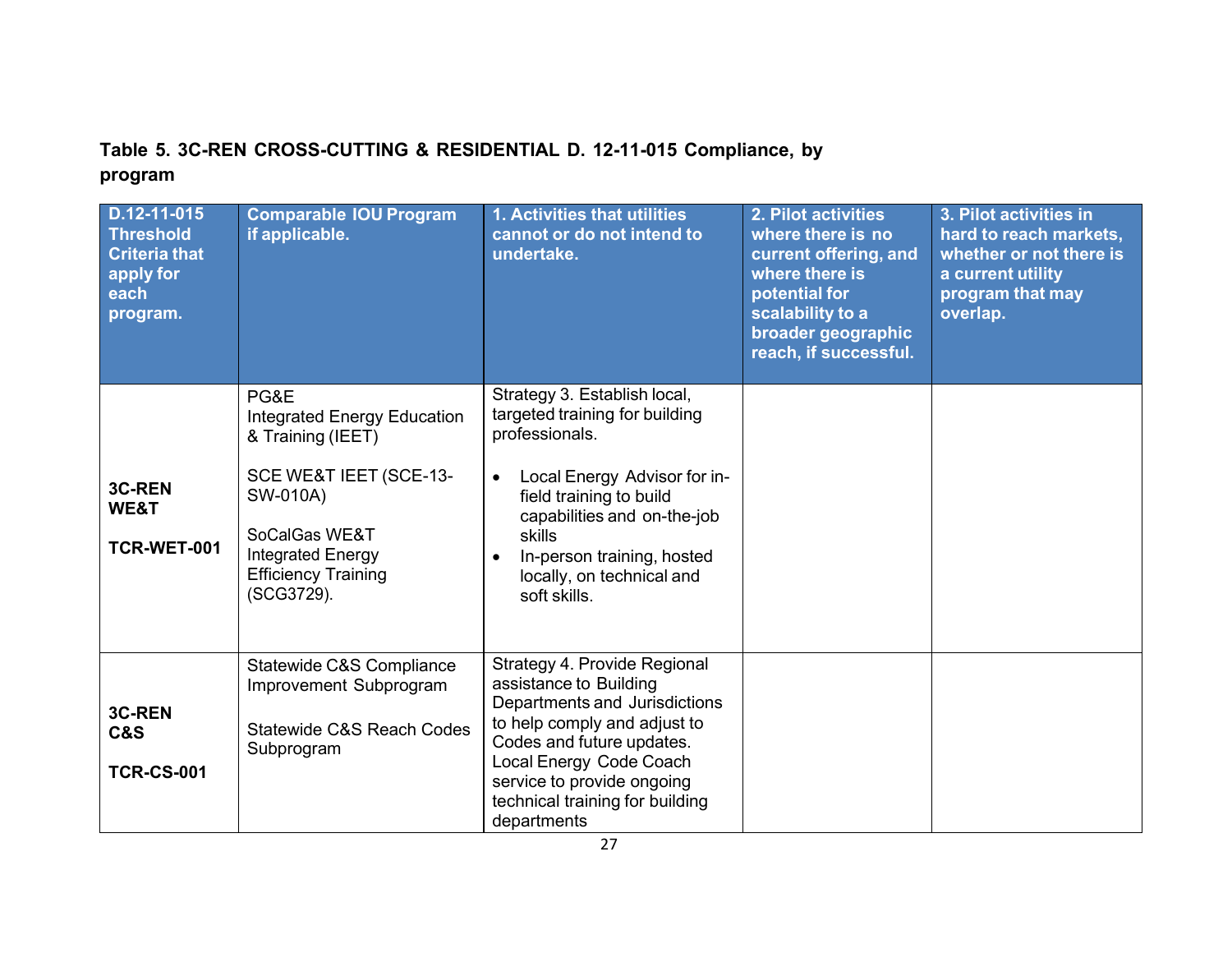| D.12-11-015<br><b>Threshold</b><br><b>Criteria that</b><br>apply for<br>each<br>program. | <b>Comparable IOU Program</b><br>if applicable.                                                                                                                                                                                                                                                                                                                                                                                                                                                          | 1. Activities that utilities<br>cannot or do not intend to<br>undertake. | 2. Pilot activities<br>where there is no<br>current offering, and<br>where there is<br>potential for<br>scalability to a<br>broader geographic<br>reach, if successful. | 3. Pilot activities in<br>hard to reach markets,<br>whether or not there is<br>a current utility<br>program that may<br>overlap.                                                                                                                                                                                                                                                                                                                                                                                |
|------------------------------------------------------------------------------------------|----------------------------------------------------------------------------------------------------------------------------------------------------------------------------------------------------------------------------------------------------------------------------------------------------------------------------------------------------------------------------------------------------------------------------------------------------------------------------------------------------------|--------------------------------------------------------------------------|-------------------------------------------------------------------------------------------------------------------------------------------------------------------------|-----------------------------------------------------------------------------------------------------------------------------------------------------------------------------------------------------------------------------------------------------------------------------------------------------------------------------------------------------------------------------------------------------------------------------------------------------------------------------------------------------------------|
| <b>3C-REN</b><br><b>Residential</b><br>TCR-Res-002<br>and TCR-Res-<br>003                | SoCalGas Residential Energy<br>Efficiency Program (SCG3702)<br>SoCalGas Home Upgrade<br>Program (SCG3705)<br>SoCalGas RES ACE (SCG<br>3820)<br><b>SCE RES DI</b><br>(Formerly Energy Upgrade<br>California - MIDI) (SCE-13- SW-<br>001G<br><b>SCE Willdan Multifamily Energy</b><br>Efficiency Program (MFEEP)<br>(SCE 3P_2020RCI 004)<br><b>PG&amp;E Multifamily Energy</b><br>Savings Program (MESP)<br>(PGE_Res_003)<br>PG&E Pay for Performance<br>(P4P) Programs<br>(PGE_Res_001a,<br>PGE_Res_001b) |                                                                          |                                                                                                                                                                         | Strategy 1. Build trust<br>and interest in deeper<br>energy savings over<br>time.<br>Offer a programs<br>targeting hard-to-<br>reach customers<br>Develop simple<br>$\bullet$<br>upgrade packages<br>to streamline and<br>offer easy<br>installation and<br>adoption of deeper<br>retrofits<br>Strategy 2. Employ<br>neighborhood<br>approaches to achieve<br>scale in reach and<br>savings.<br>Integrate workforce<br>development into<br>neighborhood<br>programs to build<br>skills and community<br>buy- in |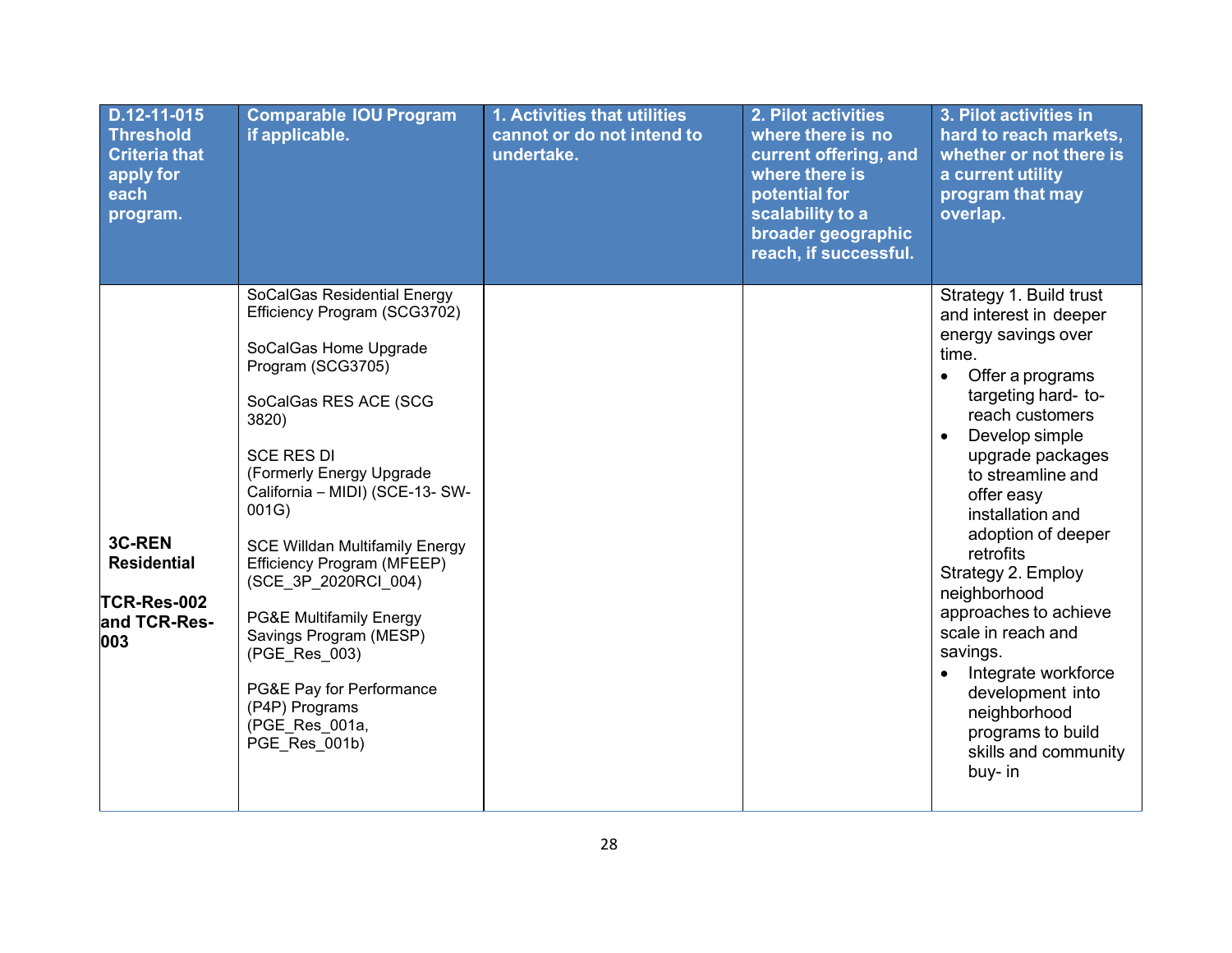## **IV. DATA SHARING PROTOCOL**

.

The IOUs have data governance and protection obligations for sharing any customer data. Before the IOUs share data that they are authorized to share by applicable law and/or tariff for double-dip check purposes or to support a 3C-REN program, the following minimum data security and privacy protocols need to be completed:

- The party seeking customer data has a contract with the County of Ventura on behalf of 3C-REN or with the lead contractor for a 3C-REN program that includes acceptable privacy and data protection and liability provisions.
- The party seeking data has executed a Non-disclosure Agreement (NDA) with the IOU.
- The party seeking data has completed an IOU's Third-Party Security Review (TSR) and TSR renewals.

For avoidance of doubt, these requirements are non-exhaustive, and the parties will develop additional protocols.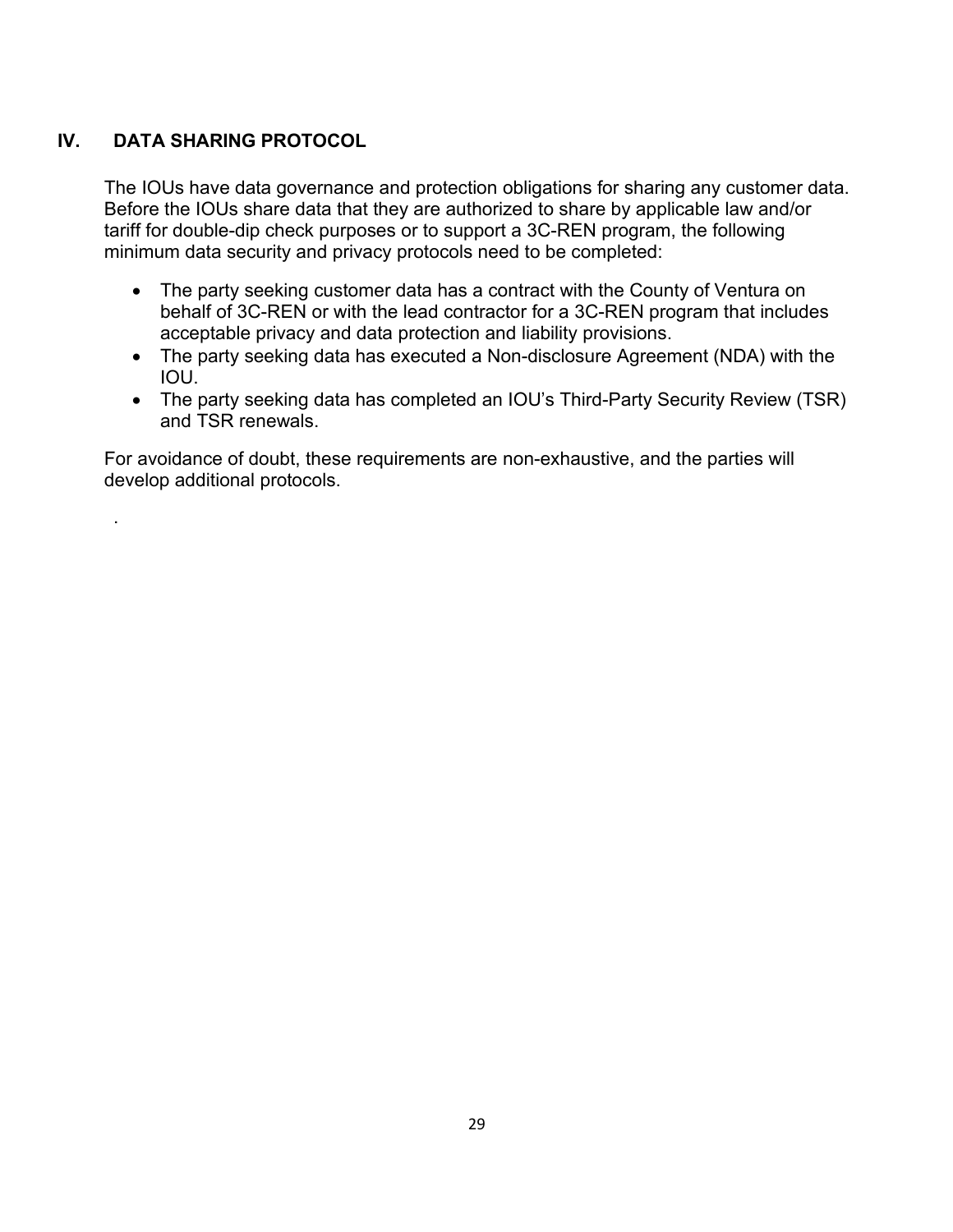## **APPENDIX A - IOU(s) PORTFOLIO SUMMARY OF PROGRAMS OFFERED FOR 2023**

*For information on IOUs portfolio of programs, please refer to the California Energy Data and Reporting System https://cedars.sound-data.com/programs/list/.*

| <b>IOU Program Unique ID</b>                                                                              | <b>Sector</b>                | <b>Annual</b><br><b>Budget</b> | <b>Eligible Measures</b>                                                                                                                                                                                                                                                                                            |
|-----------------------------------------------------------------------------------------------------------|------------------------------|--------------------------------|---------------------------------------------------------------------------------------------------------------------------------------------------------------------------------------------------------------------------------------------------------------------------------------------------------------------|
| <b>PG&amp;E Integrated Energy</b><br><b>Education &amp; Training</b><br>[PGE21071]                        | Cross-<br>cutting:<br>WE&T   | \$8,155,242                    | Not applicable. Non-<br>resource program                                                                                                                                                                                                                                                                            |
| <b>PG&amp;E Compliance</b><br><b>Improvement Program</b><br>[PGE21053]                                    | <b>Cross</b><br>Cutting: C&S | \$5,297,606                    | Not applicable. Non-<br>resource program                                                                                                                                                                                                                                                                            |
| <b>PG&amp;E Reach Codes</b><br>Program<br>[PGE21054]                                                      | <b>Cross</b><br>Cutting: C&S | \$2,074,846                    | Not applicable. Non-<br>resource program                                                                                                                                                                                                                                                                            |
| <b>PG&amp;E Multifamily</b><br><b>Energy Savings</b><br>Program (MESP)<br>[PGE_Res_003]                   | <b>Residential</b>           | \$5,063,137                    | Low flow and thermostatic<br>showerheads, Low flow<br>sink/lavatory aerators, Smart<br>Thermostats, Hot water pipe<br>Insulation,<br>Refrigerators and freezers,<br>High efficiency furnaces, and<br>common area Energy Star<br>clothes washers, and NGAT<br>testing where applicable.                              |
| <b>PG&amp;E Pay for</b><br><b>Performance (P4P)</b><br><b>Programs</b><br>[PGE_Res_001a,<br>PGE Res 001b] | Residential                  | \$4,903,6449                   | This program claims savings<br>through NMEC methodology<br>and not deemed measures.<br>However, the current<br>measures are: behavioral,<br>LEDs, Low flow sink/lavatory<br>aerators, smart thermostats,<br>Heating, cooling, water<br>heating, insulation, duct<br>work, air sealing, lighting,<br>and pool pumps. |

#### **Table 1. PG&E Summary of Comparable Programs**

<span id="page-30-0"></span><sup>&</sup>lt;sup>9</sup> This total reflects the combined 2021 ABAL program budgets of three PG&E Residential P4P programs: Comfortable Home Rebates (\$3,478,918), Home Intel (\$667,404), Home Energy Rewards (\$757,322)The 2022 budget will be provided in the 2022-2023 BBAL. .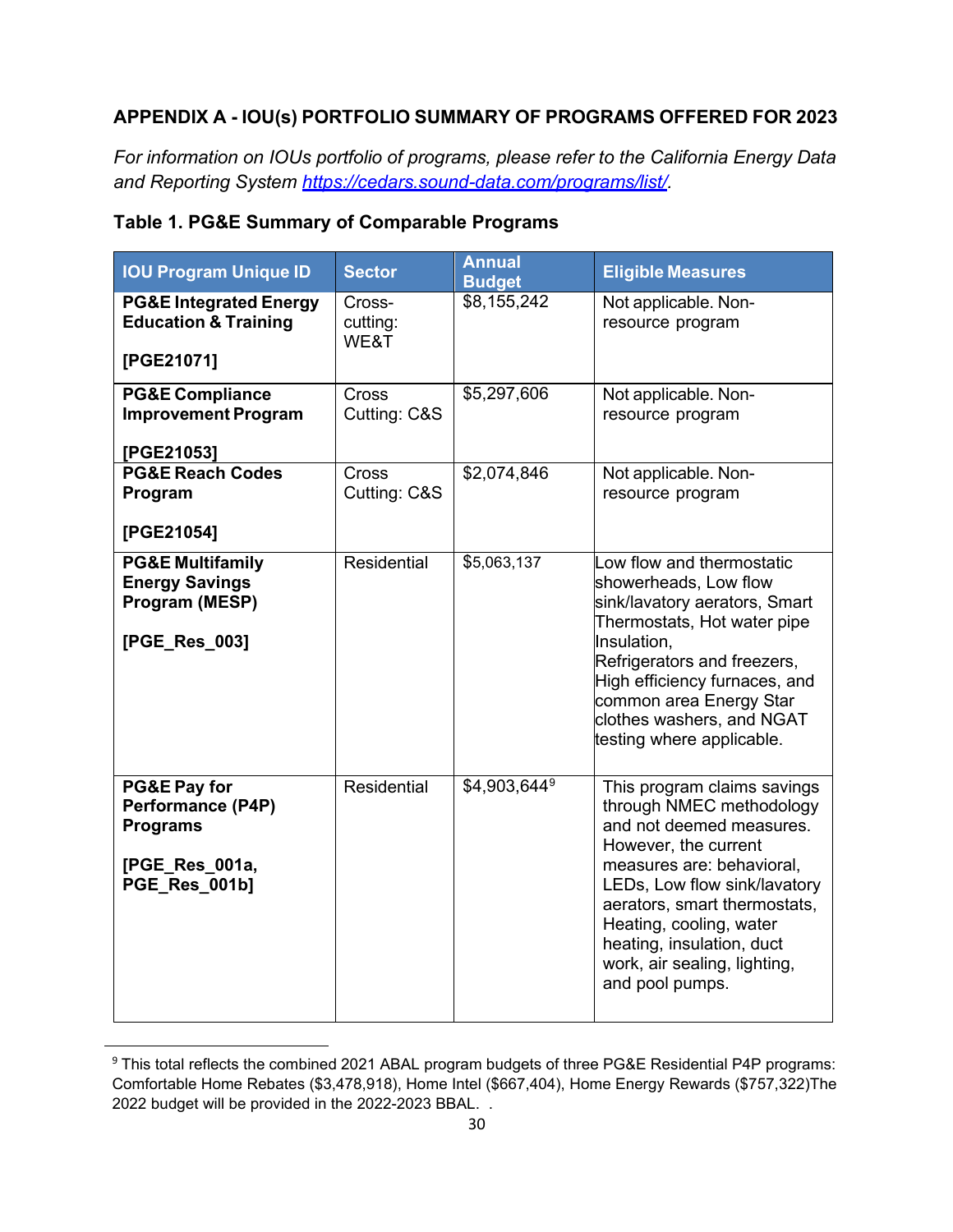# **Table 2. SCE Summary of Comparable Programs**

| <b>IOU Program Unique ID</b>                                                                                                            | <b>Sector</b>                | <b>Annual</b><br>Budget <sup>10</sup> | <b>Eligible Measures</b>                                                                                                                                                                                                                                                                                                                                                                            |
|-----------------------------------------------------------------------------------------------------------------------------------------|------------------------------|---------------------------------------|-----------------------------------------------------------------------------------------------------------------------------------------------------------------------------------------------------------------------------------------------------------------------------------------------------------------------------------------------------------------------------------------------------|
| <b>SCE WE&amp;T Integrated</b><br><b>Energy Education &amp;</b><br><b>Training Program</b><br>(formerly Centergies)<br>[SCE-13-SW-010A] | Cross-cutting:<br>WE&T       | \$8,840,814                           | Not applicable. Non-resource<br>program                                                                                                                                                                                                                                                                                                                                                             |
| <b>SCE C&amp;S - Compliance</b><br>Improvement<br>[SCE-13-SW-008C]                                                                      | <b>Cross Cutting:</b><br>C&S | \$3,051,711                           | Not applicable. Non-resource<br>program                                                                                                                                                                                                                                                                                                                                                             |
| <b>SCE C&amp;S - Reach</b><br><b>Codes</b>                                                                                              | <b>Cross Cutting:</b><br>C&S | \$1,379,860                           | Not applicable. Non-resource<br>program                                                                                                                                                                                                                                                                                                                                                             |
| <b>SCE Residential Direct</b><br><b>Install</b><br>[SCE-13-SW-001G]                                                                     | Residential                  | \$15,124,543                          | Fan Controller, Duct Seal,<br><b>Smart Thermostat, Brushless</b><br>Fan Motor, Faucet Aerators<br>and Efficient Showerhead.                                                                                                                                                                                                                                                                         |
| <b>SCE Willdan</b><br><b>Multifamily Energy</b><br><b>Efficiency Program</b><br>(MFEEP)<br>(SCE 3P 2020RCI 004)                         | Residential                  | \$19,595,052                          | The program offers deemed,<br>customized calculated, and<br>NMEC-based site-specific<br>approach measures for<br>energy- saving equipment for<br>both common and in-unit<br>areas of multifamily<br>properties; end uses include<br>HVAC and Lighting, and<br>Water Heating, Pool pump,<br>High efficiency kitchen<br>appliances, Showerheads<br>and Faucets and Energy<br>Management Technologies. |

<span id="page-31-0"></span><sup>10</sup> 2023 Budgets are based on approved 2022-2023 Annual Budget Advice Letter (ABAL) filings (SCE AL 4633-E).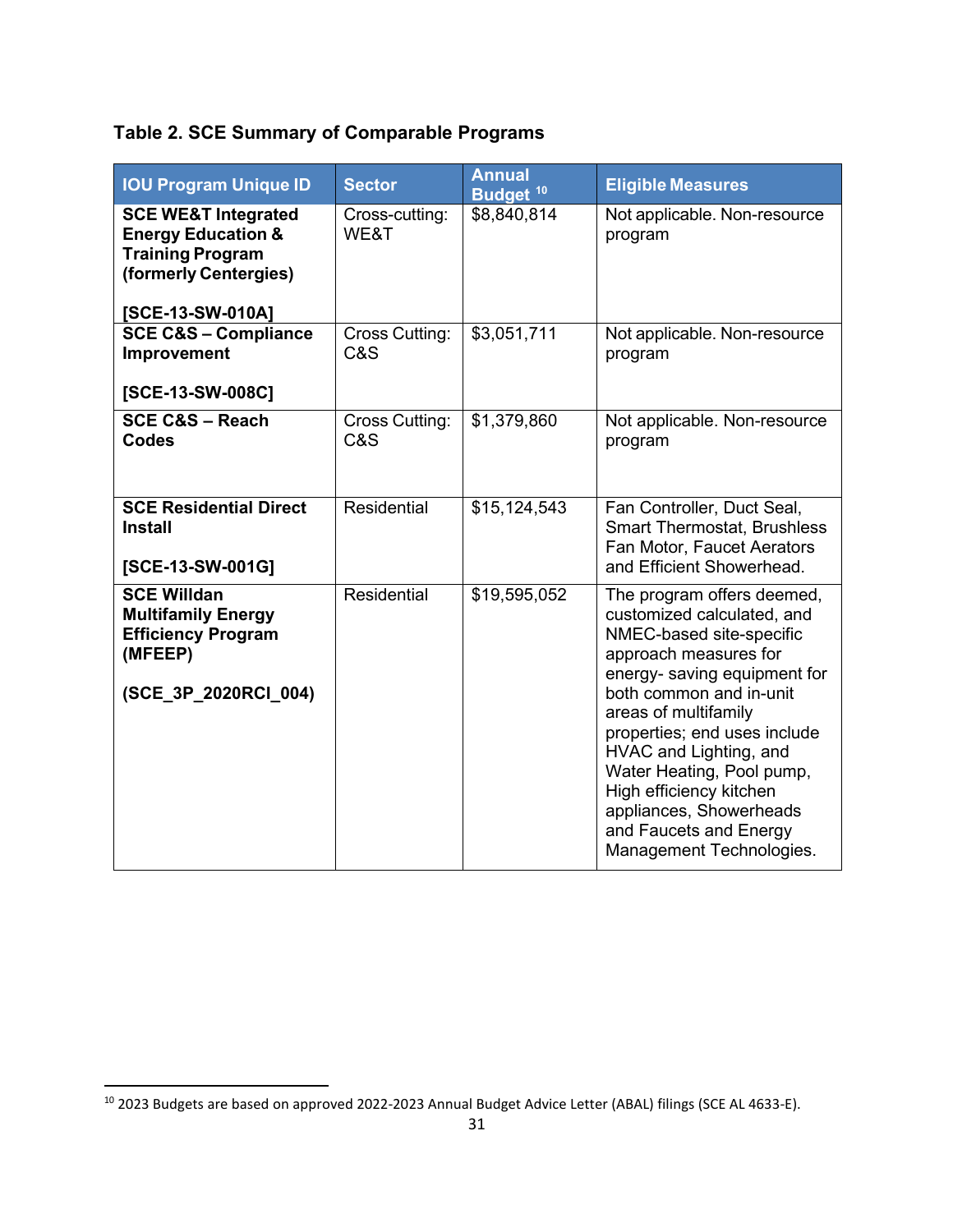# **Table 3. SoCalGas Summary of Comparable programs**

| <b>IOU Program Unique ID</b>                                                                                                                                                                                                                                                                                                                                                                                                                                                                                  | <b>Sector</b>        | <b>Annual</b><br><b>Budget</b> | <b>Eligible Measures</b>                                                                                                                                                                                                                                                                                                                                                                                                                                                                                                                                                                                                                                                                                                                                                                                                                                                                                                                                                                                       |
|---------------------------------------------------------------------------------------------------------------------------------------------------------------------------------------------------------------------------------------------------------------------------------------------------------------------------------------------------------------------------------------------------------------------------------------------------------------------------------------------------------------|----------------------|--------------------------------|----------------------------------------------------------------------------------------------------------------------------------------------------------------------------------------------------------------------------------------------------------------------------------------------------------------------------------------------------------------------------------------------------------------------------------------------------------------------------------------------------------------------------------------------------------------------------------------------------------------------------------------------------------------------------------------------------------------------------------------------------------------------------------------------------------------------------------------------------------------------------------------------------------------------------------------------------------------------------------------------------------------|
| <b>SCG3729 - WE&amp;T-</b><br><b>Integrated Energy</b><br><b>Education Training</b><br>(IEET)                                                                                                                                                                                                                                                                                                                                                                                                                 | <b>Cross Cutting</b> | \$4,350,000                    | Not applicable.                                                                                                                                                                                                                                                                                                                                                                                                                                                                                                                                                                                                                                                                                                                                                                                                                                                                                                                                                                                                |
| SCG3702 - RES-Residential<br><b>Energy Efficiency Program</b><br>SCG3705 - RES-Home<br><b>Upgrade Program</b><br>SCG3764 - RES-LivingWise<br>SCG3861 -<br><b>RES-Community Language</b><br><b>Efficiency Outreach-Direct</b><br><b>Install</b><br>SCG3883 - RES-Residential<br><b>Advanced Clean Energy</b><br>SCG3885 - RES-Manufactured<br>Home Program (Staples)<br>SCG3888 - RES-Multi Family<br><b>Space and Water Heating</b><br><b>Controls</b><br>SCG3889 - RES-Multifamily<br><b>Energy Alliance</b> | <b>Residential</b>   | \$35,580,979                   | The residential programs listed<br>encompasses various delivery<br>channels and measures.<br>These programs can have<br>integrated direct install, co-<br>pay, rebates, education, and<br>whole building attached to<br>these programs. For example,<br>SCG 3705, uses approved a<br>CEC software to create a<br>whole building incentive<br>program towards multifamily<br>buildings. Listed below are<br>some of the measures that are<br>used by SCG's contractors.<br><b>Smart Thermostat</b><br>(installation & setup)<br>Duct Sealing and Testing<br>$\bullet$<br>Water Heater Pipe Wrap<br>Low-flow Showerheads<br><b>Faucet Aerators</b><br>Tub Spout & Thermostatic<br>Shut-off Showerhead<br><b>Thermostatic Shower</b><br>Valves<br>Premium High Efficiency<br><b>Toilets</b><br><b>Smart Irrigation Water</b><br>Controller with Weather-<br><b>Based Capabilities</b><br>Smart Hose Bib with<br>Weather-Based<br>Capabilities<br><b>High Efficiency Furnaces</b><br><b>Tankless Water Heaters</b> |
|                                                                                                                                                                                                                                                                                                                                                                                                                                                                                                               |                      |                                | Fireplace Inserts<br>Education<br>Insulation                                                                                                                                                                                                                                                                                                                                                                                                                                                                                                                                                                                                                                                                                                                                                                                                                                                                                                                                                                   |

11.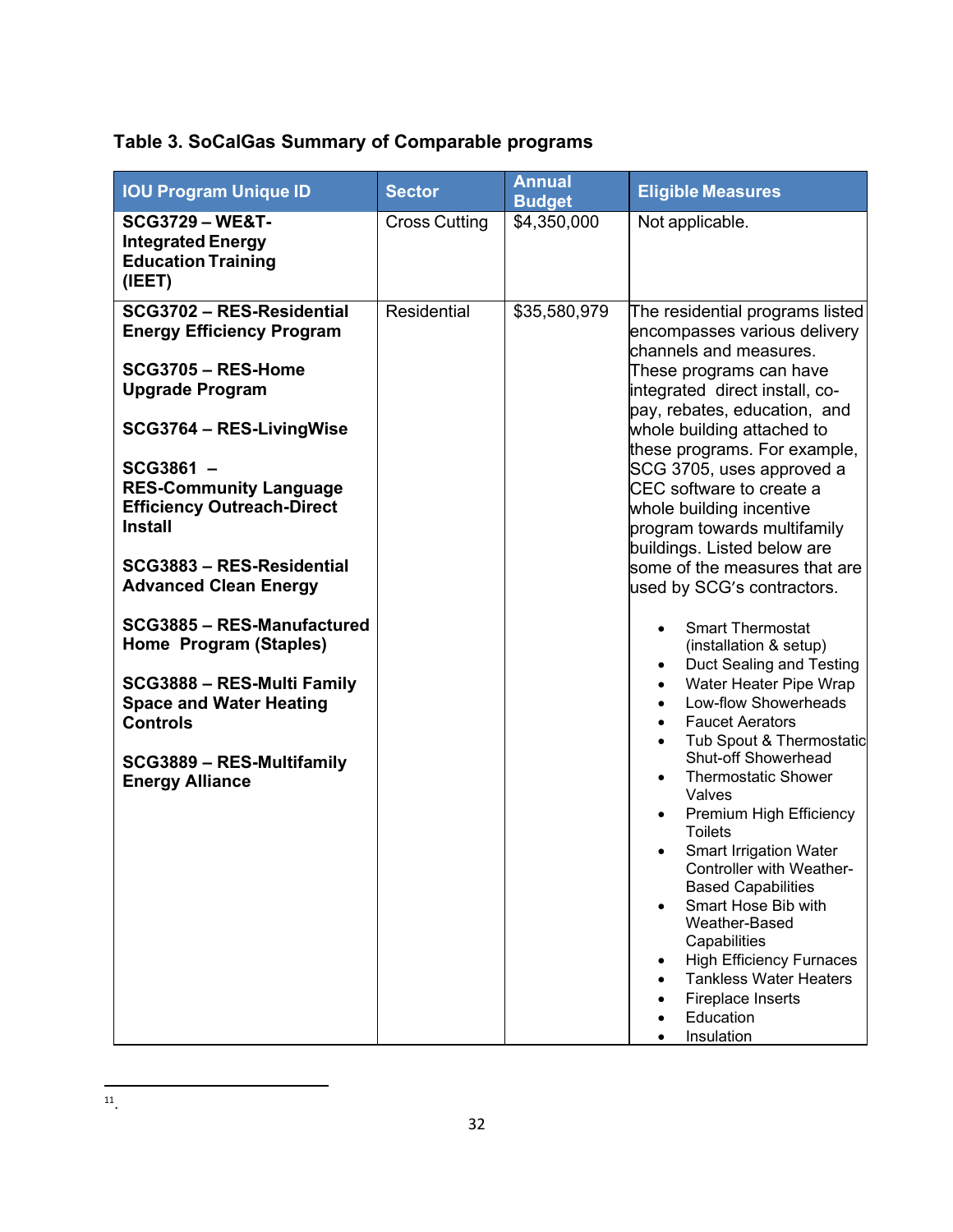## **APPENDIX B - WORKFORCE, EDUCATION, AND TRAINING CLASS LIST**

Classes in Alignment with 3C-REN Focus Areas, Full Class List and On-demand Class List

## **PG&E Full Class List**

| <b>Building Envelope</b> |                                                                                                                                               |
|--------------------------|-----------------------------------------------------------------------------------------------------------------------------------------------|
| 1.                       | Advanced Framing for Energy and Resource Efficiency                                                                                           |
| 2.                       | Air Sealing and Insulating Existing Homes: Addressing Air Leakage and Thermal Performance in<br>Ceilings without Attics                       |
| 3.                       | Air Sealing and Insulating Existing Homes: Addressing Common Hazards During Energy Upgrades                                                   |
| 4.                       | Air Sealing and Insulating Existing Homes: Air Leakage Control for Interstitial Cavities                                                      |
| 5.                       | Air Sealing and Insulating Existing Homes: Attic Ventilation for Efficiency, Access, and Wildfire<br>Safety                                   |
| 6.                       | Air Sealing and Insulating Existing Homes: Creating Continuity in Ceiling Air Barrier                                                         |
| 7.                       | Air Sealing and Insulating Existing Homes: Developing a Work Scope for Attic Efficiency Upgrades                                              |
| 8.                       | Air Sealing and Insulating Existing Homes: Improving the Thermal Performance of Attic Knee Walls                                              |
| 9.                       | Air Sealing and Insulating Existing Homes: Interpreting and Prioritizing Infrared and Blower Door<br>Results                                  |
| 10.                      | Air Sealing and Insulating Existing Homes: Recessed Fixtures in Vented Attics                                                                 |
| 11.                      | Air Sealing and Insulating Existing Homes: Ventilation Terminations and the Enclosure                                                         |
| 12.                      | Air Sealing Strategies for Zero Net Energy Homes                                                                                              |
| 13.                      | Air Sealing with Low VOC Materials                                                                                                            |
| 14.                      | Balanced Ventilation for Better Health, Comfort, and Energy Efficiency: IAQ, OAQ, Ventilation and<br>Filtration                               |
| 15.                      | Balanced Ventilation for Better Health, Comfort, and Energy Efficiency: System Types, Install<br>Strategies, Duct Design and Critical Details |
| 16.                      | Basics of Photovoltaic (PV) & Energy Storage Systems (ESS) for Grid-Tied Applications (2-Part)                                                |
| 17.                      | Building Envelope Commissioning Case Studies (Previously Recorded)                                                                            |
| 18.                      | Building Science 1.0: Overview and Introduction to Control Layers                                                                             |
| 19.                      | Building Science 2.1: Introduction to Heat Transfer                                                                                           |
| 20.                      | Building Science 2.2: Airtightness and Air Barriers                                                                                           |
| 21.                      | Building Science 2.3: Understanding and Limiting Thermal Bridging                                                                             |
| 22.                      | Building Science 2.4: Introduction to Continuous Insulation and Cladding Attachment                                                           |
| 23.                      | Building Science 2.5: Introduction to Windows, Curtain Walls, Window Walls and Shading Design                                                 |
| 24.                      | Building Science 2.6: Introduction to Moisture and Buildings                                                                                  |
| 25.                      | Building Science 2.7: Understanding the Psychrometrics of Condensation                                                                        |
| 26.                      | Building Science 2.8: Introduction to the Control of Rain and Groundwater Penetration                                                         |
| 27.                      | Carbon Free Homes: Features, Benefits, Valuation                                                                                              |
| 28.                      | Design Tools, Methods and Case Studies on the Design of High-Performance Facades - (Previously<br>Recorded)                                   |
| 29.                      | Enclosure Systems and Materials: Architectural Precast                                                                                        |
| 30.                      | Enclosure Systems and Materials: Portland Cement Plaster on Framed Walls                                                                      |
| 31.                      | Enclosure Systems and Materials: Unitized Curtainwall                                                                                         |
| 32.                      | Energy Efficiency and Solar For Homeowners                                                                                                    |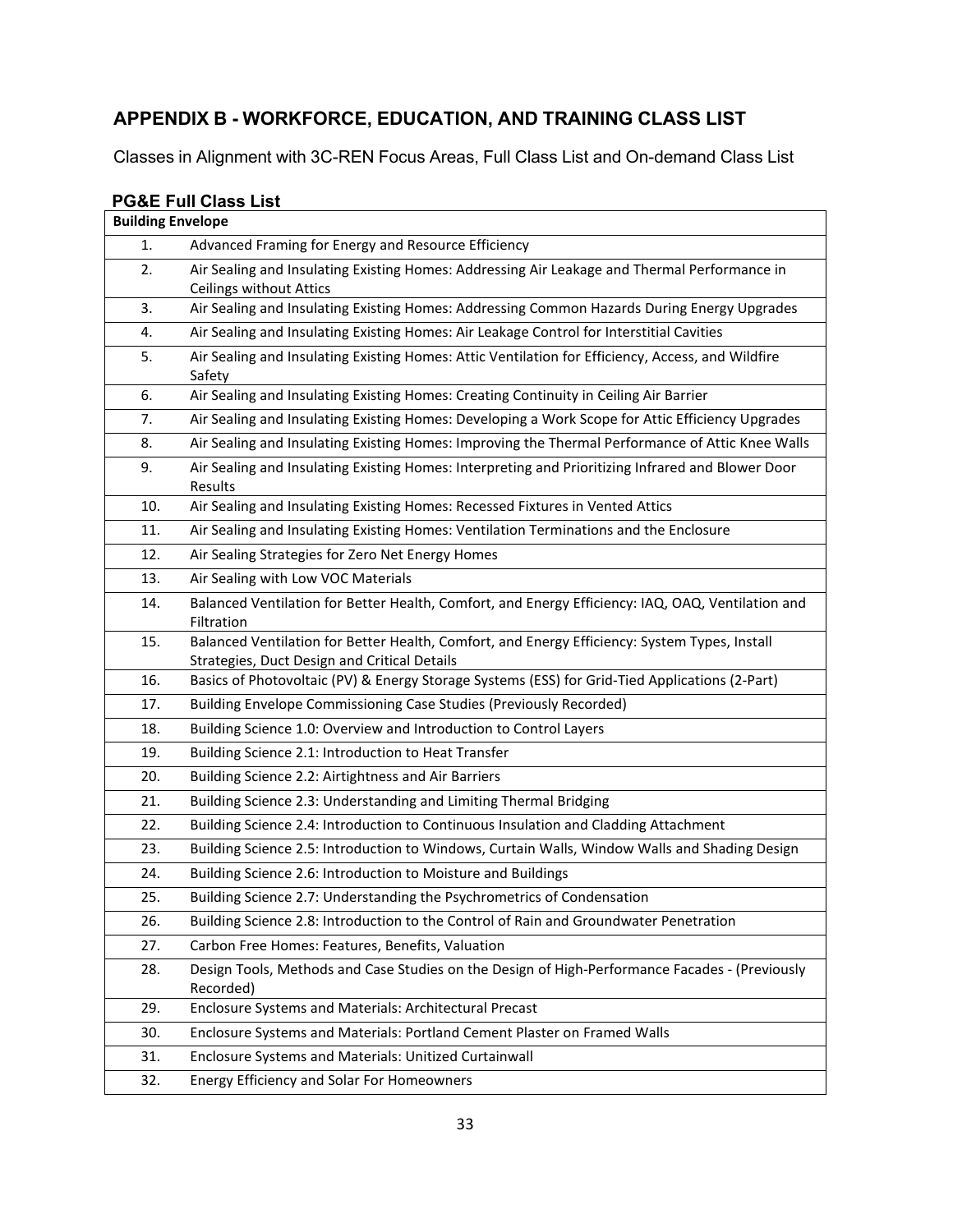| 33.    | Energy Resiliency for Homes (Previously recorded)                                                                      |
|--------|------------------------------------------------------------------------------------------------------------------------|
| 34.    | Energy Savings through Process Improvement and Optimization                                                            |
| 35.    | Home Electrification Retrofits Without Upsizing the Electric Panel - (Previously Recorded)                             |
| 36.    | Home Energy Series: Session 2: Home Systems: Understanding Your Home's Building Enclosure and<br>its Major Systems     |
| 37.    | How to Design and Build High-Performance Attics                                                                        |
| 38.    | How to Design and Build High-Performance Walls                                                                         |
| 39.    | How to Plan and Build Multifamily Passive House for Less                                                               |
| 40.    | <b>Introduction to Passive House Trades</b>                                                                            |
| 41.    | Introduction to the Passive House Standard                                                                             |
| 42.    | <b>Modular Construction &amp; Panelized Facades</b>                                                                    |
| 43.    | Retrofitting Crawlspaces: Air Barrier and Thermal Barrier Alignment in Crawlspaces                                     |
| 44.    | Retrofitting Crawlspaces: Air Sealing and Insulating Crawlspace Subfloors                                              |
| 45.    | Retrofitting Crawlspaces: Installing Ground Cover for Vapor, Air, and Thermal Control                                  |
| 46.    | Retrofitting Crawlspaces: Insulation Systems for Stem Walls                                                            |
| 47.    | Retrofitting Crawlspaces: Prepping Crawlspaces for Moisture Management and Efficiency                                  |
| 48.    | Retrofitting Crawlspaces: Updating Foundation Vents for Efficiency, Rodent Control, and Wildfire<br>Safety             |
| 49.    | Retrofitting Homes for Electrification and Decarbonization                                                             |
| 50.    | Selling High Performance Homes: How Realtors Earn Stellar Referrals While Boosting Profits -                           |
| 51.    | Window Installation Procedures to Provide Real World Performance and Prevent Water Intrusion                           |
| 52.    |                                                                                                                        |
|        | Window Selection for New and Existing Homes                                                                            |
|        | <b>Energy Code and Standards</b>                                                                                       |
| 53.    | The Architecture 2030 ZERO Code and California (Previously Recorded)                                                   |
| 54.    | The Quest for Performance and California Code Commissioning Requirements (Previously<br>Recorded)                      |
| 55.    | Title 24 (2019): Where We're Headed With the Residential Standards                                                     |
| 56.    | Title 24 Documentation for Architects: EUI, 2030 Goals, and Getting the Most from Consultants<br>(Previously Recorded) |
| HVAC/R |                                                                                                                        |
| 57.    | 3D Residential HVAC Design (No CAD Required) (2-Part)                                                                  |
| 58.    | ACCA CCA Dry Climate Nonresidential Manual N, CS, and QD Series with Wright soft (3-Part)                              |
| 59.    | ACCA Manual D Part 1, Duct Design                                                                                      |
| 60.    | ACCA Manual D Part 2, Duct Design with WrightSoft                                                                      |
| 61.    | ACCA Manual H, Residential Heat Pump, Design and Installation                                                          |
| 62.    | <b>ACCA Manual J and S</b>                                                                                             |
| 63.    | ACCA Manual J and S, Equipment Selection & Sizing                                                                      |
| 64.    | <b>ACCA Manual J Mobile-Cool Calc</b>                                                                                  |
| 65.    | <b>ACCA Manual J Mobile-Wrightsoft</b>                                                                                 |
| 66.    | Advanced HVAC Control Approaches for Variable-Air-Volume Systems (Previously Recorded)                                 |
| 67.    | Airflow Testing and Diagnostics Live Online (2-Part)                                                                   |
| 68.    | Basic Heating, Ventilating, & Air Conditioning                                                                         |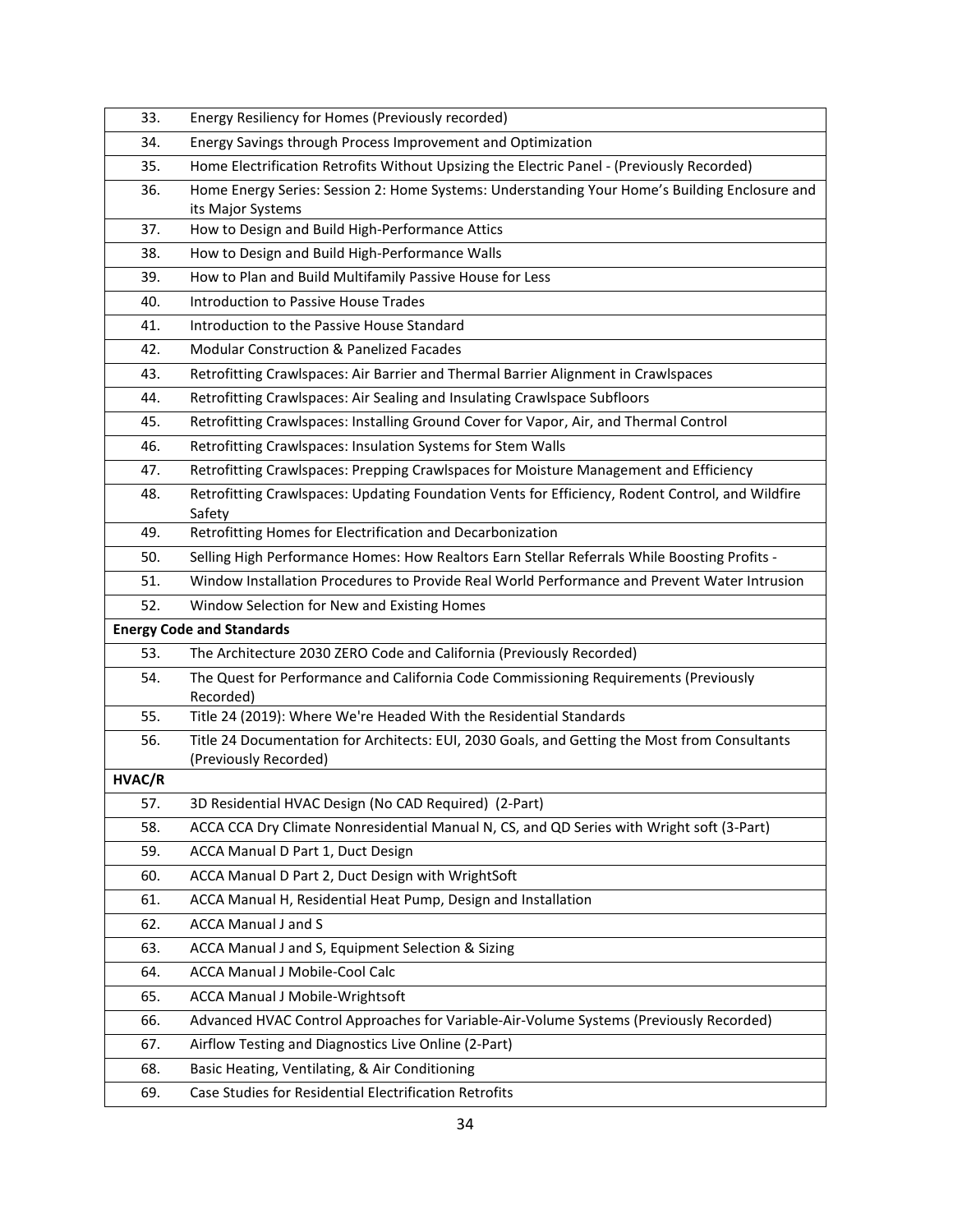| 70.  | COVID-19 Series, Session 1: Human Health & the Built Environment in the Endemic Era                          |
|------|--------------------------------------------------------------------------------------------------------------|
| 71.  | COVID-19 Series, Session 3: The Role of HVAC Systems - (Previously Recorded)                                 |
| 72.  | Ductless Mini Split Design, Installation, & Performance                                                      |
| 73.  | Electric Heat Pumps for Space Heating and Cooling                                                            |
| 74.  | <b>Electric Heat Pumps for Water Heating</b>                                                                 |
| 75.  | Gas Heating CAQI/QM/QS                                                                                       |
| 76.  | Heat Pump Technologies for Space Conditioning and Water Heating                                              |
| 77.  | Heat Pump Water Heater Retrofit - Energy Cost Estimator: Overview and Demonstration<br>(Previously Recorded) |
| 78.  | Heat Pumps in Retrofit Construction - Space Conditioning and Water Heating                                   |
| 79.  | Heating Hot Water and Steam Systems: Design, Performance, and Commissioning (2-Part)                         |
| 80.  | HVAC - Chilled Water Systems (4-Part)                                                                        |
| 81.  | HVAC Fundamentals: New Ideas for Novices (2 Day Class)                                                       |
| 82.  | HVAC Heat Pump Retrofit - Energy Cost Estimator: Overview and Demonstration (Previously<br>Recorded)         |
| 83.  | HVAC System Testing for Energy Efficiency (3-Part)                                                           |
| 84.  | IHACI: AC-HP Refrigeration Module (4-Part)                                                                   |
| 85.  | IHACI: Air Distribution Module (4-Part)                                                                      |
| 86.  | IHACI: Electrical Module (4-Part)                                                                            |
| 87.  | IHACI: Gas Heating CAQI/QM/QS (2-Part)                                                                       |
| 88.  | IHACI: NATE AC-HP Refrigeration & Air Distribution Training (4-Part)                                         |
| 89.  | IHACI: NATE Core & Gas Heating Training (4-Part)                                                             |
| 90.  | IHACI: NATE HVAC-R New Hire (4-Part)                                                                         |
| 91.  | IHACI: NATE HVAC-R Support Training (4-Part)                                                                 |
| 92.  | IHACI: System Diagnostics Module (4-Part)                                                                    |
| 93.  | Implementing Heat Pumps Water Heaters in Replacement Scenarios: Why They Make Sense                          |
| 94.  | Intro to Residential HVAC Design in 3D                                                                       |
| 95.  | Kicking Carbon Out of Buildings - Design for Decarbonized Building                                           |
| 96.  | NATE HVAC-R New Hire (4-Part)                                                                                |
| 97.  | NATE HVAC-R Support Training (4-Part)                                                                        |
| 98.  | Noninvasive Refrigerant Charge Testing and Low GWP Refrigerants                                              |
| 99.  | Optimizing Residential Forced-Air HVAC Systems: Airflow for Comfort and Efficiency                           |
| 100. | Optimizing Residential Forced-Air HVAC Systems: Load Calculations, Equipment Selection and<br>Layout         |
| 101. | Optimizing Residential Forced-Air HVAC Systems: Low-Loss Duct Systems                                        |
| 102. | Overcoming Installation Challenges for Heat Pump Water Heater Retrofits                                      |
| 103. | Overcoming Installation Challenges for Heat Pumps in HVAC Retrofits                                          |
| 104. | Packaged Terminal Heat Pumps: Benefits and Best Practices                                                    |
| 105. | Selling Heat Pumps for HVAC Retrofits System Efficiencies, Costs, and Why They're Ideal for<br>California    |
|      | Other: Integrated Building Design, Renewable Energy, Software, Water and Energy                              |
| 106. | 2020 WCS: Analysis of MWELO: Is It Working? (Previously Recorded) Water Conservation<br>Showcase             |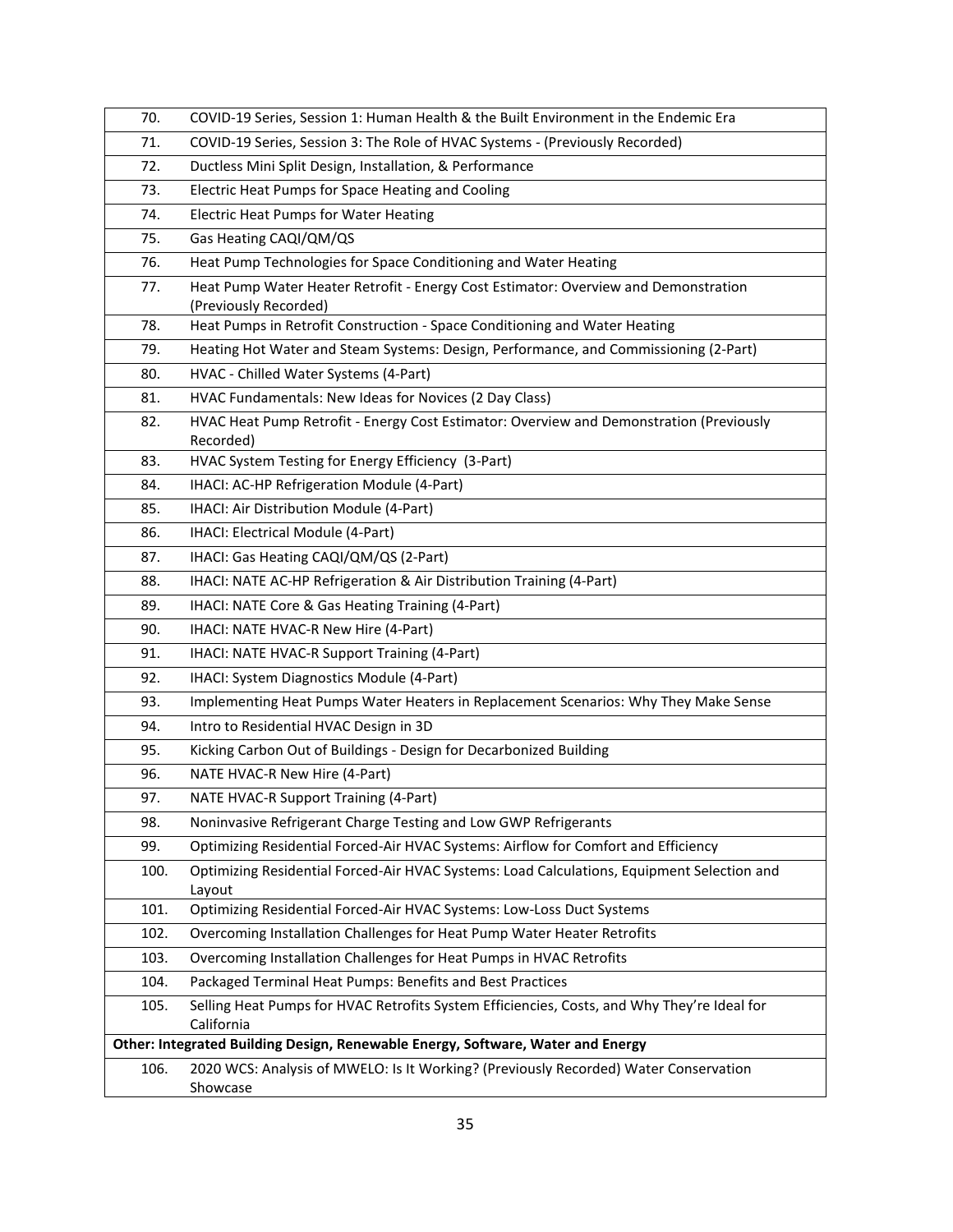| 107. | 2020 WCS: Emerging Technologies in the Water Sector (Previously Recorded) Water Conservation<br>Showcase                         |
|------|----------------------------------------------------------------------------------------------------------------------------------|
| 108. | 2020 WCS: How to Build Your Career in the Water Industry (Previously Recorded) Water                                             |
|      | <b>Conservation Showcase</b>                                                                                                     |
| 109. | 2020 WCS: Laundry to Landscape (Previously Recorded) Water Conservation Showcase                                                 |
| 110. | 2020 WCS: New California Conservation Framework (Previously Recorded) Water Conservation<br>Showcase                             |
| 111. | 2020 WCS: Plant Talk (Previously Recorded) Water Conservation Showcase                                                           |
| 112. | 2020 WCS: Qualified Water Efficient Landscaper (QWEL) Certification Program (Previously                                          |
|      | Recorded) Water Conservation Showcase                                                                                            |
| 113. | 2020 WCS: Stormwater Bioretention Systems (Previously Recorded) Water Conservation Showcase                                      |
| 114. | 2020 WCS: The California State of Onsite Water Reuse (Previously Recorded) Water Conservation                                    |
|      | Showcase                                                                                                                         |
| 115. | 2020 WCS: Water and Energy Nexus: Applications and Outcomes (Previously Recorded) Water                                          |
|      | <b>Conservation Showcase</b>                                                                                                     |
| 116. | 2020 WCS: Watersheds as Engagement Tool (Previously Recorded) Water Conservation Showcase                                        |
| 117. | 2020 WCS: Workshop - Smart Controllers - Wi-Fi Controllers - Secrets to Success (Previously                                      |
| 118. | Recorded) Water Conservation Showcase<br>2021 WCS: Climate Positive Landscape Design: Going Beyond Neutral (Previously recorded) |
|      |                                                                                                                                  |
| 119. | 2021 WCS: Connecting with Nature through Citizen Science (Previous Recording)                                                    |
| 120. | 2021 WCS: Plant Talk #2 (Previously Recorded)                                                                                    |
| 121. | 2021 WCS: Trends in Water Use, Efficiency Technologies, and Conservation Priorities (Previously                                  |
|      | Recorded)                                                                                                                        |
| 122. | 2021 WCS: Water/Energy Interactions: Covid-19 and Other Factors Impacting the Water/Energy<br>Nexus (Previously Recorded)        |
| 123. | 2021 WCS: Watershed Stewardship from Snowflake to the Bay (Previously Recorded)                                                  |
| 124. | Ag Irrigation Technology Virtual Field Day                                                                                       |
| 125. | Ag Tech Day-Innovations in Ag Irrigation Technology Demonstration and Showcase                                                   |
| 126. | Ag. Power Quality Workshop (Previously Recorded)                                                                                 |
| 127. | <b>Basic Excel for Energy Professionals</b>                                                                                      |
| 128. | <b>Basics of Solar Electric Systems</b>                                                                                          |
| 129. | Carbon Sequestration in the Landscape Series: #1 Nurture Soil to Sequester Carbon (Previously                                    |
|      | Recorded)                                                                                                                        |
| 130. | Carbon Sequestration in the Landscape Series: #2 Protect Water & Air Quality to Reduce Emissions                                 |
|      | (Previously Recorded)                                                                                                            |
| 131. | Carbon Sequestration in the Landscape Series: #3 Save Water for Climate Resilience (Previously                                   |
|      | Recorded)                                                                                                                        |
| 132. | Carbon Sequestration in the Landscape Series: #4 - Act Local to Mitigate Climate Change<br>(Previously Recorded)                 |
| 133. | Carbon Sequestration in the Landscape Series: #5 - Conserve Energy to Reduce GHG's (Previously                                   |
|      | Recorded)                                                                                                                        |
| 134. | Carbon Sequestration in the Landscape Series: #6 - Reduce Waste to Reduce Greenhouse Gas                                         |
|      | <b>Emissions (Previously Recorded)</b>                                                                                           |
| 135. | Carbon Sequestration in the Landscape Series: #7 - Carbon Sequestration to Mitigate Climate                                      |
|      | Change (Previously Recorded)                                                                                                     |
| 136. | Carbon Sequestration in the Landscape Series: #8 - Protect Habitat for Climate Resilience<br>(Previously Recorded)               |
| 137. | Clean Energy Homes: Key Systems & Energy Modeling                                                                                |
|      |                                                                                                                                  |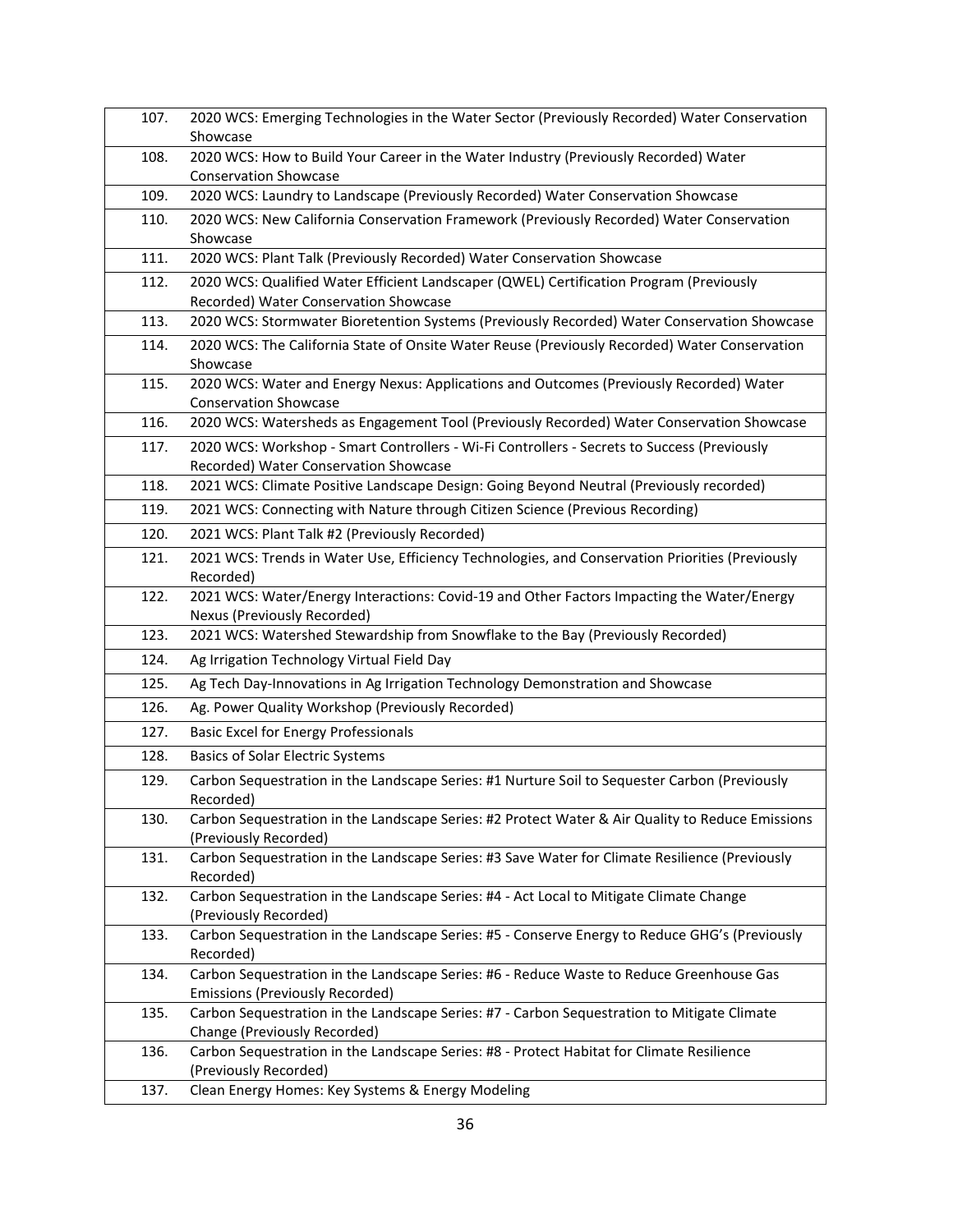| 138. | Cost-Effective Approaches for Energy Efficient Remodels                                                             |
|------|---------------------------------------------------------------------------------------------------------------------|
| 139. | Decarbonizing the Built Environment Day (2-Part)                                                                    |
| 140. | Electric Vehicle Chargers: Design and Installation Strategies for New and Existing Homes -<br>(Previously Recorded) |
| 141. | Electric Vehicles (EVs): What you need to know                                                                      |
| 142. | Electric Vehicles (EVs): What you need to know - 2022                                                               |
| 143. | Electrification for Small Houses: ADU-s, Tiny Homes, and Manufactured Homes                                         |
| 144. | Flowmeters: You need to measure water to manage water!                                                              |
| 145. | Getting a Multi-Condition Pump Efficiency Test                                                                      |
| 146. | Getting Your Deep Well and Booster Pump on a Single Smart Meter Tested                                              |
| 147. | Graphic Representation of Data: Making Charts that Matter                                                           |
| 148. | High-Efficiency Laundry Dryers for All-Electric Homes (Previously Recorded)                                         |
| 149. | Home Energy Series: Session 3: Home Energy: Creating Your Whole Home- Based Solar Strategy                          |
| 150. | How to Get Started with an EE Survey                                                                                |
| 151. | How To Interpret Pump Efficiency Results and Track Pump Performance                                                 |
| 152. | Inspecting Photovoltaic (PV) & Energy Storage Systems (ESS) for Code Compliance (2-Part)                            |
| 153. | Inspecting Photovoltaic (PV) Systems for Code Compliance (2-Part)                                                   |
| 154. | Integrated Design for Non-Residential and Multi-Unit Residential: Projects of All Sizes and Delivery<br>Methods     |
| 155. | Integrated Thinking: Early Stage Building Science for Enclosure & Mechanical Systems                                |
| 156. | Latest Information on California Water Regulations: SGMA and ILRP                                                   |
| 157. | Lawn Conversion Workshop                                                                                            |
| 158. | Mechanical Rooms: Strategies for Electrification Retrofits in Homes                                                 |
| 159. | Model Water Efficient Landscape Ordinance (MWELO) and the New Normal for California                                 |
|      | Landscaping (Previously Recorded)                                                                                   |
| 160. | MWELO Enforcement Workshop for Local Agencies                                                                       |
| 161. | Novel Energy and Water Use Tracking Technology in Agriculture                                                       |
| 162. | Pathways to a Zero Net Energy Home                                                                                  |
| 163. | Plant Talk #3 (Previously Recorded)                                                                                 |
| 164. | Photovoltaic (PV) Site & Energy Storage Systems (ESS) Analysis and System Sizing (2-Part)                           |
| 165. | Plant Talk IV                                                                                                       |
| 166. | Practical Efficient Hot Water Delivery: Structured Plumbing Applied in Retrofit and New<br>Construction             |
| 167. | <b>Pump Tester Training</b>                                                                                         |
| 168. | PV + Batteries: Integrating Storage with Grid-Tied Photovoltaic Systems (3-Part)                                    |
| 169. | SGMA Updates - Water Infrastructure in California                                                                   |
| 170. | Solar PV: Technology and Valuation                                                                                  |
| 171. | Spring Irrigation System Field Maintenance                                                                          |
| 172. | Surviving Drought An example on the Fresno State Farm for Better Water Management                                   |
| 173. | <b>VFDs for Pumping Applications</b>                                                                                |
| 174. | Water Audit Basics for Small to Medium Size Businesses                                                              |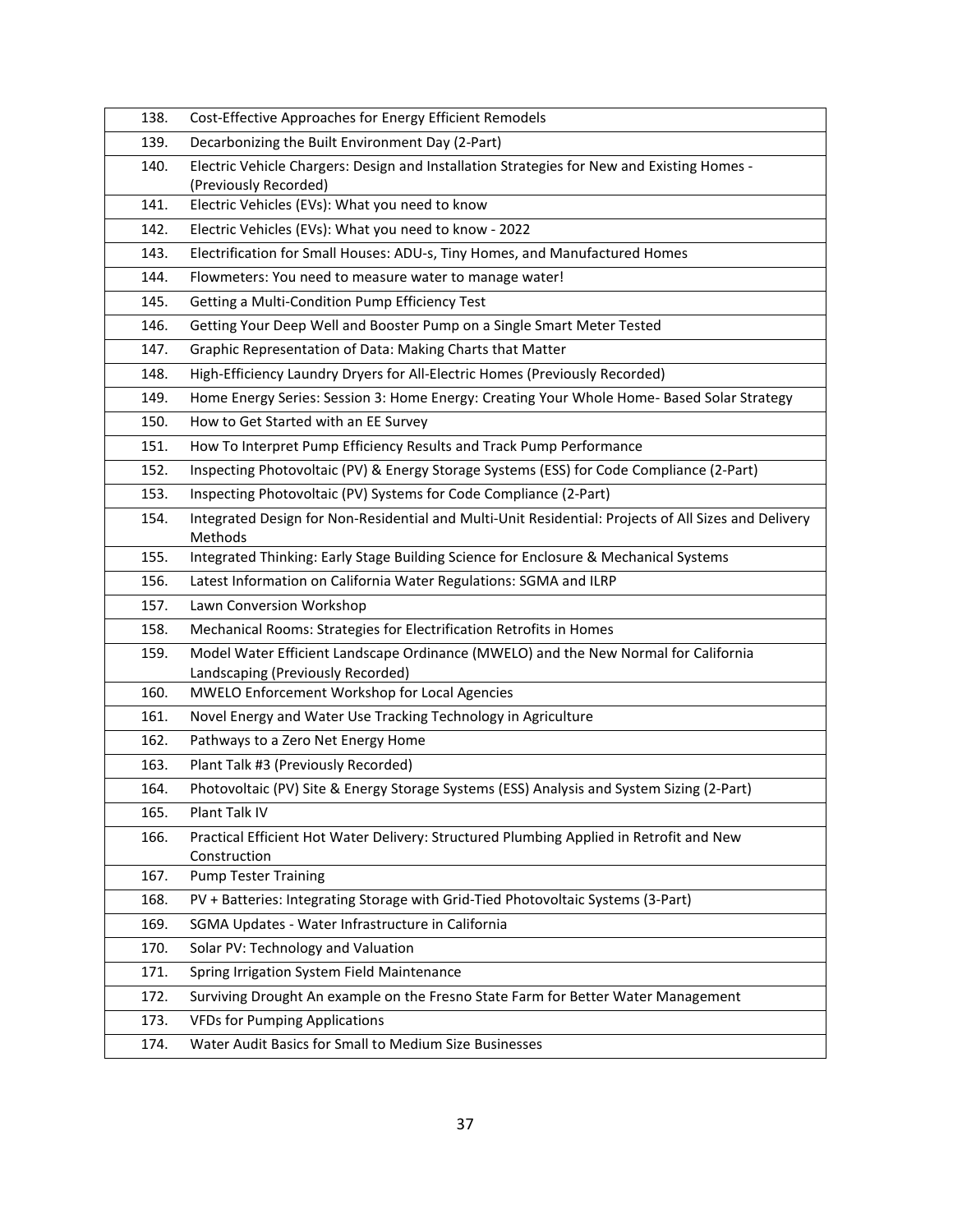#### **PG&E On-Demand Class List**

- 1. 2020 WCS: Watersheds as Engagement Tool (Previously Recorded) Water Conservation Showcase
- 2. 2020 WCS: Analysis of MWELO: Is It Working? (Previously Recorded) Water Conservation Showcase
- 3. 2020 WCS: Emerging Technologies in the Water Sector (Previously Recorded) Water Conservation Showcase
- 4. 2020 WCS: How to Build Your Career in the Water Industry (Previously Recorded) Water Conservation Showcase
- 5. 2020 WCS: Laundry to Landscape (Previously Recorded) Water Conservation Showcase
- 6. 2020 WCS: New California Conservation Framework (Previously Recorded) Water Conservation Showcase
- 7. 2020 WCS: Plant Talk #1 (Previously Recorded) Water Conservation Showcase
- 8. 2020 WCS: Qualified Water Efficient Landscaper (QWEL) Certification Program (Previously Recorded) Water Conservation Showcase
- 9. 2020 WCS: Stormwater Bioretention Systems (Previously Recorded) Water Conservation Showcase
- 10. 2020 WCS: The California State of Onsite Water Reuse (Previously Recorded) Water Conservation Showcase
- 11. 2020 WCS: Water and Energy Nexus: Applications and Outcomes (Previously Recorded) Water Conservation Showcase
- 12. 2020 WCS: Workshop Smart Controllers Wi-Fi Controllers Secrets to Success (Previously Recorded) Water Conservation Showcase
- 13. 2021 WCS: Water Efficiency Standards: National and California Legislative Update (Previously Recorded)
- 14. 2021 WCS: Water Equity: Collaboration, Capacity Building and Capital (Previously Recorded)
- 15. 2021 WCS: Climate Positive Landscape Design: Going Beyond Neutral (Previously recorded)
- 16. 2021 WCS: Connecting with Nature through Citizen Science (Previous Recording)
- 17. 2021 WCS: Plant Talk #2 (Previously Recorded)
- 18. 2021 WCS: Trends in Water Use, Efficiency Technologies, and Conservation Priorities (Previously Recorded)
- 19. 2021 WCS: Water/Energy Interactions: Covid-19 and Other Factors Impacting the Water/Energy Nexus (Previously Recorded)
- 20. 2021 WCS: Watershed Stewardship from Snowflake to the Bay (Previously Recorded)
- 21. ADR 101: Understanding Automated Demand Response (Previously Recorded)
- 22. ADR 102: Automated Demand Response Deep Dive (Previously Recorded)
- 23. Advanced HVAC Control Approaches for Variable-Air-Volume Systems (Previously Recorded)
- 24. Affordable and Sustainable Multi-Family Housing: Strategies and Case Studies (Previously Recorded)
- 25. Ag. Industrial Refrigeration Systems Efficiency (Previously Recorded)
- 26. Ag. Power Quality Workshop (Previously Recorded)
- 27. Air Tight Buildings
- 28. Air-Sealing for an Efficient New Home
- 29. At the Frontiers of Sustainable Urban Housing (Previously Recorded)
- 30. Attic-Roof Insulation and Air Sealing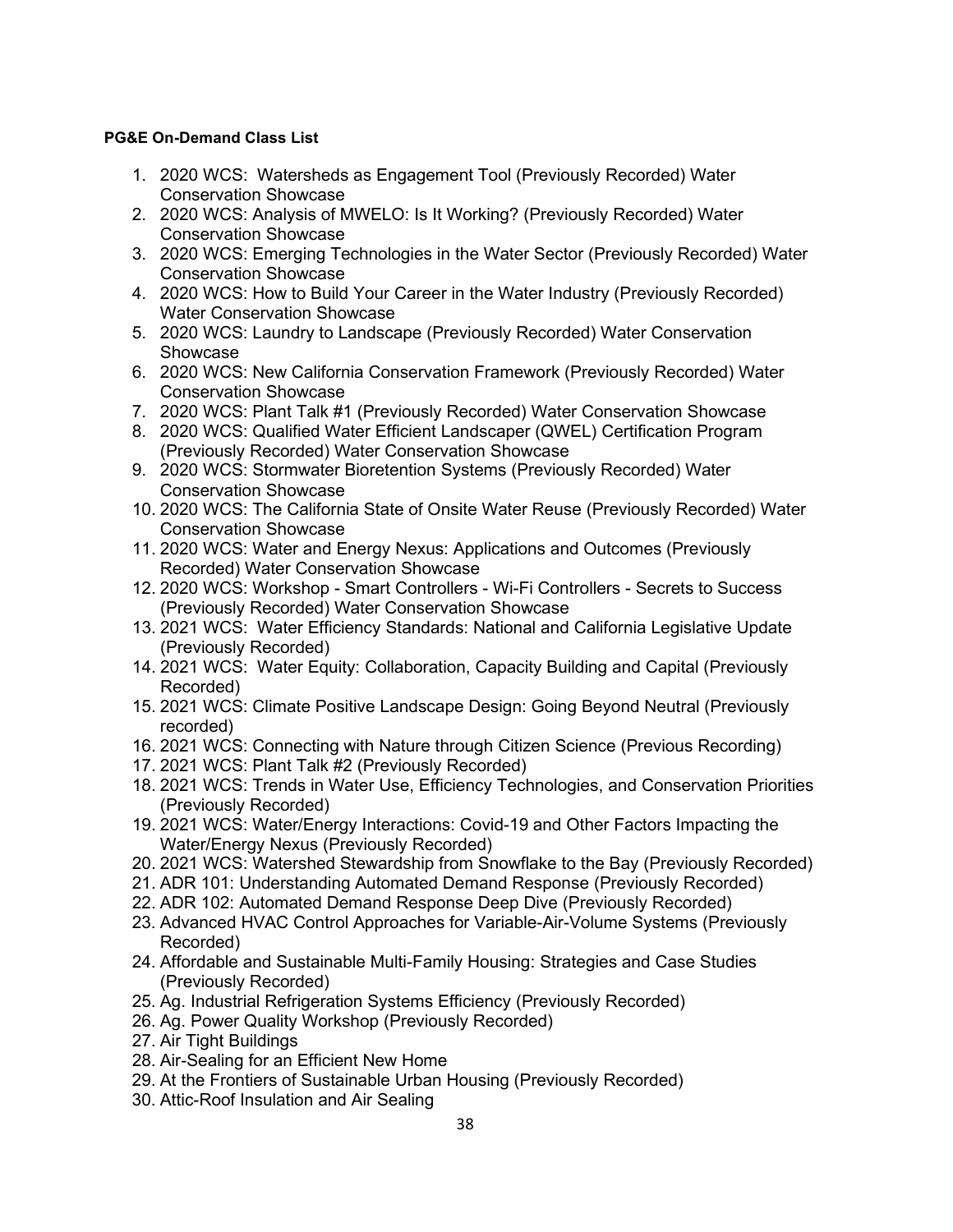- 31. Automation, EMS Systems, and PLCs
- 32. Basics of Solar Electric Systems
- 33. Best Practices in Residential Water Heating
- 34. Blower Door Testing
- 35. Building Envelope Commissioning Case Studies (Previously Recorded)
- 36. Building Envelope Retrofit Strategies
- 37. Building Science 1.0: Overview and Introduction to Control Layers
- 38. Building Science 2.1: Introduction to Heat Transfer
- 39. Building Science 2.2: Airtightness and Air Barriers
- 40. Building Science 2.3: Understanding and Limiting Thermal Bridging
- 41. Building Science 2.4: Introduction to Continuous Insulation and Cladding Attachment
- 42. Building Science 2.5: Introduction to Windows, Curtain Walls, Window Walls and Shading Design
- 43. Building Science 2.6: Introduction to Moisture and Buildings
- 44. Building Science 2.7: Understanding the Psychrometrics of Condensation
- 45. Building Science 2.8: Introduction to the Control of Rain and Groundwater Penetration
- 46. California Greenin': How the Golden State Became An Environmental Leader (Previously Recorded)
- 47. Carbon Sequestration in the Landscape Series: #1 Nurture Soil to Sequester Carbon (Previously Recorded)
- 48. Carbon Sequestration in the Landscape Series: #2 Protect Water & Air Quality to Reduce Emissions (Previously Recorded)
- 49. Carbon Sequestration in the Landscape Series: #3 Save Water for Climate Resilience (Previously Recorded)
- 50. Carbon Sequestration in the Landscape Series: #4 Act Local to Mitigate Climate Change (Previously Recorded)
- 51. Carbon Sequestration in the Landscape Series: #5 Conserve Energy to Reduce GHG's (Previously Recorded)
- 52. Carbon Sequestration in the Landscape Series: #6 Reduce Waste to Reduce Greenhouse Gas Emissions (Previously Recorded)
- 53. Carbon Sequestration in the Landscape Series: #7 Carbon Sequestration to Mitigate Climate Change (Previously Recorded)
- 54. Carbon Sequestration in the Landscape Series: #8 Protect Habitat for Climate Resilience (Previously Recorded)
- 55. Case Studies for Residential Electrification Retrofits (Previously Recorded)
- 56. Combination Ovens, the Key to the Energy-Effective Kitchen of the Future (Previously Recorded) CEW Attendance
- 57. Combustion Safety and Efficiency
- 58. COVID-19 Series, Session 1: Human Health & the Built Environment in the Endemic Era - (Previously Recorded)
- 59. COVID-19 Series, Session 3: The Role of HVAC Systems (Previously Recorded)
- 60. Deep Energy Retrofits
- 61. Design Professional's Guide to Zero Net Energy Buildings (Previously Recorded)
- 62. Design Strategies for New Buildings
- 63. Design Tools, Methods and Case Studies on the Design of High-Performance Facades - (Previously Recorded)
- 64. Designing Commercial Spaces with Modern Ceiling Fans
- 65. Designing for Light and Health What You Need to Know (Previously Recorded)
- 66. Electric Vehicle Chargers: Design and Installation Strategies for New and Existing Homes - (Previously Recorded)
- 67. Electric Vehicles (EVs): What you need to know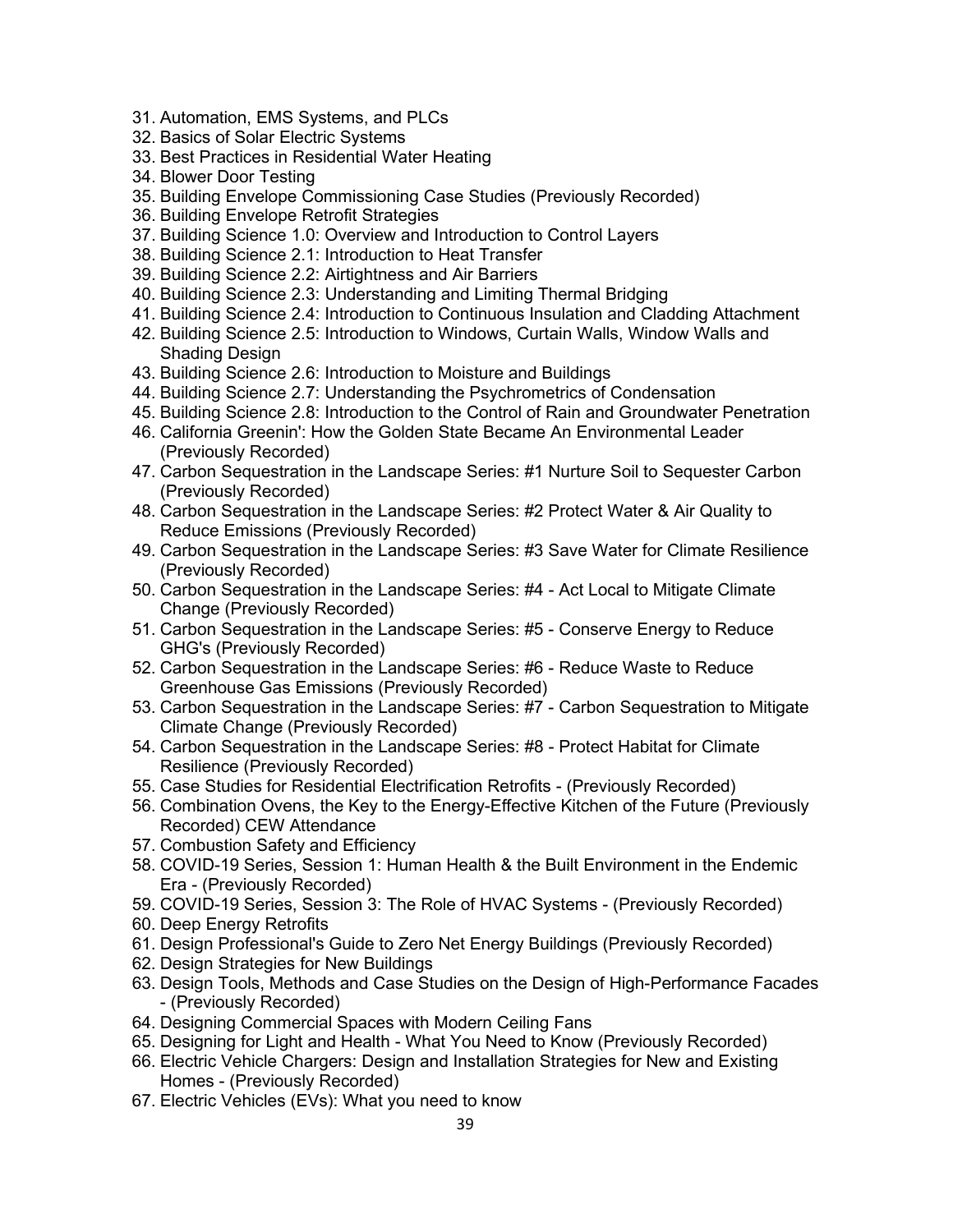- 68. Electric Vehicles (EVs): What you need to know 2022
- 69. Emerging Smart Building Technology & Enhanced Building Performance (Previously Recorded)
- 70. Energy Audit Bootcamp Day 1 (Previously Recorded)
- 71. Energy Audit Bootcamp Day 2 (Previously Recorded)
- 72. Energy Efficiency 101 for Culinary Students: Mission College
- 73. Energy Efficiency and Storage Opportunities for PG&E Hospitality Customers (Previously Recorded)
- 74. Energy Math
- 75. Energy Resiliency for Homes (Previously recorded)
- 76. Energy Resiliency for Non-Residential Facilities (Previously Recorded)
- 77. Fault Detection and Diagnostics Demo Series: Buildings IoT onPoint (Previously Recorded)
- 78. Fault Detection and Diagnostics Demo Series: ClimaCheck's ClimaCheck Online (Previously Recorded)
- 79. Fault Detection and Diagnostics Demo Series: Clockworks Analytics'FDD Platform (Previously Recorded)
- 80. Fault Detection and Diagnostics Demo Series: Ezenics' FDD Platform (Previously Recorded)
- 81. Full Scale Induction for Commercial Kitchens (Previously Recorded) CEW Attendance
- 82. Grid-Interactive Efficient Buildings (Previously Recorded)
- 83. Heat Pump Technologies for Space Conditioning and Water Heating
- 84. Heat Pump Water Heater Retrofit Energy Cost Estimator: Overview and Demonstration (Previously Recorded)
- 85. Heat Recovery Dishmachines and Heat Pump Water Heaters: The Hidden Keys to a Zero Net Carbon Kitchen (Previously Recorded) CEW Attendance
- 86. High-Efficiency Laundry Dryers for All-Electric Homes (Previously Recorded)
- 87. Home Electrification Retrofits Without Upsizing the Electric Panel (Previously Recorded)
- 88. Home Heating and Cooling Basics
- 89. How to Use Energy Efficient Countertop Equipment to Increase Production (Previously Recorded) CEW Attendance
- 90. How to Use the Common App
- 91. HVAC Heat Pump Retrofit Energy Cost Estimator: Overview and Demonstration (Previously Recorded)
- 92. Induction Cooking and Holding Energy Efficiency and Performance for Commercial Kitchens
- 93. Induction Cooking and Holding Energy Efficiency and Performance for Residential **Kitchens**
- 94. Induction Woks Types, Uses, Performance and Efficiency in Mandarin (Previously Recorded)
- 95. Kitchen Makeover: Replacement Equipment to Boost Profits and Cut Carbon (Previously Recorded) CEW Attendance
- 96. Low-Cost Hot Water System Retrofits (Previously Recorded) CEW Attendance
- 97. Model Water Efficient Landscape Ordinance (MWELO) and the New Normal for California Landscaping 2020 (Previously Recorded)
- 98. Model Water Efficient Landscape Ordinance (MWELO) and the New Normal for California Landscaping 2021- (Previously Recorded)
- 99. Needs, Wants and Expectations: A Panel Discussion on Building Commissioning (Cx) Services (Previously recorded)
- 100. New Developments in Fault Detection and Diagnostics (Previously Recorded)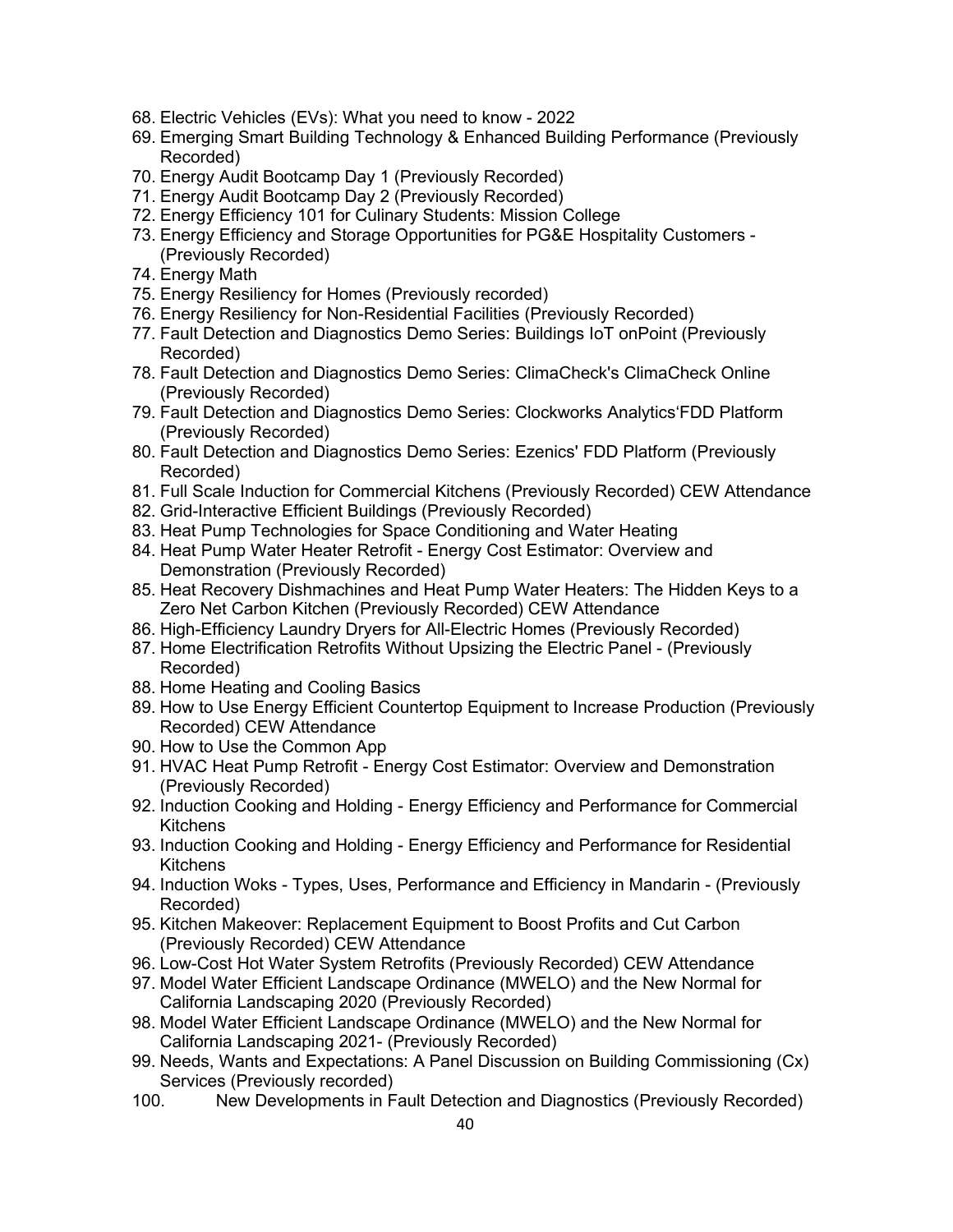- 101. NMEC 1: Measurement and Verification (M&V) and Normalized Metered Energy Consumption (Previously Recorded)
- 102. NMEC 10: Normalized Metered Energy Consumption: Calculator Demonstrations 8: Bill Koran's ECAM - 2.25.2021 (Previously Recorded)
- 103. NMEC 2: Normalized Metered Energy Consumption 2 Calculator Demonstrations (Previously Recorded)
- 104. NMEC 3: Normalized Metered Energy Consumption: Calculator Demonstrations 1: kW Engineering's nmecr - 01.21.2021 (Previously Recorded)
- 105. NMEC 4: Normalized Metered Energy Consumption: Calculator Demonstrations 2: Recurve's Resource Planner, Fleet Manager and Flex Ledger - 01.28.2021 (Previously Recorded)
- 106. NMEC 5: Normalized Metered Energy Consumption: Calculator Demonstrations 3: Cascade Energy's Energy Sensei Platform - 02.02.2021 (Previously Recorded)
- 107. NMEC 6: Normalized Metered Energy Consumption: Calculator Demonstrations 4: AESC's Praxis - 02.04.2021 (Previously Recorded)
- 108. NMEC 7: Normalized Metered Energy Consumption: Calculator Demonstrations 5: Evergreen's AMICS Tool - 2.10.2021 (Previously Recorded)
- 109. NMEC 8: Normalized Metered Energy Consumption (NMEC) Calculator Demonstrations 6: Enpira's Building Portfolios - 2.16.2021 (Previously Recorded)
- 110. NMEC 9: Normalized Metered Energy Consumption: Calculator Demonstrations 5: EnergyRM's Insights, DeltaMeter and Transactions- 2.23.2021 (Previously Recorded)
- 111. Optimizing Kitchen Ventilation and Restaurant HVAC for Maximum Health and Safety and Minimum Cost-to-Operate (Previously Recorded) CEW Attendance
- 112. Plant Talk #3 (Previously Recorded)<br>113. Plant Talk #4 (Previously Recorded)
- Plant Talk #4 (Previously Recorded)
- 114. Plant Talk #5 (Previously Recorded)
- 115. Public Safety Power Shutoffs and PG&E Demand Response: 2021 Updates for Hospitality Customers (Previously Recorded)
- 116. RCx101: Identifying and Assessing Common Retro-Cx Opportunities (Previously Recorded 5/5/21)
- 117. RCx101: Identifying and Assessing Common Retro-Cx Opportunities (Previously recorded)
- 118. Recent Insights on Building Science Research from UC Berkeley's Center for the Built Environment - (Previously Recorded)
- 119. Re-designing Good Design: High-performance Architecture for a Low-carbon World (Previously Recorded)
- 120. Residential Energy Auditing
- 121. Restaurant Rebound Operating an Energy Efficient Kitchen (Previously Recorded) CEW Attendance
- 122. Specifying Efficient Equipment for Production Kitchens (Previously Recorded) CEW Attendance
- 123. Symposium on Research and Design Practice Related to Window Views (Previously Recorded)
- 124. Testing Range Tops: Anatomy of a Test Method and Range Performance Comparisons - Previously Recorded) CEW Attendance
- 125. The Architecture 2030 ZERO Code and California (Previously Recorded)
- 126. The Benefits and Challenges of R290 as a Refrigerant (Previously Recorded) CEW Attendance
- 127. The Quest for Performance and California Code Commissioning Requirements (Previously Recorded)
- 128. Title 24 (2019): Where We're Headed With the Nonresidential Standards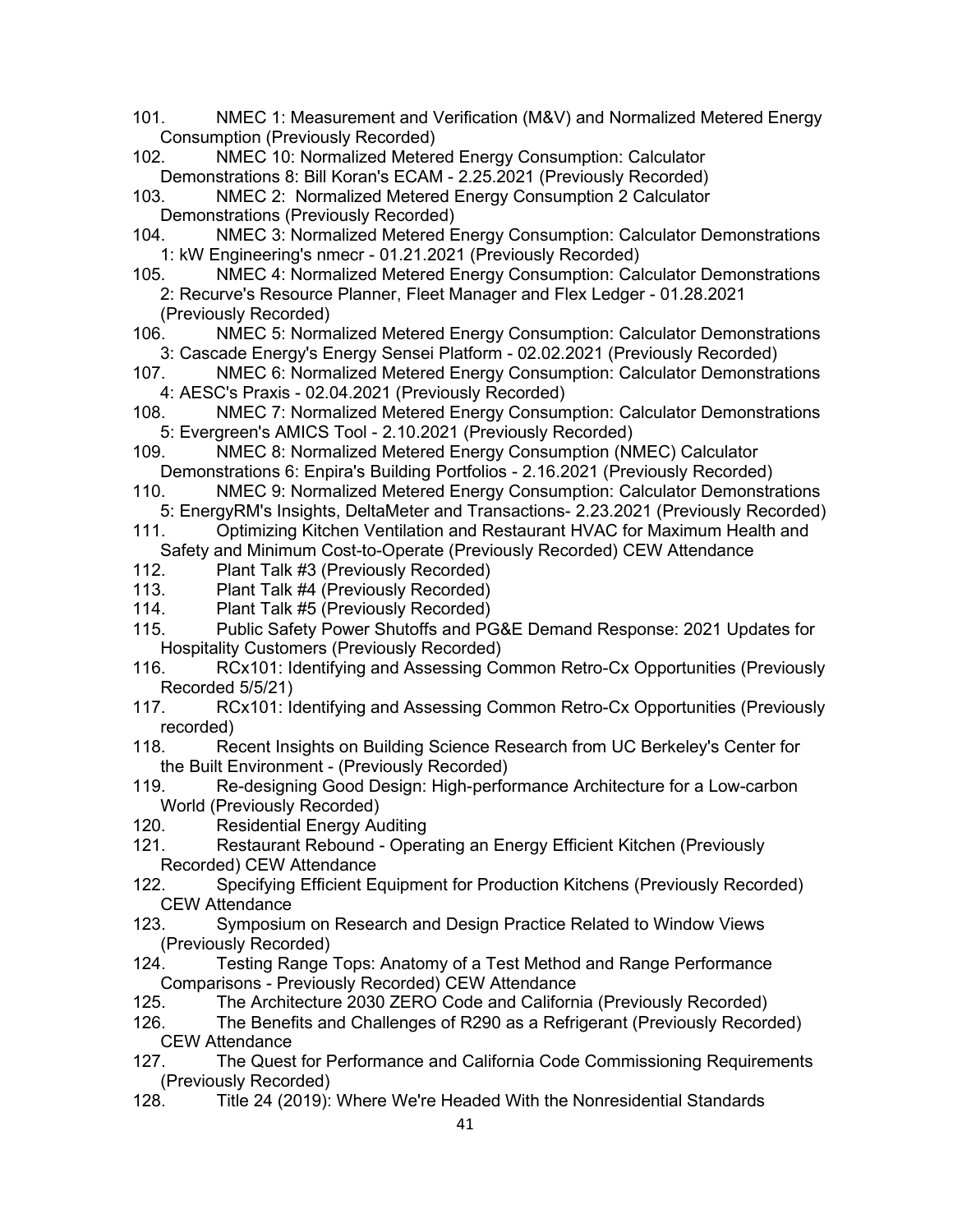- 129. Title 24 (2019): Where We're Headed With the Residential Standards<br>130. Title 24 Documentation for Architects: EUI, 2030 Goals, and Getting th
- Title 24 Documentation for Architects: EUI, 2030 Goals, and Getting the Most from Consultants (Previously Recorded)<br>131. Using Building Energy Simulation
- Using Building Energy Simulation
- 132. Using Energy Efficiency to Decarbonize Commercial Kitchens (Previously Recorded)CEW Attendance
- 133. Using Personal Comfort Devices to Save Energy and Improve Comfort (Previously Recorded)
- 134. Where are we with Integrating Lighting and Whole Building Controls? (Previously Recorded)<br>135. Window Selecti
- 135. Window Selection and Replacement<br>136. Zero Net Energy Introduction & Proje
- Zero Net Energy Introduction & Project Showcase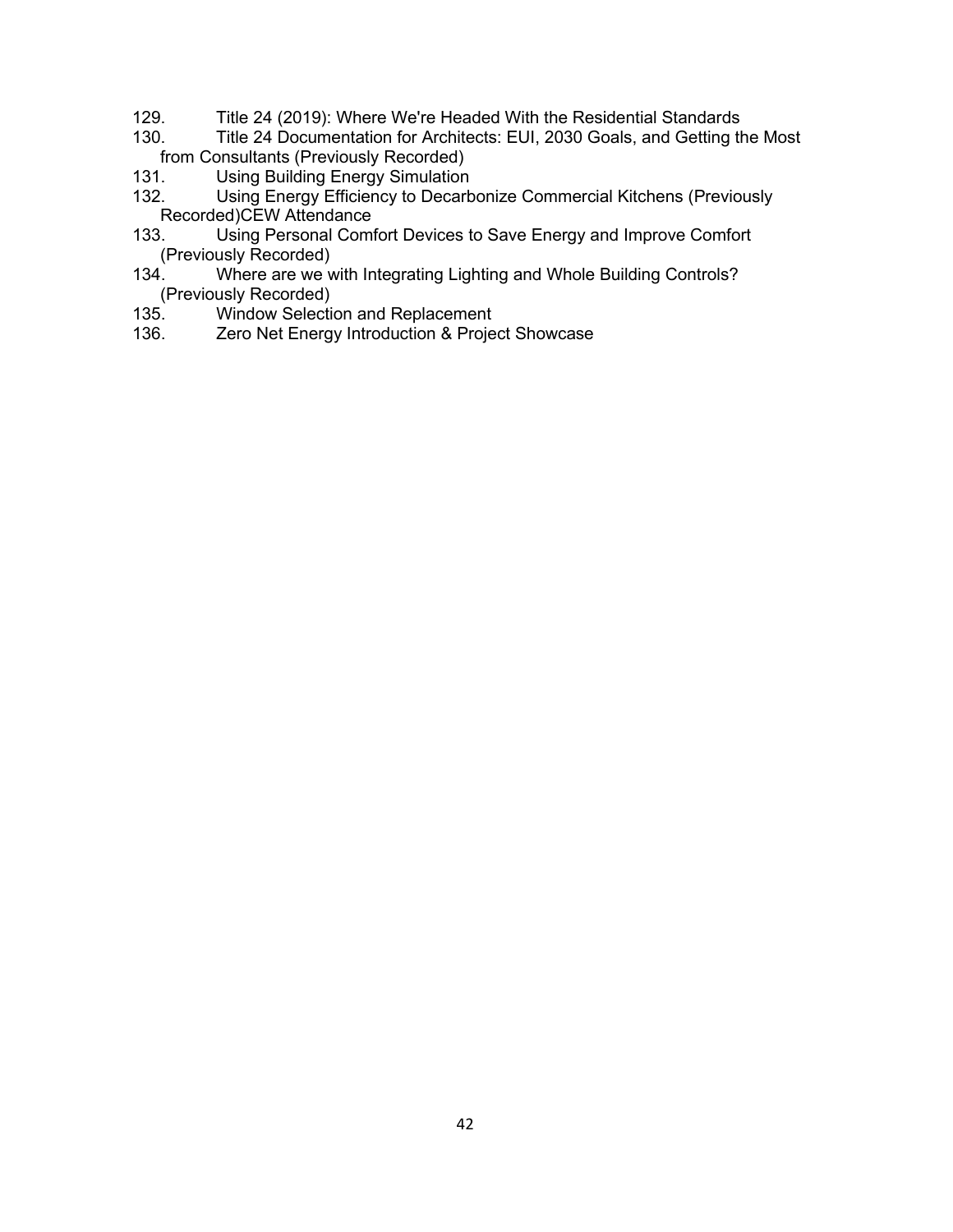#### **SCE Full Class List:**

- 1. 2019 Title 24 Requirements for Non-Residential Lighting (WEBCAST)
- 2. 2019 Title 24 Requirements for Non-Residential Lighting (WEBCAST)
- 3. 2019 Title 24 Requirements for Non-Residential Lighting (WEBCAST)
- 4. 2019 Title 24 Requirements for Non-Residential Lighting (WEBCAST) for AIA Chapters
- 5. 2019 Title 24 Requirements for Residential Lighting (WEBCAST)
- 6. 2019 Title 24 Requirements for Residential Lighting (WEBCAST)
- 7. 2019 Title 24 Requirements for Residential Lighting (WEBCAST)
- 8. 2019/2022 Title 24 Requirements for Non-Residential Lighting (Webcast)
- 9. 2019/2022 Title 24 Requirements for Residential Lighting (Webcast)
- 10. 3D Residential HVAC Design (No CAD Required) Part 1 (WEBCAST)
- 11. 3D Residential HVAC Design (No CAD Required) Part 2 (WEBCAST)
- 12. A Class for Control Freaks: Getting the Most from your Building Automation System (Webcast)
- 13. ACCA Manual H, Residential Heat Pump, Design and Installation (WEBCAST)
- 14. ACCA Manual J and S, Equipment Selection & Sizing (WEBCAST)
- 15. Accessory Dwelling Units (ADU) and the California Energy Code for AIA Chapters (Webcast)
- 16. ADR 101: Understanding Automated Demand Response
- 17. ADR 102: Automated Demand Response Deep Dive
- 18. Advanced Concepts in Designing and Retrofitting Energy Efficient Data Centers
- 19. Advanced Energy Management Strategies Part 1
- 20. Advanced Energy Management Strategies Part 2
- 21. Advanced EnergyPro 8 Non-Residential (WEBCAST)
- 22. Advanced EnergyPro 8 Non-Residential (WEBCAST)
- 23. Advanced EnergyPro 8 Non-Residential (WEBCAST)
- 24. Advanced EnergyPro 8 Non-Residential (WEBCAST)
- 25. Advanced EnergyPro 8 Residential (WEBCAST)
- 26. Advanced EnergyPro 8 Residential (WEBCAST)
- 27. Advanced EnergyPro 8 Residential (WEBCAST)
- 28. Advanced EnergyPro 8 Residential (WEBCAST)
- 29. Advanced Framing for Energy and Resource Efficiency
- 30. Advanced Lighting Control Systems: No Longer Relays & Occ Sensors (WEBCAST)
- 31. Advanced Lighting Control Systems: No Longer Relays & Occ Sensors (Webcast)
- 32. Advanced Lighting Control Systems: No Longer Relays & Occ Sensors (Webcast)
- 33. Advanced Lighting Control Systems: No Longer Relays & Occupant Sensors (WEBCAST)
- 34. Ag Irrigation Technology Virtual Field Day 3 hours Nitrogen Management Self-Certification CEUs/ 3 hours of Certified Crop Advisor CEUs
- 35. Air Sealing and Insulating Existing Homes: Addressing Common Hazards During Energy Upgrades (WEBCAST)
- 36. Air Sealing and Insulating Existing Homes: Creating Continuity in Ceiling Air Barrier (WEBCAST)
- 37. Air Sealing and Insulating Existing Homes: Interpreting and Prioritizing Infrared and Blower Door Results (WEBCAST)
- 38. Air Sealing and Insulating Existing Homes: Recessed Fixtures in Vented Attics (WEBCAST)
- 39. Balanced Ventilation for Better Health, Comfort, and Energy Efficiency: IAQ, OAQ, Ventilation and Filtration (WEBCAST)
- 40. Balanced Ventilation for Better Health, Comfort, and Energy Efficiency: System Types,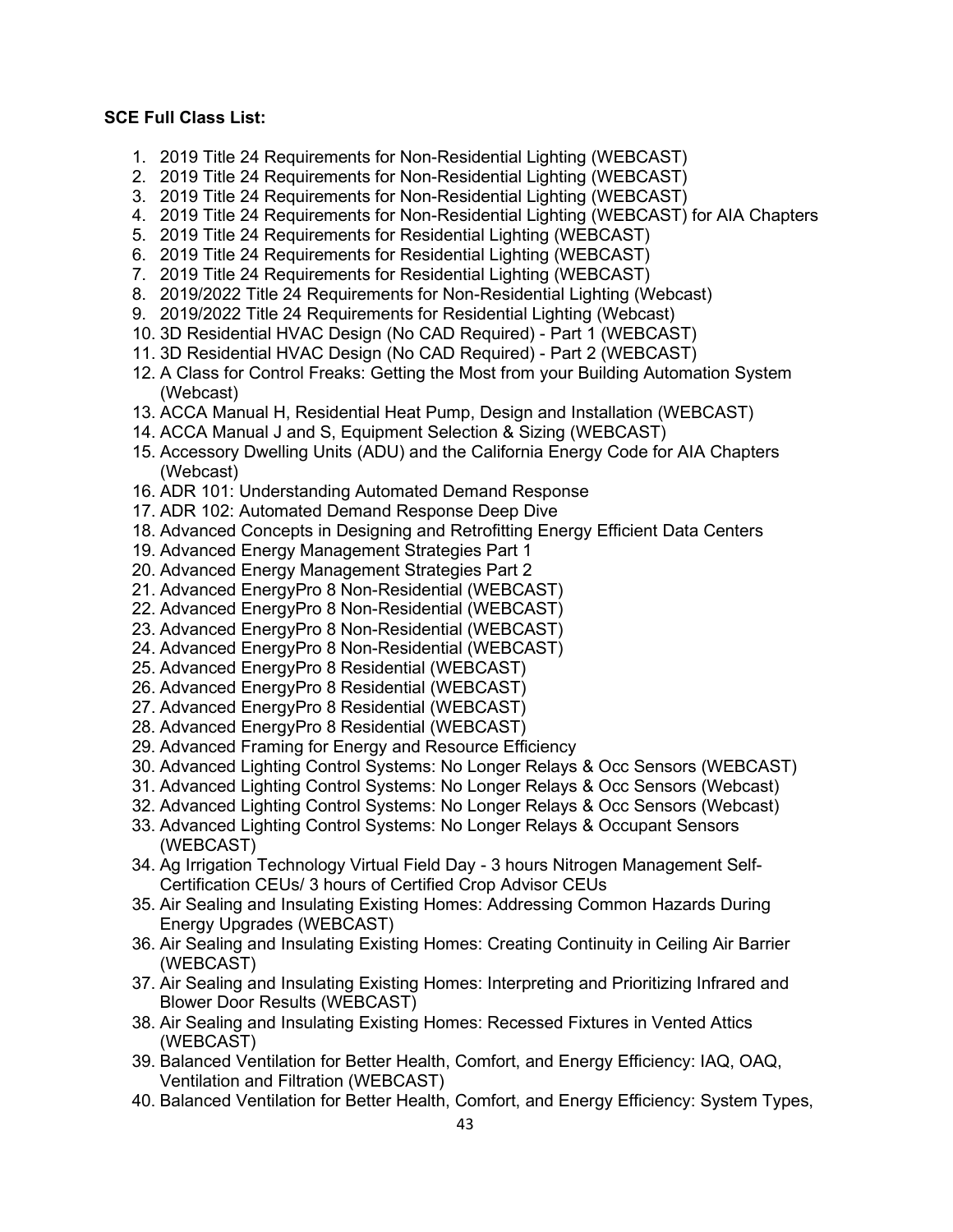Install Strategies, Duct Design and Critical Details (WEBCAST)

- 41. Basic Heating, Ventilating and Air Conditioning (HVAC) (WEBCAST)
- 42. Basic Heating, Ventilating and Air Conditioning (HVAC) (WEBCAST)
- 43. Basic Heating, Ventilating and Air Conditioning (HVAC) (WEBCAST)
- 44. Basic Heating, Ventilating and Air Conditioning (HVAC) (WEBCAST)
- 45. Basic Pump Efficiency
- 46. Basic Pump Efficiency in English (Webcast)
- 47. Basic Pump Efficiency Translated to Hmong (WEBCAST)
- 48. Basic Pump Efficiency Translated to Spanish (Webcast)
- 49. Basics of Photovoltaic (PV) & Energy Storage Systems (ESS) for Grid-Tied Applications (Part 1)
- 50. Basics of Photovoltaic (PV) & Energy Storage Systems (ESS) for Grid-Tied Applications (Part 2)
- 51. Beginning EnergyPro 8 Non-Residential (WEBCAST)
- 52. Beginning EnergyPro 8 Non-Residential (WEBCAST)
- 53. Beginning EnergyPro 8 Non-Residential (WEBCAST)
- 54. Beginning EnergyPro 8 Non-Residential (Webcast)
- 55. Beginning EnergyPro 8 Residential (WEBCAST)
- 56. Beginning EnergyPro 8 Residential (WEBCAST)
- 57. Beginning EnergyPro 8 Residential (WEBCAST)
- 58. Beginning EnergyPro 8 Residential (WEBCAST)
- 59. Calculating Photometric Lighting Solutions Learning Units: BOC 3.5
- 60. CALGreen Title 24 Part 11 (WEBCAST)
- 61. CALGreen Title 24 Part 11 with 2021 Updates (WEBCAST)
- 62. CALGreen Title 24 Part 11 with 2021 Updates (WEBCAST)
- 63. California Energy Wise Foodservice Frontier
- 64. California Energy Wise Foodservice Frontier
- 65. California Energy Wise Foodservice Frontier
- 66. California Energy Wise Foodservice Frontier
- 67. California Energy Wise Foodservice Frontier
- 68. California Energy Wise Foodservice Frontier
- 69. California Energy Wise Foodservice Frontier
- 70. California Energy Wise Foodservice Frontier
- 71. California Energy Wise Foodservice Frontier
- 72. California Energy Wise Foodservice Frontier
- 73. California Energy Wise Foodservice Frontier
- 74. California Energy Wise Foodservice Frontier (Webcast)
- 75. California's Title 24 Energy Code: What, Why and Where is it Going? (Webcast)
- 76. Carbon Free Homes: Features, Benefits, Valuation (WEBCAST)
- 77. Carbon Free Homes: Features, Benefits, Valuation (Webcast)
- 78. Case Studies for Calculating Lighting Solutions Learning Units 3.5 AIA-HSW / 3.5 BOC
- 79. Central Heat Pump Water Heaters (HPWHs): Engineering Deep Dive Part 1 of 2 (WEBCAST)
- 80. Central Heat Pump Water Heaters (HPWHs): Engineering Deep Dive Part 2 of 2 (WEBCAST)
- 81. Central Heat Pump Water Heating Systems for Clinical and Hospital Settings (WEBCAST)
- 82. Central Heat Pump Water Heating Systems for Clinical and Hospital Settings (WEBCAST)
- 83. Central Heat Pump Water Heating Systems for Multifamily Buildings (WEBCAST)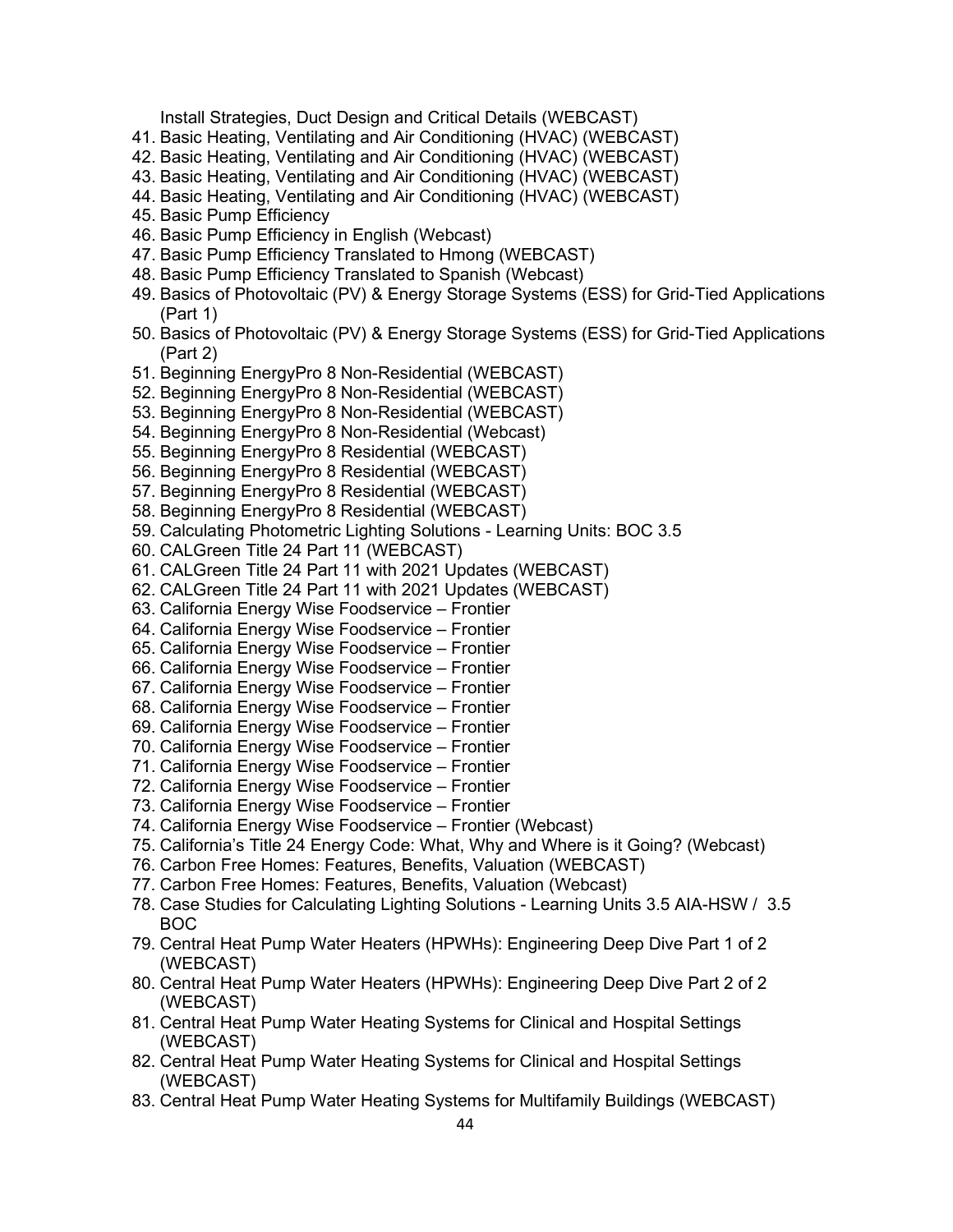- 84. Central Heat Pump Water Heating Systems for Multifamily Buildings (WEBCAST)
- 85. Clean Energy Homes: Key Systems & Energy Modeling (WEBCAST)
- 86. Clean Energy Homes: Key Systems & Energy Modeling (WEBCAST)
- 87. Clean Energy Homes: Key Systems & Energy Modeling (Webcast)
- 88. Clean Energy Homes: Key Systems & Energy Modeling (WEBCAST)
- 89. Clean Energy Homes: Key Systems & Energy Modeling Santa Monica
- 90. Commercial & Multifamily Heat Pump Water Heating Engineering and Design Deep Dive (Part 1 of 2) (WEBCAST)
- 91. Commercial & Multifamily Heat Pump Water Heating Engineering and Design Deep Dive (Part 2 of 2) (WEBCAST)
- 92. Commercial HVAC Bootcamp Part 1 of 6 (WEBCAST)
- 93. Commercial HVAC Bootcamp Part 2 of 6 (WEBCAST)
- 94. Commercial HVAC Bootcamp Part 3 of 6 (WEBCAST)
- 95. Commercial HVAC Bootcamp Part 4 of 6 (WEBCAST)
- 96. Commercial HVAC Bootcamp Part 5 of 6 (WEBCAST)
- 97. Commercial HVAC Bootcamp Part 6 of 6 (WEBCAST)
- 98. Commercial Quality Maintenance and Installation of Economizers (Part 2 of 2) (WEBCAST)
- 99. Commercial Quality Maintenance and Installation of Economizers Part 1 Learning Units: NATE – 3 credits / BOC – 2 credits
- 100. CoolSave Saving Energy in Grocery Refrigeration (WEBCAST)
- 101. Daylighting Metrics (WEBCAST)
- 102. Decarbonizing the Built Environment Day 1 (WEBCAST)
- 103. Decarbonizing the Built Environment Day 2 (WEBCAST)<br>104. Demand Control Ventilation (DCV) and Variable Speed F
- Demand Control Ventilation (DCV) and Variable Speed Fans Non-Residential (WEBCAST)
- 105. Demand Control Ventilation (DCV) and Variable Speed Fans Non-Residential (WEBCAST)
- 106. (WEBCAST)
- 107. Designing for Light and Health What You Need to Know (WEBCAST)
- 108. Direct Digital Controls (DDC) Bootcamp Part 1 of 6 (WEBCAST)
- 109. Direct Digital Controls (DDC) Bootcamp Part 2 of 6 (WEBCAST)
- Direct Digital Controls (DDC) Bootcamp Part 3 of 6 (WEBCAST)
- 111. Direct Digital Controls (DDC) Bootcamp Part 4 of 6 (WEBCAST)
- 112. Direct Digital Controls (DDC) Bootcamp Part 5 of 6 (WEBCAST)
- 113. Direct Digital Controls (DDC) Bootcamp Part 6 of 6 (WEBCAST)
- 114. Don't Touch That Thermostat
- 115. Ductless Mini Split Design, Installation, & Performance (WEBCAST)
- 116. Ductless Mini Split Design, Installation, & Performance (WEBCAST)
- 117. Electric Vehicle Chargers: Design and Installation Strategies for New and Existing Homes (Webcast)
- 118. Embodied Carbon vs. Operational Carbon: The Lesser of the Two Evils (Webcast)
- 119. Emergency Lighting and Power Systems: Codes, Circuits, Controls and Calculations (WEBCAST)
- 120. Emergency Lighting and Power Systems: Codes, Circuits, Controls and Calculations (WEBCAST)
- 121. Emergency Lighting and Power Systems: Codes, Circuits, Controls and Calculations (WEBCAST)
- 122. Enclosure Systems and Materials: Architectural Precast
- 123. Enclosure Systems and Materials: Portland Cement Plaster on Framed Walls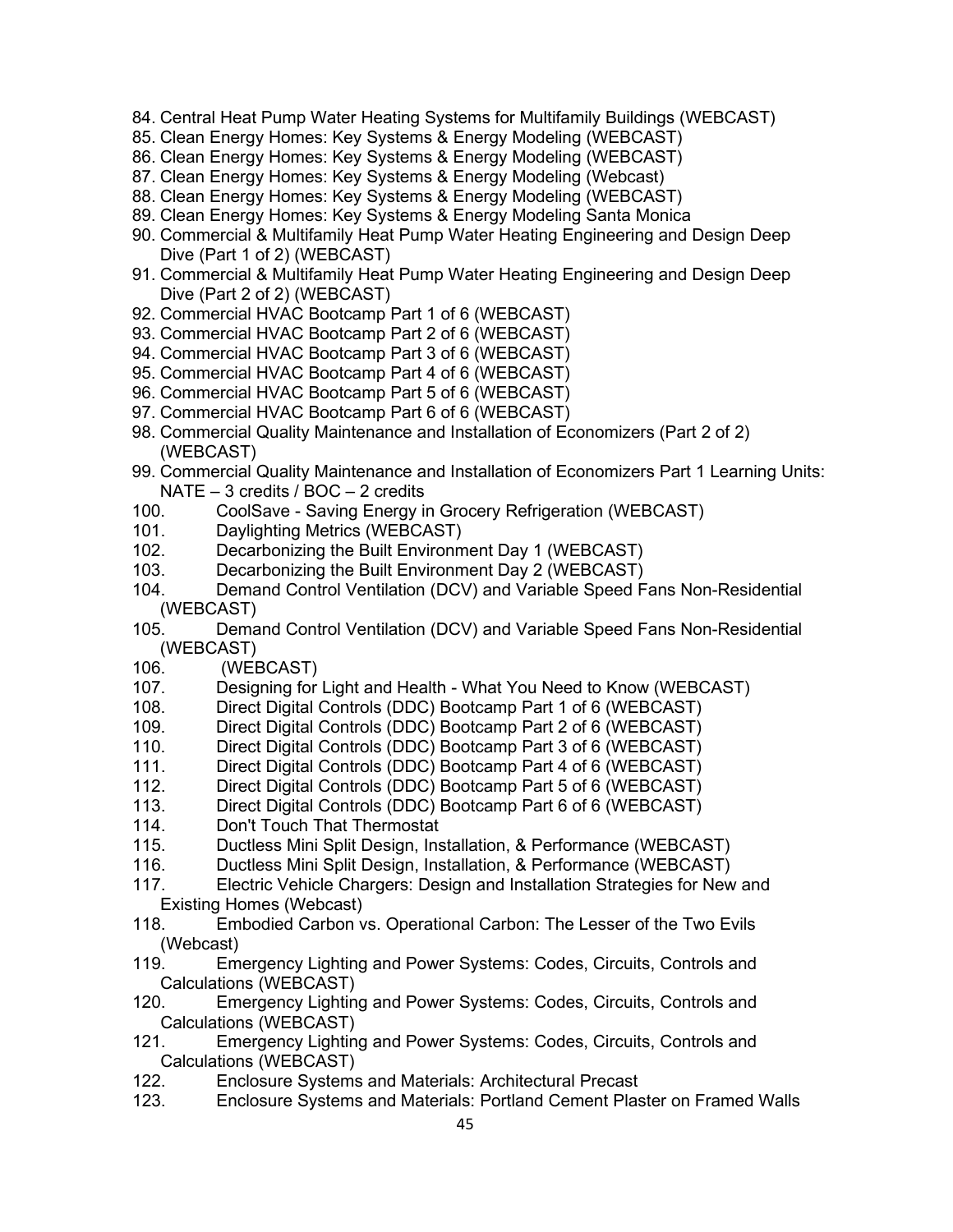- (WEBCAST)<br>124. Enclo Enclosure Systems and Materials: Unitized Curtainwall (WEBCAST)
- 125. Energy and Financial Calculations for Lighting Retrofits
- 126. Energy and Financial Calculations for Lighting Retrofits (Webcast)
- 127. Energy Auditing Bootcamp Part 1
- 128. Energy Auditing Bootcamp Part 2
- 129. Energy Auditing Techniques for Small & Medium Commercial Facilities Day 1 of 3 ('Webcast)
- 130. Energy Auditing Techniques for Small & Medium Commercial Facilities Day 2 of 3 (Webcast)
- 131. Energy Auditing Techniques for Small & Medium Commercial Facilities Day 3 of 3 (Webcast)
- 132. Energy Auditing Techniques for Small & Medium Commercial Facilities (3-Day Class)
- 133. Energy Auditing Techniques for Small & Medium Commercial Facilities (Day 2 of 3)
- 134. Energy Auditing Techniques for Small & Medium Commercial Facilities (Day 3 of 3)
- 135. Energy Efficiency and Solar for Homeowners
- 136. Energy Efficient Design and Control of Chilled Water Plants (WEBCAST)
- 137. Energy Efficient Design and Retrofit of Laboratory Buildings (WEBCAST)
- 138. Energy Impact from ASHRAE COVID-19 HVAC Recommendations (WEBCAST)
- 139. Energy Management Systems (EMS) Part 1 of 2 (WEBCAST)
- 140. Energy Management Systems (EMS) Part 2 of 2 (WEBCAST)<br>141. Energy Resiliency for Homes
- **Energy Resiliency for Homes**
- 142. Energy Resiliency for Non-Residential Facilities
- 143. Energy Savings Through Process Improvement and Optimization
- 144. Evaluating and Selecting Luminaires -WEBINAR
- 145. Evaluating and Selecting Luminaires Workshop (Webcast)
- 146. Evaluating and Selecting Luminaires Workshop -WEBINAR
- 147. Evaluating Pump Efficiency Results with Pump Curves
- 148. Evaluating Pump Efficiency Results with Pump Curves (WEBCAST)
- 149. Exploring Ventless Technologies: High Tech Equipment for the Modular Kitchen (Webcast)
- 150. Exterior Insulation and Designing and Building High Performance Walls (Webcast)
- 151. Field Data Collection for Lighting Audits and Retrofits
- 152. Field Data Collection for Lighting Audits and Retrofits (Webcast)
- 153. Flowmeters: You Need to Measure Water to Manage Water! (Webcast)
- 154. Full-Scale Induction for Commercial Kitchens (Webcast)
- 155. Fundamental Concepts in Operating and Retrofitting Energy Efficient Data **Centers**
- 156. Green Building: Hype or Help? (Webcast)
- 157. Heat Pumps in Retrofit Construction Space Conditioning and Water Heating (WEBCAST)<br>158. Heat I
- 158. Heat Pumps in Retrofit Construction Space Conditioning and Water Heating (WEBCAST)
- 159. Heat Pumps in Retrofit Construction Space Conditioning and Water Heating (WEBCAST) for SoCal REN
- 160. Heat Recovery Dishmachines and Heat Pump Water Heaters: The Hidden Keys to a Zero Net Carbon Kitchen (Webcast)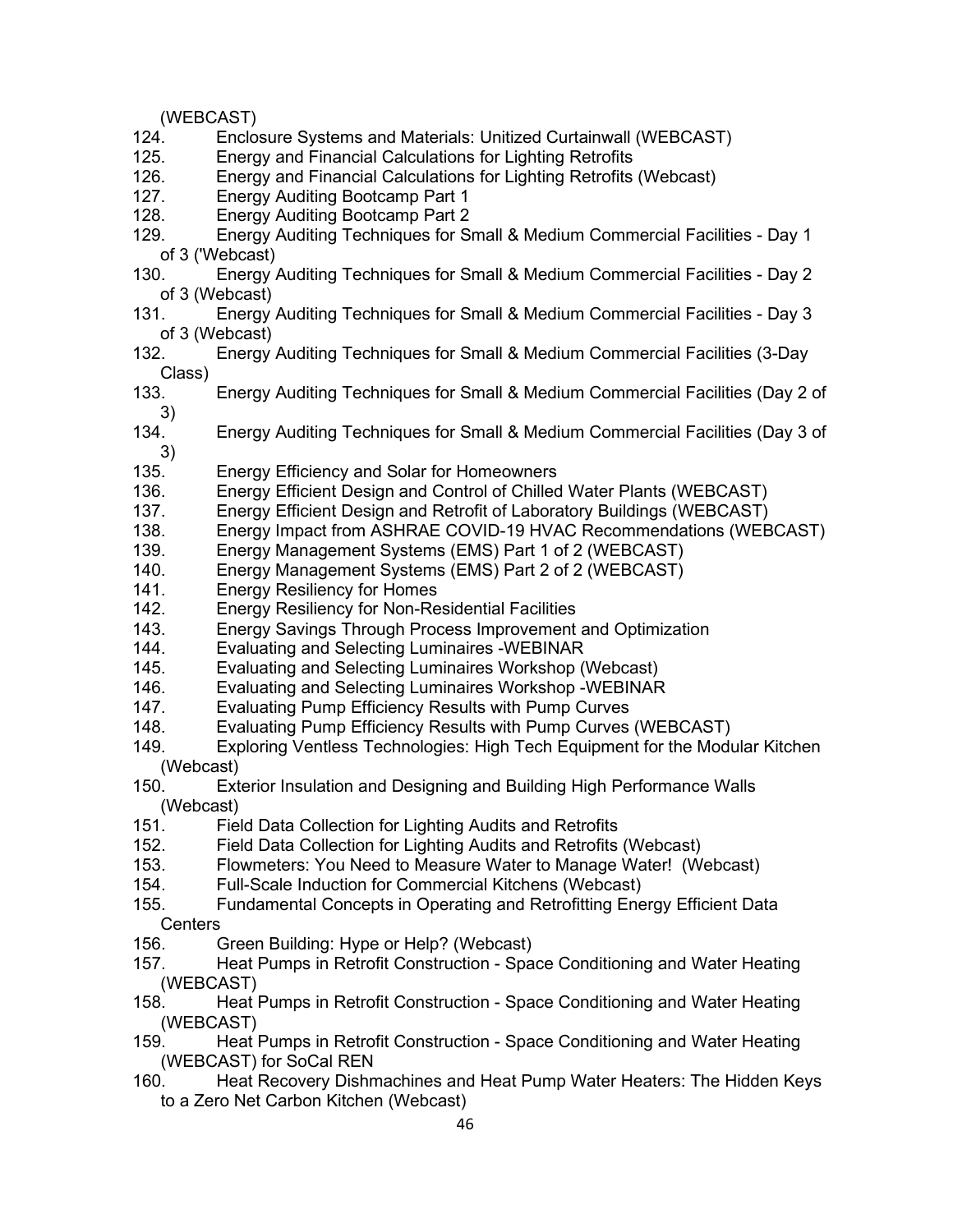- 161. High Performance Chilled Water Plant Design Workshop<br>162. High Performance Homes: Valuation 2 (Webcast)
- High Performance Homes: Valuation 2 (Webcast)
- 163. High Performance Homes: Valuation 2 (Webcast)
- 164. Home Performance for Solar Professionals (Webcast)
- 165. Horticulture and Indoor Agricultural Lighting (Webcast)
- 166. How to Design and Build High-Performance Walls
- 167. How to Get Started with an EE Survey (Webcast)
- 168. How to Interpret Pump Efficiency Results & Tracking Pump Performance
- 169. How to Interpret Pump Efficiency Results & Tracking Pump Performance (Webcast)
- 170. How to Use Energy Efficient Countertop Equipment to Increase Production (Webcast)
- 171. IAQ How to Prepare Your Commercial HVAC for Pandemics/Wildfires (WEBCAST)
- 172. IAQ How to Prepare Your Commercial HVAC for Pandemics/Wildfires (WEBCAST)
- 173. Identifying Existing Lighting Technologies Knowing What to Replace and How Learning Units: 3.5 AIA - HSW
- 174. IHACI NATE AC/HP & Air Distribution Training Part 1 (WEBCAST)
- 175. IHACI NATE AC/HP & Air Distribution Training Part 2 (WEBCAST)
- 176. IHACI NATE AC/HP & Air Distribution Training Part 4 (WEBCAST)
- 177. IHACI NATE Core & Gas Heating Training Part 1 (WEBCAST)
- 178. IHACI NATE Core & Gas Heating Training Part 2 (WEBCAST)
- 179. IHACI NATE Core & Gas Heating Training Part 3 (WEBCAST)<br>180. IHACI NATE Core & Gas Heating Training Part 4 (WEBCAST)
- IHACI NATE Core & Gas Heating Training Part 4 (WEBCAST)
- 181. IHACI Non-Res ATE Acceptance Testing Employer Training Part 1 (WEBCAST)
- 182. IHACI Non-Res ATE Acceptance Testing Employer Training Part 2 (WEBCAST)
- 183. IHACI Non-Res ATT Acceptance Testing Technician Training Part 1 (Webcast)
- 184. IHACI Non-Res ATT Acceptance Testing Technician Training Part 2 (Webcast)
- 185. IHACI: (CAQI/QM/QS) AC/HP Refrigeration Part 1 Practical Fundamentals and Theory of the Refrigeration Circuit (WEBCAST)
- 186. IHACI: (CAQI/QM/QS) AC/HP Refrigeration Part 2 CAQI of Air Conditioning and Heat Pump Systems (WEBCAST)
- 187. IHACI: (CAQI/QM/QS) AC/HP Refrigeration Part 3 CAQM of Air Conditioning and Heat Pump Systems (WEBCAST)
- 188. IHACI: (CAQI/QM/QS) AC/HP Refrigeration Part 4 CAQS of Air Conditioning and Heat Pump Systems (WEBCAST)
- 189. IHACI: (CAQI/QM/QS) Air Distribution Module Part 1 Practical Fundamentals and Physical Properties of Air (WEBCAST)
- 190. IHACI: (CAQI/QM/QS) Air Distribution Module Part 1 Practical Fundamentals and Physical Properties of Air (Webcast)
- 191. IHACI: (CAQI/QM/QS) Air Distribution Module Part 2 Practical Fundamentals and Theory of Proper Air Distribution Design (WEBCAST)
- 192. IHACI: (CAQI/QM/QS) Air Distribution Module Part 2 Practical Fundamentals and Theory of Proper Air Distribution Design (WEBCAST)
- 193. IHACI: (CAQI/QM/QS) Air Distribution Module Part 3 Fundamental Theory and Techniques of Air Side Design and Installation (WEBCAST)
- 194. IHACI: (CAQI/QM/QS) Air Distribution Module Part 3 Practical Fundamental Theory and Techniques of Air Side Design and Installation (WEBCAST)
- 195. IHACI: (CAQI/QM/QS) Air Distribution Module Part 4 Advanced Theory and Techniques of Air Side Design and Installation (WEBCAST)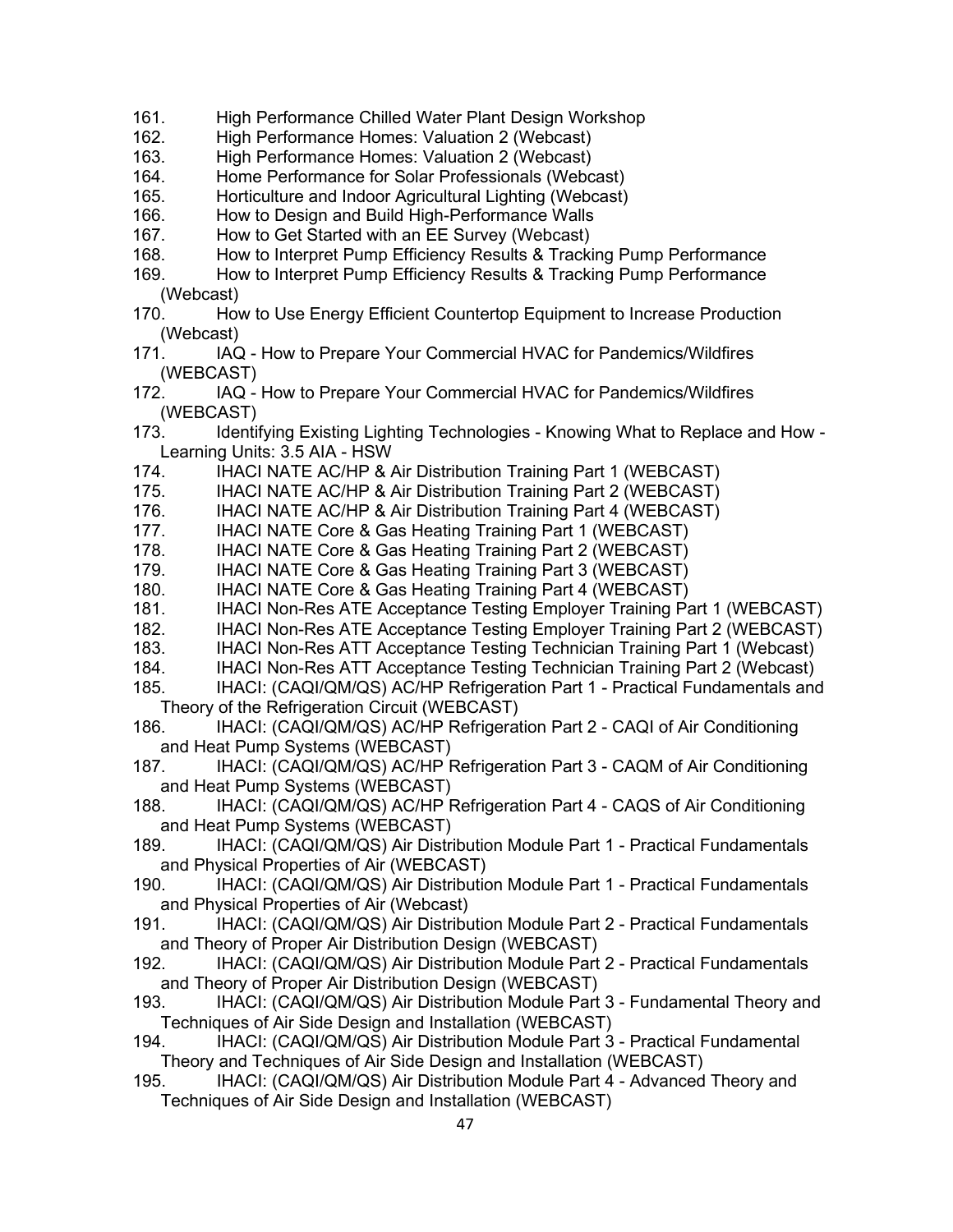- 196. IHACI: (CAQI/QM/QS) Air Distribution Module Part 4- Advanced Theory and Techniques of Air Side Design and Installation (WEBCAST)
- 197. IHACI: (CAQI/QM/QS) Electrical Module Part 1 Practical Fundamentals and Theory of HVAC/R Systems (WEBCAST)
- 198. IHACI: (CAQI/QM/QS) Electrical Module Part 2 Essential HVAC/R System Motor Theory for the Field Technician (WEBCAST)
- 199. IHACI: (CAQI/QM/QS) Electrical Module Part 3 Different Electrical Components Found in the HVAC/R Industry (WEBCAST)
- 200. IHACI: (CAQI/QM/QS) Electrical Module Part 4 Electrical Schematics: A Roadmap to Diagnosing a HVAC/R System (WEBCAST)
- 201. IHACI: (CAQI/QM/QS) Gas Heating Module Part 1- Practical Fundamentals and Theory of Gas Heating (WEBCAST)
- 202. IHACI: (CAQI/QM/QS) Gas Heating Module Part 2- Quality Installation, Maintenance, and Service of Gas Heating Systems (WEBCAST)
- 203. IHACI: (CAQI/QM/QS) HVAC System Diagnostics Part 1 Practical Fundamentals, Theory, Methodology and Mind-set of True System Diagnostics (WEBCAST)
- 204. IHACI: (CAQI/QM/QS) HVAC System Diagnostics Part 1 Practical Fundamentals, Theory, Methodology and Mind-set of True System Diagnostics (WEBCAST)
- 205. IHACI: (CAQI/QM/QS) HVAC System Diagnostics Part 2 Essential Field Techniques Required to Investigate the HVAC/R System (WEBCAST)
- 206. IHACI: (CAQI/QM/QS) HVAC System Diagnostics Part 2 Essential Field Techniques Required to Investigate the HVAC/R System (WEBCAST)
- 207. IHACI: (CAQI/QM/QS) HVAC System Diagnostics Part 3 Evaluating, Analyzing and Ultimately Identifying the Root Causes of the HVAC/R System (WEBCAST)
- 208. IHACI: (CAQI/QM/QS) HVAC System Diagnostics Part 3 Evaluating, Analyzing and Ultimately Identifying the Root Causes(s) of the HVAC/R System(WEBCAST)
- 209. IHACI: (CAQI/QM/QS) HVAC System Diagnostics Part 4 Accurate Elimination and Verification of the Root Causes(s) of the HVAC/R System (WEBCAST)
- 210. IHACI: (CAQI/QM/QS) HVAC System Diagnostics Part 4 Accurate Elimination and Verification of the Root Causes(s) of the HVAC/R System (WEBCAST)
- 211. IHACI: (CAQI/QM/QS) System Performance Module Part 1 Thermodynamics: Heat In Motion (WEBCAST)
- 212. IHACI: (CAQI/QM/QS) System Performance Module Part 2 A Sub-System of the Building (WEBCAST)
- 213. IHACI: (CAQI/QM/QS) System Performance Module Part 3 Heating System: Comfort with Energy Efficiency (WEBCAST)
- 214. IHACI: (CAQI/QM/QS) System Performance Module Part 4 Cooling System: Comfort with Energy Efficiency (WEBCAST)
- 215. IHACI: AC/HP Refrigeration Module Part 1 Practical Fundamentals and Theory of the Refrigeration Circuit (WEBCAST)
- 216. IHACI: AC/HP Refrigeration Module Part 2 CAQI of Air Conditioning and Heat Pump Systems (WEBCAST)
- 217. IHACI: AC/HP Refrigeration Module Part 3 CAQM of Air Conditioning and Heat Pump Systems (WEBCAST)
- 218. IHACI: AC/HP Refrigeration Module Part 4 CAQS of Air Conditioning and Heat Pump Systems (WEBCAST)
- 219. IHACI: Boiler Module Part 1 Fundamental Theory & Basic Operation of Commercial Boiler Systems (WEBCAST)
- 220. IHACI: Boiler Module Part 2 Installation, Operation and Service Practices of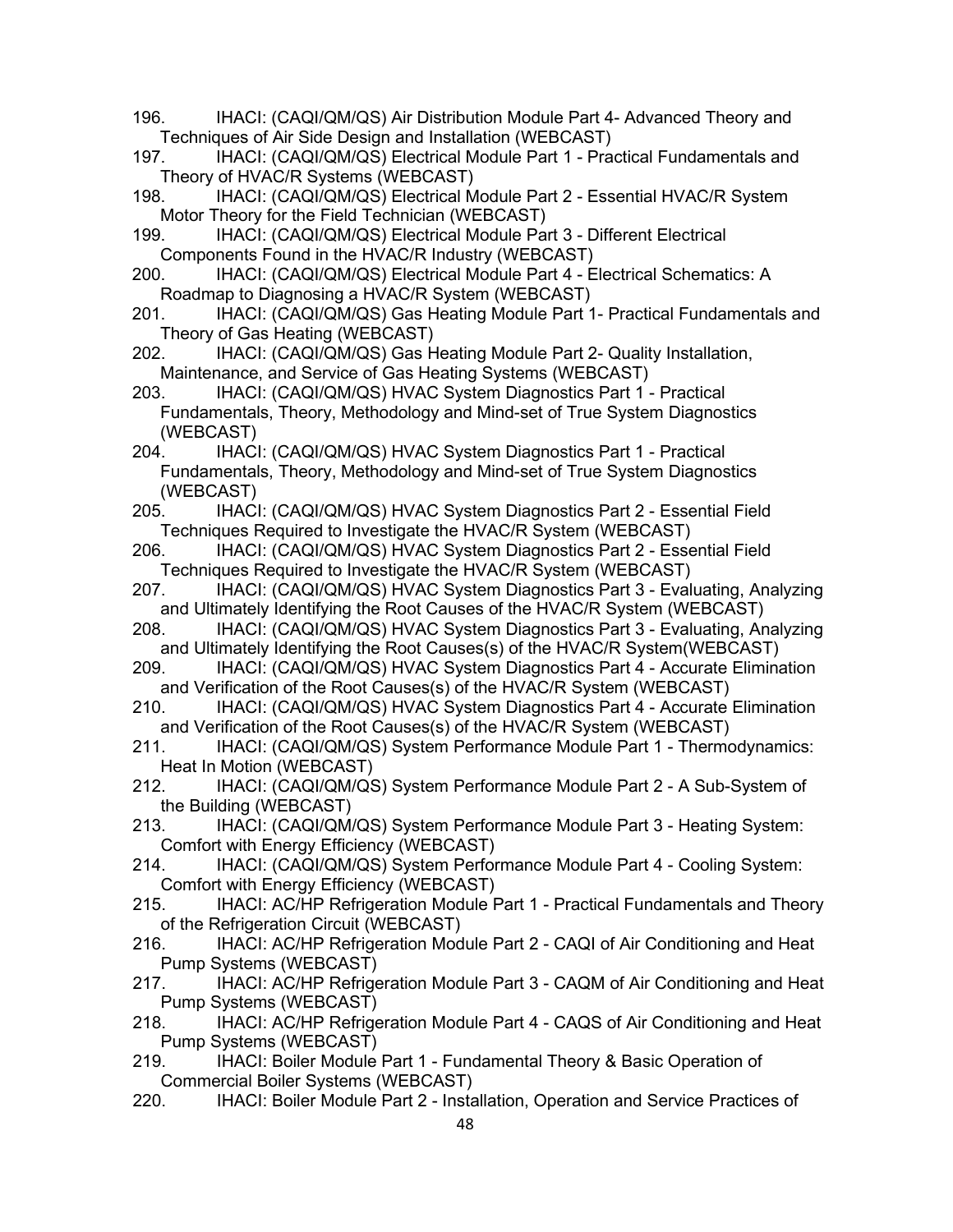Commercial Boiler Systems (WEBCAST)

- 221. IHACI: CA 2019 Title 24 Module Part 1 (WEBCAST)
- 222. IHACI: CA 2019 Title 24 Module Part 2 (WEBCAST)
- 223. IHACI: Chiller Module Part 1 Fundamental Theory & Basic Operation of Commercial Chillers (WEBCAST)
- 224. IHACI: Chiller Module Part 2 Installation, Operation and Service Practices of Commercial Chillers (WEBCAST)
- 225. IHACI: Commercial Refrigeration Module Part 1 Fundamental Theory and Basic Operation of Commercial Refrigeration Systems (WEBCAST)
- 226. IHACI: Commercial Refrigeration Module Part 2 Installation, Operation and Service Practices of Commercial Refrigeration Systems (WEBCAST)
- 227. IHACI: Cooling Tower Module Part 1 Fundamental Theory & Basic Operation of Commercial Cooling Towers (WEBCAST)
- 228. IHACI: Cooling Tower Module Part 2 Installation, Operation and Service Practices of Commercial Cooling Towers (WEBCAST)
- 229. IHACI: HVAC/R New Hire Module Part 1 (WEBCAST)
- 230. IHACI: HVAC/R New Hire Module Part 2 (WEBCAST)
- 231. IHACI: HVAC/R New Hire Module Part 3 (WEBCAST)
- 232. IHACI: HVAC/R New Hire Module Part 4 (WEBCAST)
- 233. IHACI: NATE AC/HP & Air Distribution Training Part 3 (WEBCAST)
- 234. IHACI: NATE Certification Training Series Air Conditioners and Heat Pumps: Part 1 (Introduction) (WEBCAST)
- 235. IHACI: NATE Certification Training Series Air Conditioners and Heat Pumps: Part 2 (Installation & Service) (WEBCAST)<br>236. IHACI: NATE Certification Training S
- 236. IHACI: NATE Certification Training Series Air Distribution: Part 1 (Introduction) (WEBCAST)
- 237. IHACI: NATE Certification Training Series Air Distribution: Part 2 (Installation & Service) (WEBCAST)
- 238. IHACI: NATE Certification Training Series Core: Part 1 (General Skills) (WEBCAST)
- 239. IHACI: NATE Certification Training Series Core: Part 2 (Electrical Skills) (WEBCAST)
- 240. IHACI: NATE Certification Training Series Gas Heating: Part 1 (Introduction) (WEBCAST)
- 241. IHACI: NATE Certification Training Series Gas Heating: Part 2 (Installation & Service) (WEBCAST)
- 242. IHACI: NATE HVAC/R Support Training Module Part 1 (WEBCAST)
- 243. IHACI: NATE HVAC/R Support Training Module Part 2 (WEBCAST)<br>244. IHACI: NATE HVAC/R Support Training Module Part 3 (WEBCAST)
- IHACI: NATE HVAC/R Support Training Module Part 3 (WEBCAST)
- 245. IHACI: NATE HVAC/R Support Training Module Part 4 (WEBCAST)
- 246. Induction Woks Types, Uses, Performance and Efficiency
- 247. Industrial Lighting Workshop WEBINAR
- 248. Industrial Lighting Workshop WEBINAR
- 249. Industrial Lighting Workshop (Webcast)
- 250. Inspecting Photovoltaic (PV) Systems for Code Compliance Part 1 of 2
- 251. Inspecting Photovoltaic (PV) Systems for Code Compliance Part 2 of 2
- 252. Integrated Thinking: Early Stage Building Science for Enclosure & Mechanical Systems (Webcast)
- 253. Integrating Building Performance Simulation into the Design Process (Webcast)
- 254. Intro to Hands-On Lighting Controls (WEBCAST)
- 255. Intro to Residential HVAC Design in 3D (WEBCAST)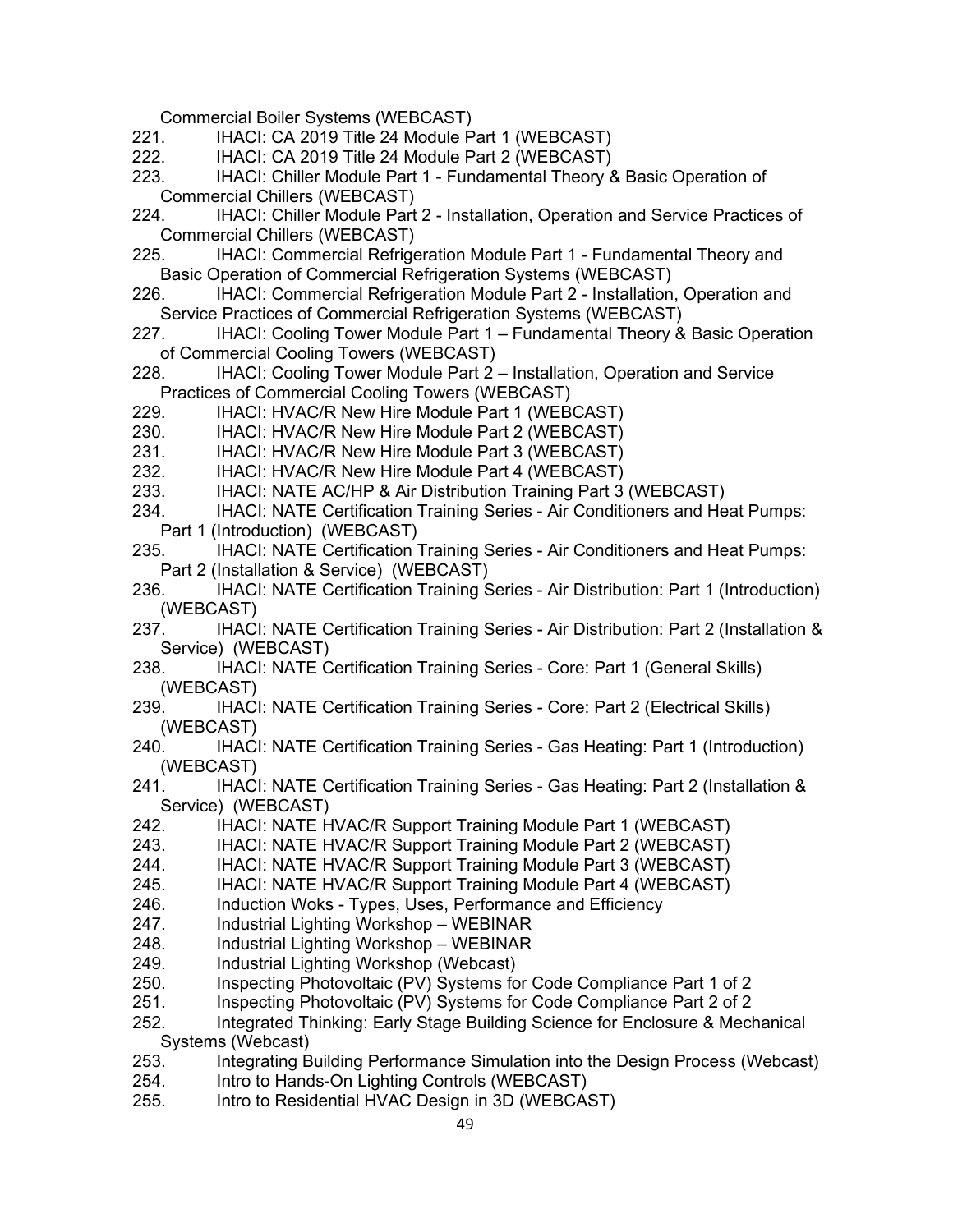- 256. Intro to Supermarket CO2 Systems (WEBCAST)
- 257. Introduction to Passive House Trades (Webcast)
- 258. Introduction to Programmable Logic Controllers: Energy Efficiency Applications (WEBINAR)
- 259. Introduction to Programmable Logic Controllers: Energy Efficiency Applications (WEBINAR)
- 260. Introduction to the Passive House Standard
- 261. Irrigation Scheduling: How Long Should I Run My Pump?- Learning Units: 2 BOC
- 262. Irrigation System Field Maintenance Learning Units: Nitrogen Management Plan self certificaiton 2 Hours/ CCA CEUs 2 Hours
- 263. It'sAboutQ Online HVAC/R Training
- 264. It'sAboutQ Online HVAC/R Training
- 265. It'sAboutQ Online HVAC/R Training
- 266. It'sAboutQ Online HVAC/R Training
- 267. Let SCE help Make You Ready for Fleet Electrification (Webcast)
- 268. Lighting Fundamentals Part 1: Terminology, Vision and Color
- 269. Lighting Fundamentals Part 2: Light Sources, Luminaires and Controls
- 270. Lighting Fundamentals Part 3: Design Process, Light Measurement, Codes & **Standards**
- 271. Low GWP (A2L) Refrigerants Part 1 Introduction (WEBCAST)
- 272. Low GWP (A2L) Refrigerants Part 2 Application (WEBCAST)
- 273. Low-Cost Hot Water System Retrofits for Commercial Food Service
- 274. Manitowoc Ice Machine Service Training (WEBCAST)<br>275. Multifamily Electrification: Introduction
- Multifamily Electrification: Introduction
- 276. Multifamily Electrification: Retrofit Applications and Electrical Assessments (WEBCAST)
- 277. Multifamily Electrification: Space Conditioning and Water Heating (WEBCAST)
- 278. Multifamily Electrification: Space Conditioning Deep Dive & Emerging Technologies (WEBCAST)
- 279. Municipal Pump and Well Efficiency with an Emphasis on Variable Frequency Drives<br>280.
- MWELO Enforcement Workshop for Local Agencies (Webcast)
- 281. Navigating Lighting Design Decisions
- 282. Navigating SCE Programs, Rates, and Services What you really need to know (Webcast)
- 283. NCI: Airflow Testing & Diagnostics Live Online Day 1 of 2 (WEBCAST)
- 284. NCI: Airflow Testing & Diagnostics Live Online Day 1 of 2 (WEBCAST)<br>285. NCI: Airflow Testing & Diagnostics Live Online Day 1 of 2 (WEBCAST)
- NCI: Airflow Testing & Diagnostics Live Online Day 1 of 2 (WEBCAST)
- 286. NCI: Airflow Testing & Diagnostics Live Online Day 1 of 2 (WEBCAST)
- 287. NCI: Airflow Testing & Diagnostics Live Online Day 2 of 2 (WEBCAST)
- 288. NCI: Airflow Testing & Diagnostics Live Online Day 2 of 2 (WEBCAST)
- 289. NCI: Airflow Testing & Diagnostics Live Online Day 2 of 2 (WEBCAST)
- 290. NCI: Airflow Testing & Diagnostics Live Online Day 2 of 2 (WEBCAST)
- 291. NCI: Carbon Monoxide & Combustion Recertification Live Online Day 1 of 2 (WEBCAST)
- 292. NCI: Carbon Monoxide & Combustion Recertification Live Online Day 2 of 2 (WEBCAST)
- 293. NCI: Combustion Performance and Carbon Monoxide Safety Certification Program Part 1 - CO Safety Testing & Diagnostics
- 294. NCI: Combustion Performance and Carbon Monoxide Safety Certification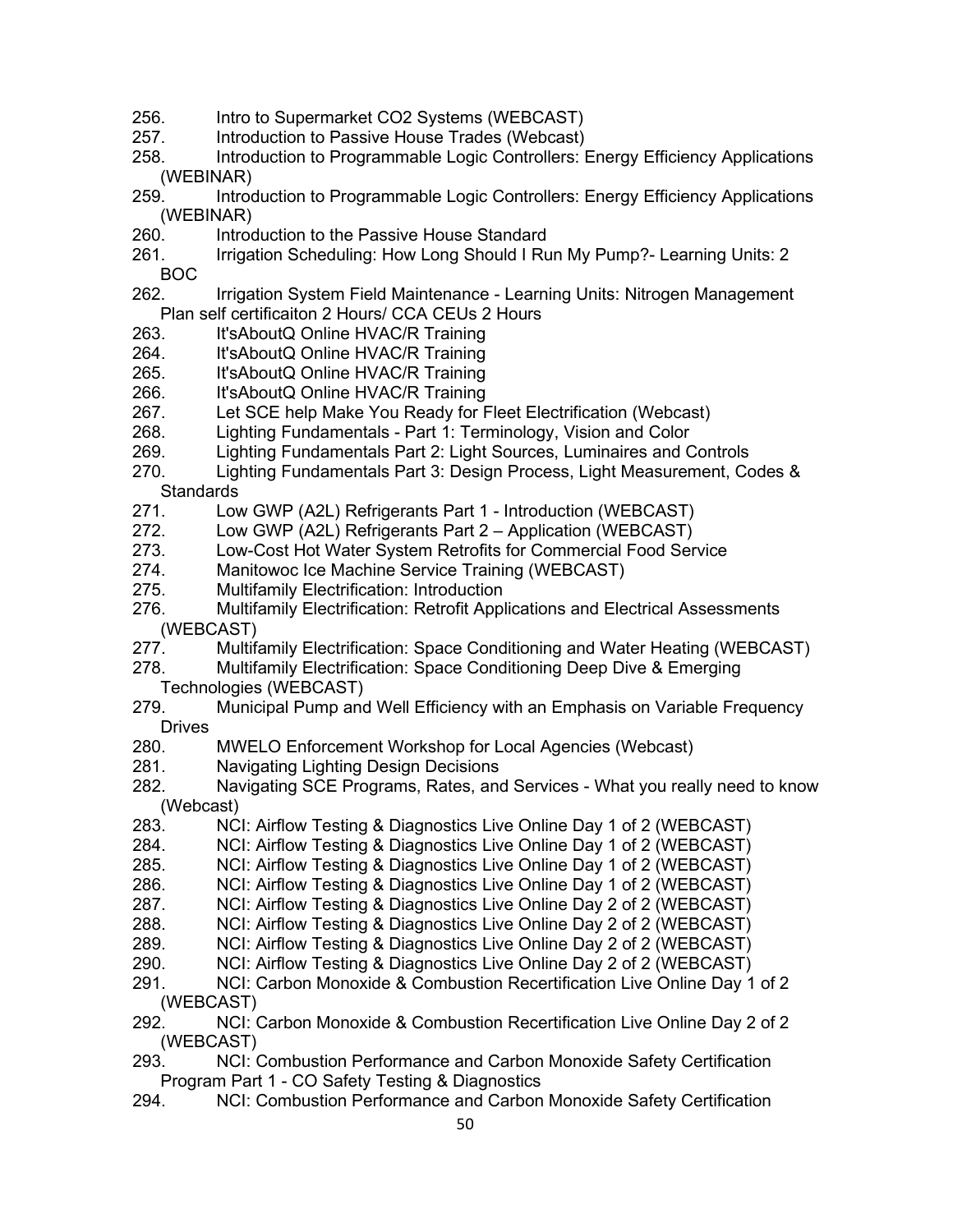Program Part 1 - CO Safety Testing & Diagnostics

- 295. NCI: Combustion Performance and Carbon Monoxide Safety Certification Program Part 2 - Combustion Performance & Diagnostics
- 296. NCI: Combustion Performance and Carbon Monoxide Safety Certification Program Part 2 - Combustion Performance & Diagnostics
- 297. NCI: Combustion Performance and Carbon Monoxide Safety Certification Program Part 3 - CO/Combustion Review & Certification
- 298. NCI: Combustion Performance and Carbon Monoxide Safety Certification Program Part 3 - CO/Combustion Review & Certification
- 299. NCI: Commercial Air Balancing Certification Program Part 1 The Key Elements of Air Balancing
- 300. NCI: Commercial Air Balancing Certification Program Part 1 The Key Elements of Air Balancing
- 301. NCI: Commercial Air Balancing Certification Program Part 1 The Key Elements of Air Balancing
- 302. NCI: Commercial Air Balancing Certification Program Part 2 Balancing Principles, Techniques and Reporting
- 303. NCI: Commercial Air Balancing Certification Program Part 2 Balancing Principles, Techniques and Reporting
- 304. NCI: Commercial Air Balancing Certification Program Part 2 Balancing Principles, Techniques and Reporting
- 305. NCI: Commercial Air Balancing Certification Program Part 3 Economizers & Kitchen Exhaust Systems: Certification Exam
- 306. NCI: Commercial Air Balancing Certification Program Part 3 Economizers & Kitchen Exhaust Systems: Certification Exam
- 307. NCI: Commercial Air Balancing Certification Program Part 3 Economizers & Kitchen Exhaust Systems: Certification Exam
- 308. NCI: Commercial System Performance Certification Program Part 1 The Key Elements of HVAC System Performance
- 309. NCI: Commercial System Performance Certification Program Part 2 Measure, Diagnose and Improve Poor Performance
- 310. NCI: Commercial System Performance Live Online Certification Program Day 1 of 4 Day Series (WEBCAST)
- 311. NCI: Commercial System Performance Live Online Certification Program Day 1 of 4 Day Series (WEBCAST)
- 312. NCI: Commercial System Performance Live Online Certification Program Day 2 of 4 Day Series (WEBCAST)
- 313. NCI: Commercial System Performance Live Online Certification Program Day 2 of 4 Day Series (WEBCAST)
- 314. NCI: Commercial System Performance Live Online Certification Program Day 3 of 4 Day Series (WEBCAST)
- 315. NCI: Commercial System Performance Live Online Certification Program Day 3 of 4 Day Series (WEBCAST)
- 316. NCI: Commercial System Performance Live Online Certification Program Day 4 of 4 Day Series (WEBCAST)
- 317. NCI: Commercial System Performance Live Online Certification Program Day 4 of 4 Day Series (WEBCAST)
- 318. NCI: Duct System Optimization Certification Program Part 1 Introduction to Air Distribution Upgrade
- 319. NCI: Duct System Optimization Certification Program Part 2 Optimize the Duct System: Certification Exam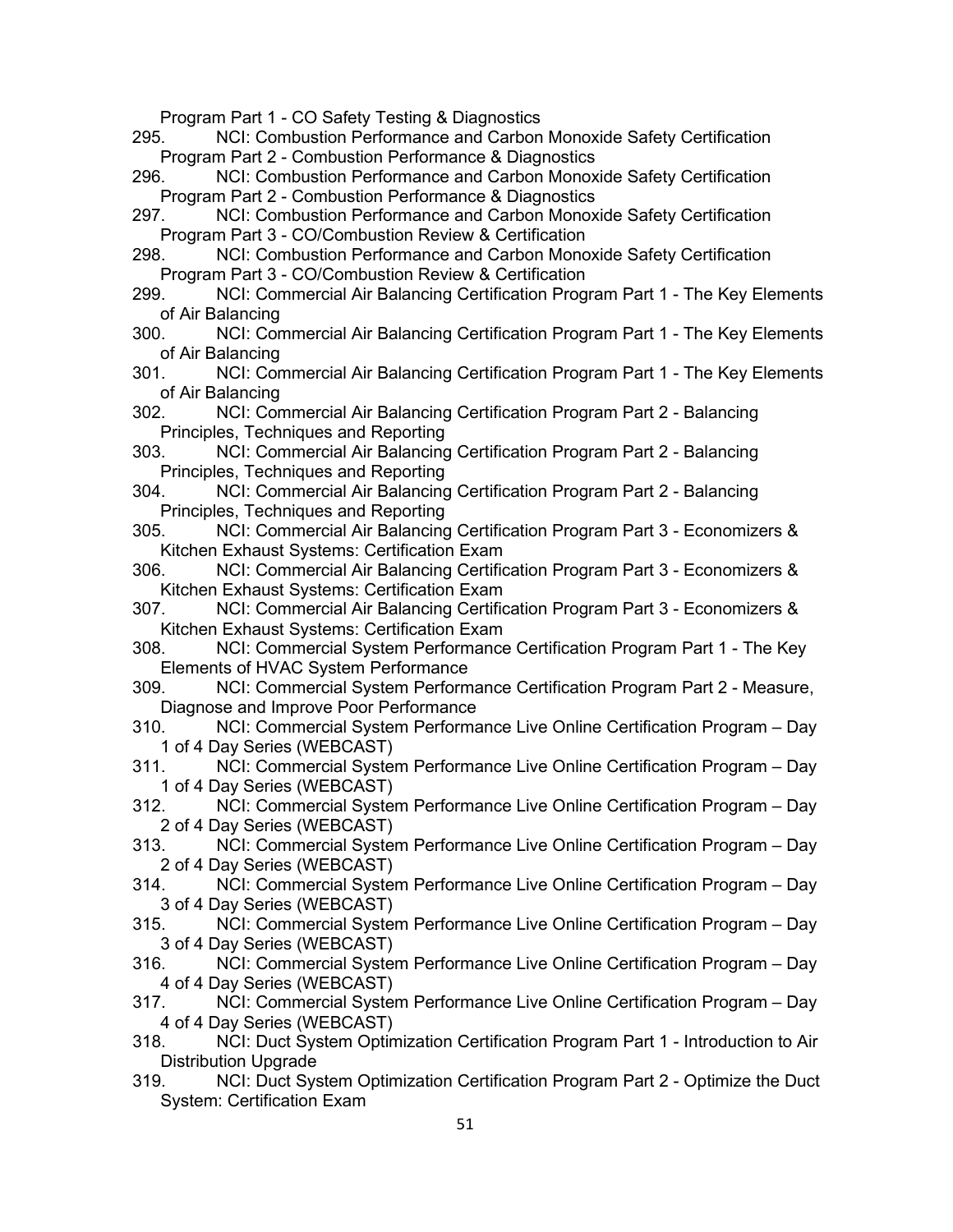| NCI: Duct System Optimization Live Online Certification Program – Day 1 of 4<br>320. |
|--------------------------------------------------------------------------------------|
| Day Series (WEBCAST)                                                                 |
| NCI: Duct System Optimization Live Online Certification Program - Day 1 of 4<br>321. |
| Day Series (WEBCAST)                                                                 |
| NCI: Duct System Optimization Live Online Certification Program - Day 2 of 4<br>322. |
| Day Series (WEBCAST)                                                                 |
| NCI: Duct System Optimization Live Online Certification Program - Day 2 of 4<br>323. |
| Day Series (WEBCAST)                                                                 |
| NCI: Duct System Optimization Live Online Certification Program - Day 3 of 4<br>324. |
| Day Series (WEBCAST)                                                                 |
| NCI: Duct System Optimization Live Online Certification Program - Day 3 of 4<br>325. |
| Day Series (WEBCAST)                                                                 |
| 326. NCI: Duct System Optimization Live Online Certification Program - Day 4 of 4    |
| Day Series (WEBCAST)                                                                 |
| NCI: Duct System Optimization Live Online Certification Program - Day 4 of 4<br>327. |
| Day Series (WEBCAST)                                                                 |
| 328.<br>NCI: Explore HVAC Field Performance Live Online (WEBCAST)                    |
| 329.<br>NCI: HVAC Field Training (Adelanto)                                          |
| 330.<br>NCI: HVAC Field Training (Anaheim)                                           |
| 331.<br>NCI: HVAC Field Training (Buena Park)                                        |
| 332.<br>NCI: HVAC Field Training (Chino)                                             |
| 333.<br>NCI: HVAC Field Training (Corona)                                            |
| 334.<br>NCI: HVAC Field Training (Corona)                                            |
| 335.<br>NCI: HVAC Field Training (Fullerton)                                         |
| 336.<br>NCI: HVAC Field Training (Los Alamitos)                                      |
| 337.<br>NCI: HVAC Field Training (Mission Viejo)                                     |
| 338.<br>NCI: HVAC Field Training (San Bernardino)                                    |
| 339.<br>NCI: HVAC Field Training (Santa Ana)                                         |
| 340.<br>NCI: HVAC Field Training P-1 (Chino)                                         |
| 341.<br>NCI: HVAC Field Training P-1 (San Bernardino)                                |
| NCI: HVAC Field Training P-2 (Chino)<br>342.                                         |
| 343.<br>NCI: HVAC Field Training P-2 (San Bernardino)                                |
| NCI: Improve Economizer Performance & Meet Today's Ventilation Standards -<br>344.   |
| Live Online Certification Program Day 1 of 4 (WEBCAST)                               |
| NCI: Improve Economizer Performance & Meet Today's Ventilation Standards -<br>345.   |
| Live Online Certification Program Day 2 of 4 (WEBCAST)                               |
| NCI: Improve Economizer Performance & Meet Today's Ventilation Standards -<br>346.   |
| Live Online Certification Program Day 3 of 4 (WEBCAST)                               |
| NCI: Improve Economizer Performance & Meet Today's Ventilation Standards -<br>347.   |
| Live Online Certification Program Day 4 of 4 (WEBCAST)                               |
| NCI: Introduction to Hydronic Testing, Adjusting, & Balancing Certification<br>348.  |
| Program Part 1 - Hydronics Overview                                                  |
| NCI: Introduction to Hydronic Testing, Adjusting, & Balancing Certification<br>349.  |
| Program Part 2 - Testing, Balancing, Reporting                                       |
| NCI: Performance-Based Selling Live Online - Day 1 of 4 Day Series<br>350.           |
| (WEBCAST)                                                                            |
| NCI: Performance-Based Selling Live Online - Day 1 of 4 Day Series<br>351.           |
| (WEBCAST)                                                                            |
| 352.<br>NCI: Performance-Based Selling Live Online - Day 2 of 4 Day Series           |
| (WEBCAST)                                                                            |
| NCI: Performance-Based Selling Live Online - Day 2 of 4 Day Series<br>353.           |
| 52                                                                                   |
|                                                                                      |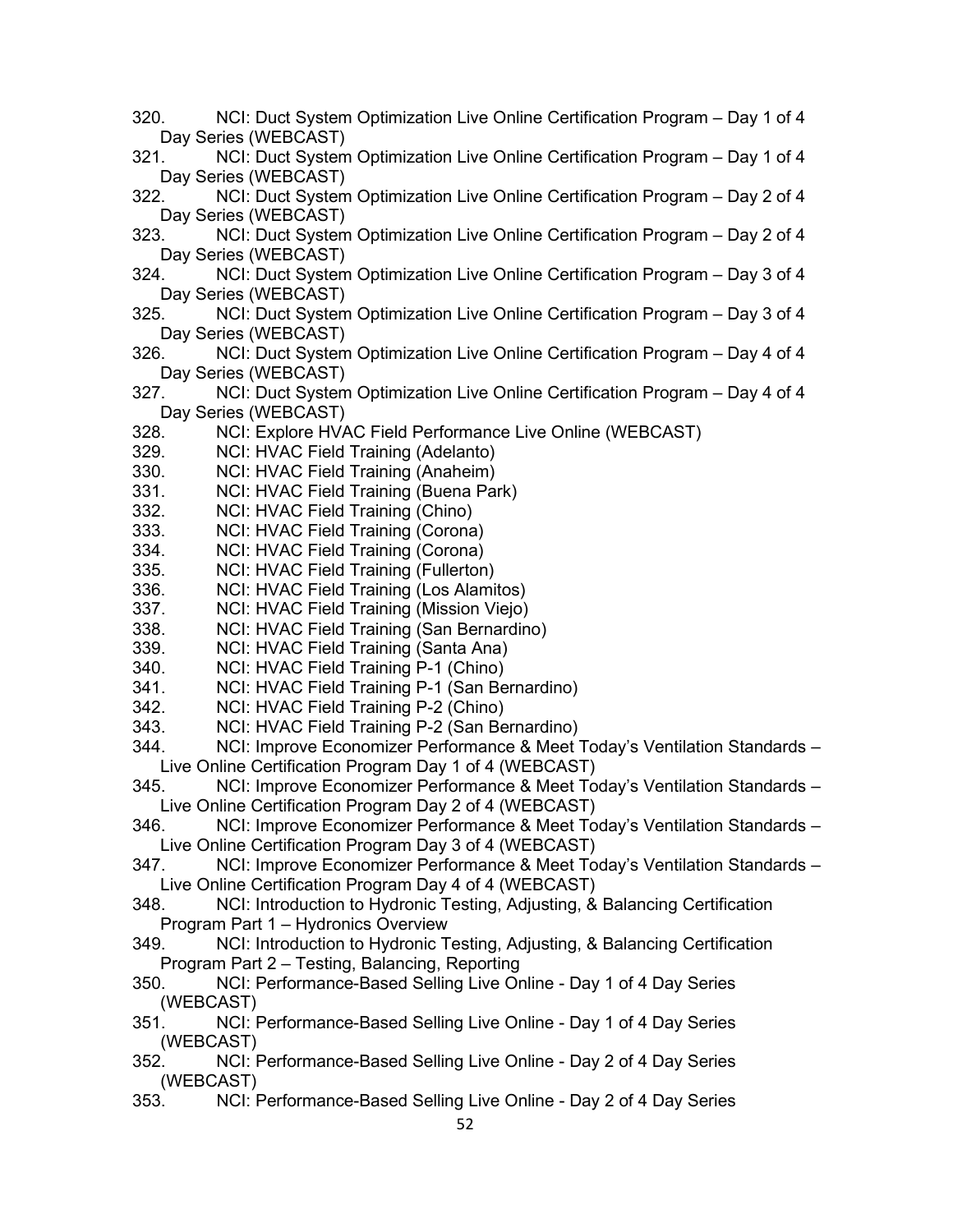(WEBCAST)

- 354. NCI: Performance-Based Selling Live Online Day 3 of 4 Day Series (WEBCAST)
- 355. NCI: Performance-Based Selling Live Online Day 3 of 4 Day Series (WEBCAST)
- 356. NCI: Performance-Based Selling Live Online Day 4 of 4 Day Series (WEBCAST)
- 357. NCI: Performance-Based Selling Live Online Day 4 of 4 Day Series (WEBCAST)
- 358. NCI: Refrigerant-Side Performance Certification Program Part 1 Equipment Performance of the Air & Refrigerant-Side
- 359. NCI: Refrigerant-Side Performance Certification Program Part 2 Refrigerant-Side Basics, Diagnostics, and Opportunities
- 360. NCI: Refrigerant-Side Performance Live Online Certification Program Day 1 of 4 (WEBCAST)
- 361. NCI: Refrigerant-Side Performance Live Online Certification Program Day 2 of 4 (WEBCAST)
- 362. NCI: Refrigerant-Side Performance Live Online Certification Program Day 3 of 4 (WEBCAST)
- 363. NCI: Refrigerant-Side Performance Live Online Certification Program Day 4 of 4 (WEBCAST)
- 364. NCI: Residential Air Balancing Certification Training Testing & Balancing Residential Systems
- 365. NCI: Residential Air Balancing Certification Training Testing & Balancing Residential Systems
- 366. NCI: Residential Air Balancing Live Online Certification Program Day 1 of 2 (WEBCAST)
- 367. NCI: Residential Air Balancing Live Online Certification Program Day 2 of 2 (WEBCAST)
- 368. NCI: Residential HVAC System Performance Certification Program Part 1 The Key Elements of HVAC System Performance
- 369. NCI: Residential HVAC System Performance Certification Program Part 2 Measure, Diagnose and Improve Poor System Performance
- 370. NCI: Residential System Performance Live Online Certification Program Day 1 of 4 Day Series (WEBCAST)
- 371. NCI: Residential System Performance Live Online Certification Program Day 2 of 4 Day Series (WEBCAST)
- 372. NCI: Residential System Performance Live Online Certification Program Day 3 of 4 Day Series (WEBCAST)
- 373. NCI: Residential System Performance Live Online Certification Program Day 4 of 4 Day Series (WEBCAST)
- 374. NCI: Test & Certify Ventilation Systems and Economizers Certification Program Part 1
- 375. NCI: Test & Certify Ventilation Systems and Economizers Certification Program Part 2
- 376. NCI: Test & Certify Ventilation Systems and Economizers– Certification Program Part 1
- 377. NCI: Test & Certify Ventilation Systems and Economizers– Certification Program Part 2
- 378. Optimizing Kitchen Ventilation and Restaurant HVAC for Maximum Health and Safety and Minimum Cost-to-Operate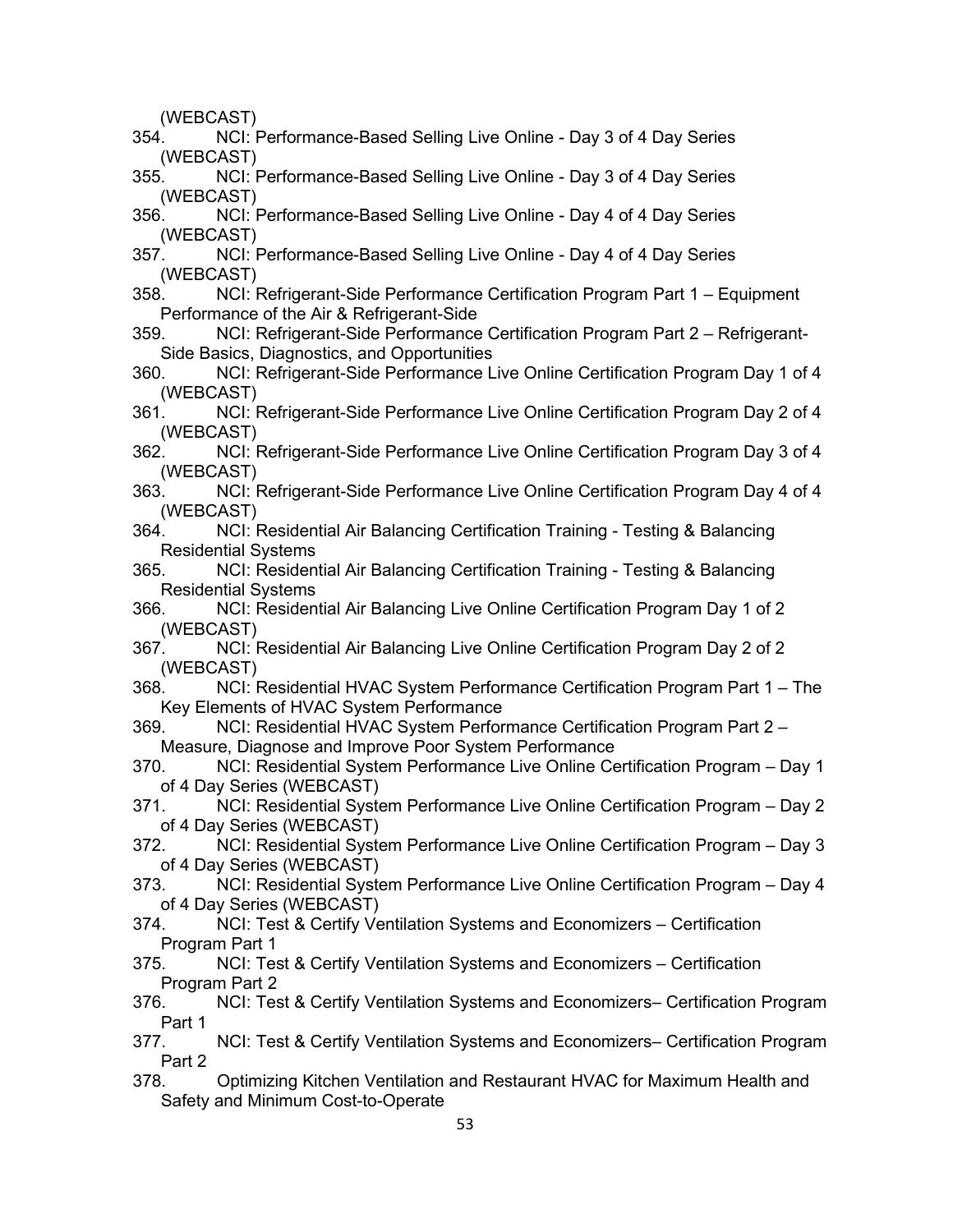- 379. Optimizing Kitchen Ventilation and Restaurant HVAC for Maximum Health and Safety and Minimum Cost-to-Operate (WEBCAST)
- 380. Optimizing Residential Forced-Air HVAC Systems: Airflow for Comfort and Efficiency (WEBCAST)
- 381. Optimizing Residential Forced-Air HVAC Systems: Low-Loss Duct Systems (WEBCAST)
- 382. Orosi H.S. Engineering Automation & Technology
- 383. Orosi H.S. Introduction to Programmable Logic Controllers: Part 1
- 384. Orosi H.S. Introduction to Programmable Logic Controllers: Part 2
- 385. Orosi H.S. PLC LEVEL 1, Part 1
- 386. Orosi H.S. PLC LEVEL 1: Part 2
- 387. Orosi H.S. PLC LEVEL 1: Part 3
- 388. Orosi H.S. PLC LEVEL 2: Part 1
- 389. Orosi H.S. PLC LEVEL 2: Part 2
- 390. Orosi H.S. PLC LEVEL 2:Part 3
- 391. Orosi H.S. PLC LEVEL 3: Part 1
- 392. Orosi H.S. PLC LEVEL 3: Part 2
- 393. Orosi H.S. PLC LEVEL 3: Part 3
- 394. Orosi H.S. PLC LEVEL 4: Part 1
- 395. Orosi H.S. PLC LEVEL 4: Part 2
- 396. Orosi H.S. PLC LEVEL 4: Part 3
- 397. Outdoor Lighting Workshop (WEBCAST)
- 398. Outdoor Lighting Workshop (WEBCAST)
- 399. Outdoor Lighting Workshop (Webcast)
- Outdoor Lighting Workshop (Webcast)
- 401. Overcoming Installation Challenges for Heat Pump Water Heater Retrofits (WEBCAST)
- 402. Overcoming Installation Challenges for Heat Pumps in HVAC Retrofits (WEBCAST)
- 403. Packaging Your Lighting Recommendations
- 404. Pathways to a Zero Net Energy Home
- 405. Phenomenal LED
- 406. Phenomenal LED (WEBCAST)
- 407. Phenomenal LED 3 Hours BREA/ DRE Continuing Education Units
- 408. Photovoltaic (PV) Site & Energy Storage Systems (ESS) Analysis and System Sizing Day 1 - Learning Units: NABCEP 2
- 409. Photovoltaic (PV) Site & Energy Storage Systems (ESS) Analysis and System Sizing Day 2 - NABCEP 2 Learning Units<br>410. Preparation for Lighting Controls S
- Preparation for Lighting Controls Success Using an OPR (Owner's Project Requirements), a BOD (Basis of Design) and a SOO (Sequence of Operations)
- 411. Pump and Well Efficiency for Potable Water Systems
- 412. Pump Efficiency Testing & Determining OPE
- 413. Pump Efficiency Testing and Determining OPE (Webcast)
- 414. Pump Efficiency Testing and Determining OPE (Webinar)
- 415. PV + Batteries: Integrating Storage with Grid-Tied Photovoltaic Systems (Part 2 of 2)
- 416. PV + Batteries: Integrating Storage with Grid-Tied Photovoltaic Systems Part 1 of 2
- 417. Radiant Cooling and Heating Systems for Large Commercial Buildings (WEBCAST)
- 418. Remote Well and Pump Monitoring using the Smart Meter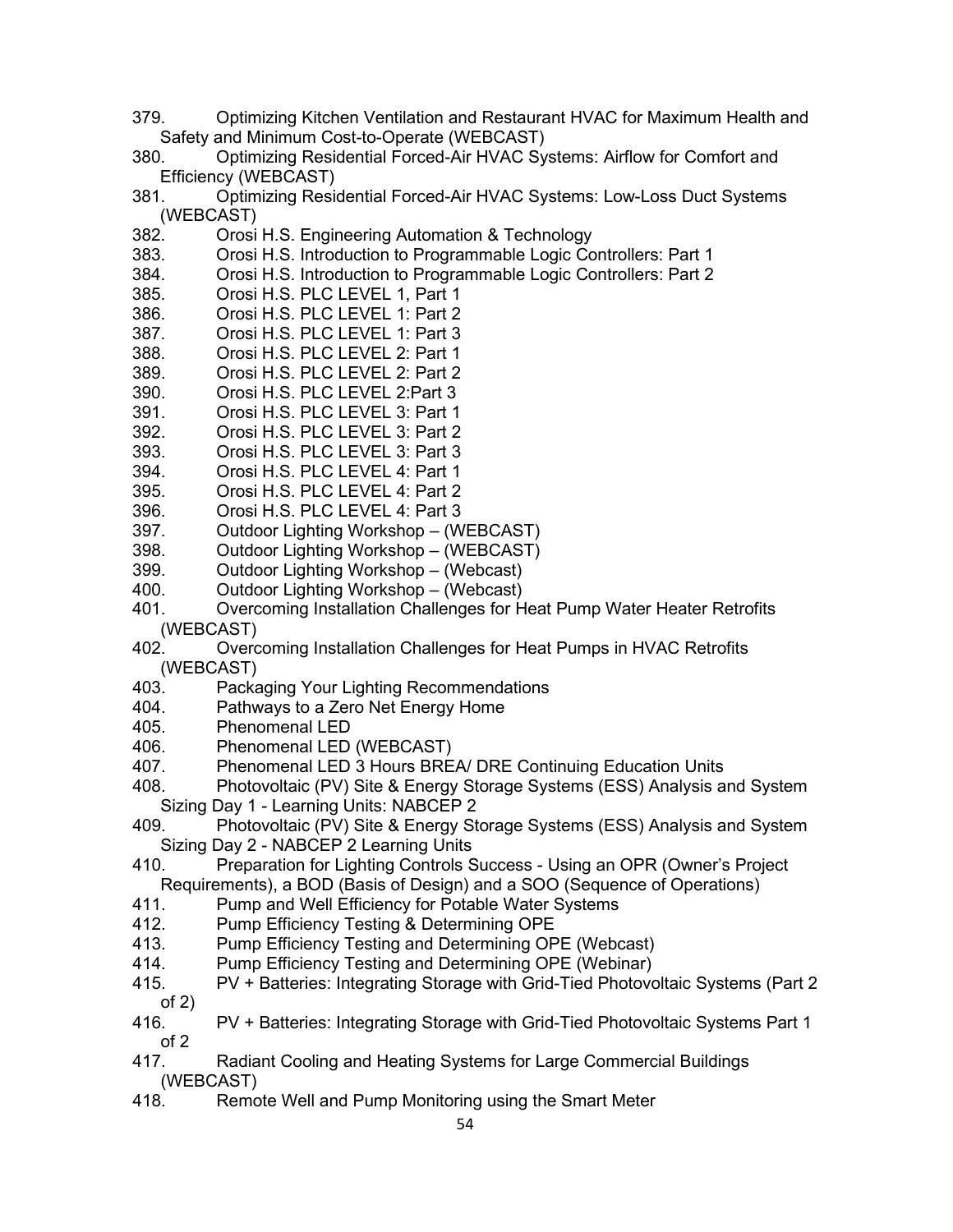- 419. Residential Energy Efficient Lighting<br>420. Residential Lighting Controls
- Residential Lighting Controls
- 421. Restaurant Rebound Operating an Energy Efficient Kitchen
- 422. Retrofitting Homes for Electrification and Decarbonization
- 423. SCE 2021 Annual Water Conference (Online Only Event) (WEBCAST)
- 424. Selecting Fresh Air Ventilation Systems & Fundamentals of Indoor Air Quality (Webcast)
- 425. Selecting Retrofit or Replacement Lighting (WEBCAST)
- 426. Selling High Performance Homes (Webcast)
- 427. Selling High Performance Homes (Webinar)
- 428. Solar and Energy Storage for Small Businesses (Webcast)
- 429. Solar PV: Technology and Valuation (Webcast)
- 430. Street Lighting 101: Getting Started with the Basics (Webcast)
- 431. The Benefits and Challenges of R290 as a Refrigerant
- 432. The Practical Guide to All-Electric, Lower Cost Multi-Family Buildings with Electric-Vehicle Charging (WEBCAST)
- 433. The Practical Guide to All-Electric, Lower Cost Multi-Family Buildings with Electric-Vehicle Charging (WEBCAST)
- 434. The Practical Guide to All-Electric, Lower Cost Multi-Family Buildings with Electric-Vehicle Charging (WEBCAST) for AIA Chapters
- 435. The Worlds of 0-10V, DALI and DMX Dimming (Webcast)
- 436. Thousands of Hours of Accredited HVAC/R Programs & Courses
- 437. Thousands of Hours of Accredited HVAC/R Programs & Courses
- 438. Thousands of Hours of Accredited HVAC/R Programs & Courses<br>439. Thousands of Hours of Accredited HVAC/R Programs & Courses
- Thousands of Hours of Accredited HVAC/R Programs & Courses
- 440. Thousands of Hours of Accredited HVAC/R Programs & Courses
- 441. Thousands of Hours of Accredited HVAC/R Programs & Courses
- 442. Thousands of Hours of Accredited HVAC/R Programs & Courses
- 443. Thousands of Hours of Accredited HVAC/R Programs & Courses
- 444. Title 24 Part 6 Energy Code for SoCalREN (WEBCAST)
- 445. Title 24: What's New in the 2022 Nonresidential Energy Code (WEBCAST)
- 446. Title 24: What's New in the 2022 Nonresidential Energy Code (WEBCAST)<br>447. Title 24: What's New in the 2022 Residential Energy Code (WEBCAST)
- Title 24: What's New in the 2022 Residential Energy Code (WEBCAST)
- 448. Title 24: What's New in the 2022 Residential Energy Code (WEBCAST)
- 449. Title 24: What's New in the 2022 Residential Energy Code (WEBCAST)
- 450. Title 24: Where We're Headed with the 2019 Standards
- 451. Title 24: Where We're Headed with the 2019 Standards (WEBCAST)
- 452. Title 24: Where We're Headed with the 2019 Standards (WEBCAST)<br>453. Title 24: Where We're Headed with the 2019 Standards (WEBCAST)
- Title 24: Where We're Headed with the 2019 Standards (WEBCAST)
- 454. TRANSFORMERS: Turning Existing Buildings "Green" (Webcast)
- 455. Transport Energy: Motors, Fans, and Pumps (Webcast)
- 456. Troubleshooting Commercial Refrigeration Part 1 of 2 (WEBCAST)
- 457. Troubleshooting Commercial Refrigeration Part 2 of 2 (WEBCAST)
- 458. Understanding a Pump Efficiency Test
- 459. Using Soil Moisture Sensors to Inform Irrigation Strategies (Webcast)
- 460. Variable Frequency Drives (VFDs) for Pumping Application
- 461. Variable Speed Drives for Agricultural Applications
- 462. VFDs for Ag Irrigation Applications (Webcast)
- 463. VFDs for Pumping Applications (WEBCAST)
- 464. VRF/VRV Install & Service Training (WEBCAST)
- 465. Welcome to Facility Management (WEBCAST)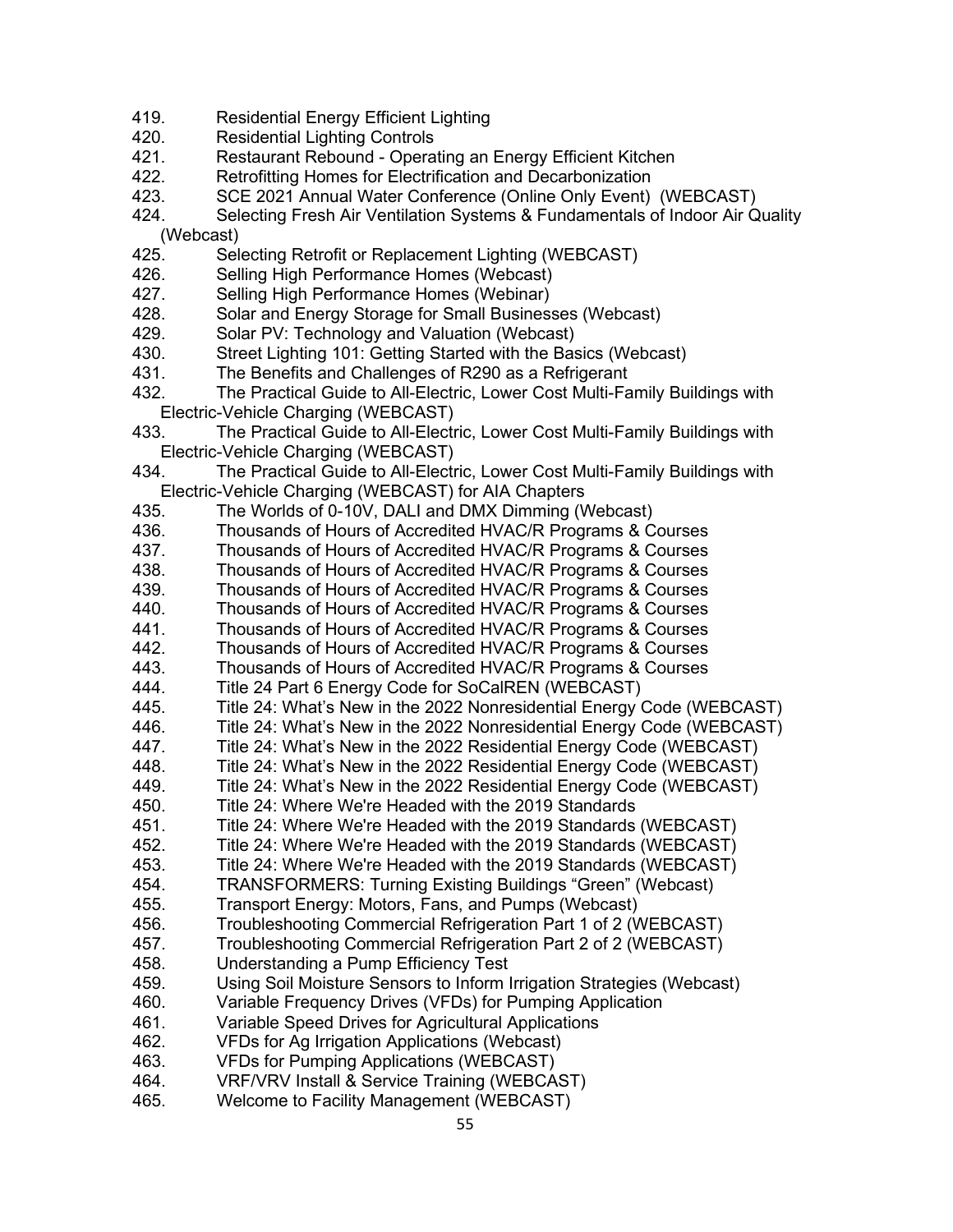- 466. Window Installation Procedures to Provide Real World Performance & Prevent Water Intrusion
- 467. Window Installation Procedures to Provide Real World Performance and Prevent Water Intrusion (Webcast)<br>468. Window Selection for New a
- 468. Window Selection for New and Existing Homes<br>469. Window Selection for New and Existing Homes
- 469. Window Selection for New and Existing Homes (WEBCAST)<br>470. Working with High Glide Refrigerants (WEBCAST)
- Working with High Glide Refrigerants (WEBCAST)